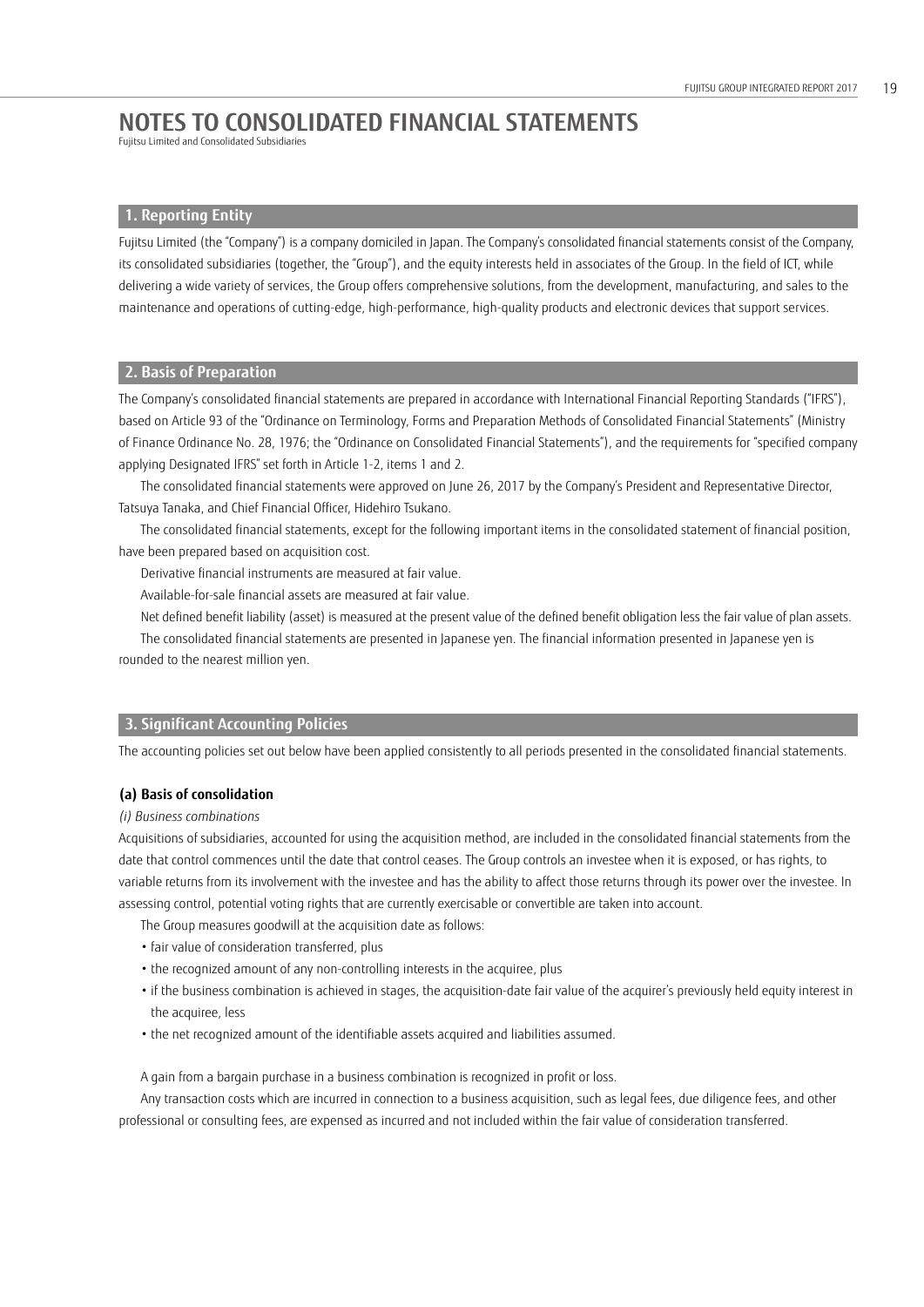#### *(ii) Acquisition of non-controlling interests*

Acquisitions of non-controlling interests are accounted for as transactions with owners and therefore no goodwill is recognized as a result of such transactions. A change in the ownership interest, without changing control, is accounted for as an equity transaction.

# *(iii) Subsidiaries*

Subsidiaries are entities which the Group controls. Financial statements of subsidiaries are included in the consolidated financial statements from the date that control commences to the date that control ceases.

The Group's consolidated financial statements include financial statements of subsidiaries that have a different reporting date from that of the consolidated financial statements. In such cases, for consolidation purposes, the subsidiary prepares additional financial information as of the same date as the financial statements of the parent, unless it is impracticable to do so. In such cases, the effects of significant transactions or events that occur between those dates are adjusted in the consolidated financial statements. In any case, the difference between those dates is no more than three months.

Comprehensive income of a subsidiary is attributed to the owners of the parent and non-controlling interests even if this results in the non-controlling interests having a deficit balance.

# *(iv) Loss of control*

If the Group loses control over a subsidiary, it derecognizes the assets and liabilities of the subsidiary, any non-controlling interests, and other components of equity related to the subsidiary. Any gain or loss arising from loss of control is recognized in profit or loss. If the Group retains any interest in the subsidiary, that investment is remeasured at fair value on the day that control ceases. Subsequently, it is accounted for as an equity method associate or as an available-for-sale financial asset depending on the level of influence retained.

#### *(v) Investments in associates and joint ventures (equity-accounted investments)*

Associates are those entities in which the Group has significant influence, but not control, over the financial and operating policies. If the Group holds 20% or more of the voting power of the investee, it is presumed that the Group has significant influence over the investee, unless it can be clearly demonstrated that this is not the case. In addition, the Group assumes that it has significant influence over the investee, if the Group has rights for involvements in deciding financial and operating policies of the investee through the board meeting. Joint ventures are those entities over whose activities the Group has joint control, established by contractual agreement, requiring unanimous consent of the parties sharing control for important financial and operating decisions and the parties, including the Group, have rights to the net assets of the arrangement.

Investments in associates and joint ventures are initially accounted for at cost and subsequently under the equity method. Any acquisition costs are included in the cost of the investment.

The consolidated financial statements include the Group's share of profit or loss and other comprehensive income of associates on an equity-accounted basis, from the date that significant influence commences until the date that significant influence ceases.

The Group's consolidated financial statements include financial statements of associates or joint ventures that have a different reporting date from that of the consolidated financial statements. In such cases, for consolidation purposes, the associate or joint venture prepares additional financial information as of the same date as the financial statements of the parent, unless it is impracticable to do so. In such cases, the effects of significant transactions or events that occur between those dates are adjusted in the consolidated financial statements. In any case, the difference between those dates is no more than three months.

When the Group's share of losses exceeds its investment in an associate or joint venture, the Group's carrying amount is reduced to nil and recognition of further losses is discontinued except to the extent that the Group has incurred obligations or made payments on behalf of the investee.

# *(vi) Consolidation adjustments*

All inter-Group balances, transactions, and unrealized gains and losses resulting from inter-Group transactions are eliminated in preparing the consolidated financial statements. Unrealized gains arising from transactions with equity-accounted investees are eliminated against the investment to the extent of the Group's interest in the investee. Unrealized losses are eliminated in the same way as unrealized gains only if there is no evidence of impairment.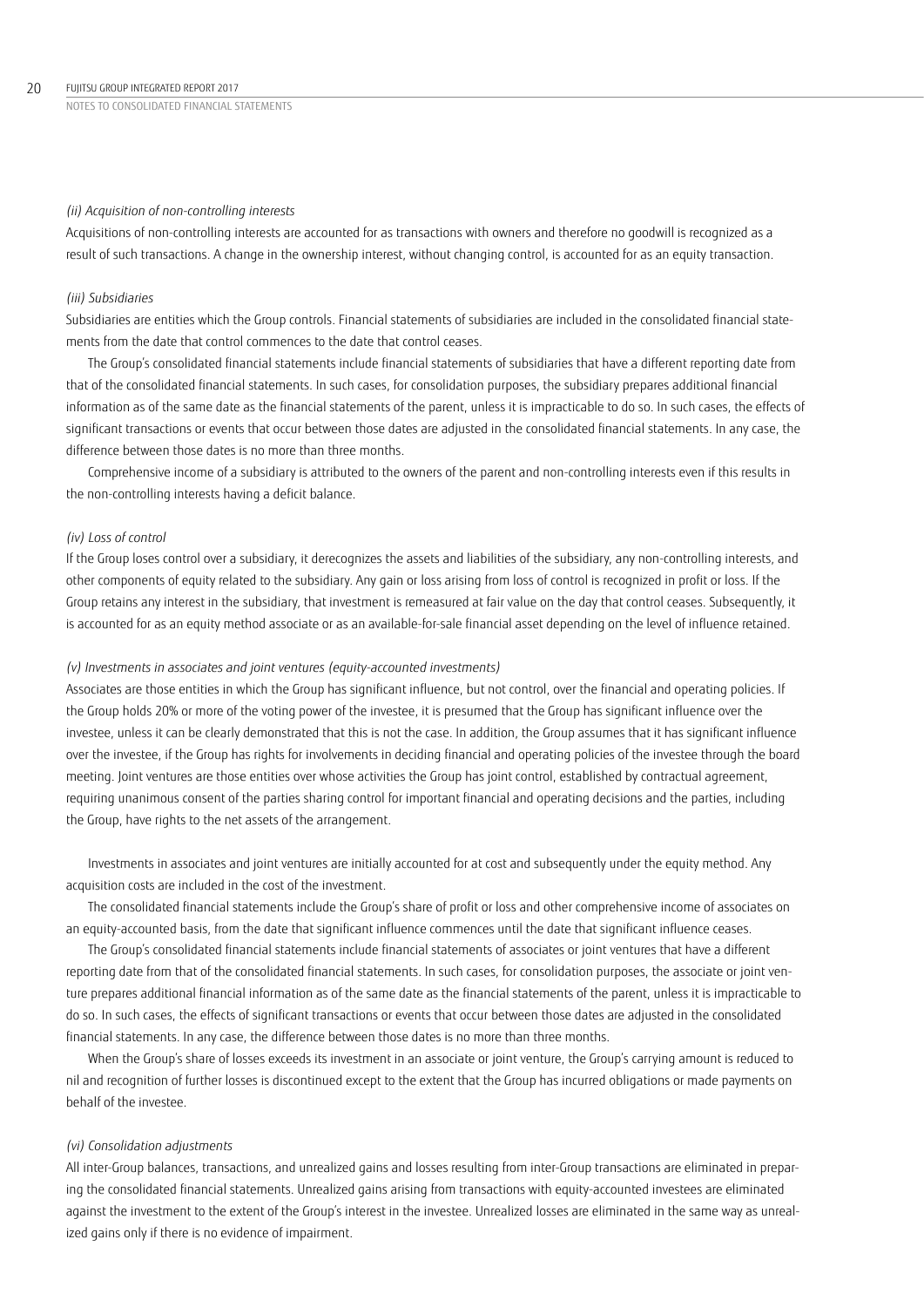### **(b) Foreign currencies**

#### *(i) Transactions denominated in foreign currencies*

Transactions denominated in foreign currencies are translated into the functional currency of each Group company at the foreign exchange rate prevailing at the date of the transaction. Monetary assets and liabilities denominated in foreign currencies at the reporting date are translated into the functional currency at the foreign exchange rate prevailing at the reporting date. Non-monetary assets and liabilities measured at historical cost denominated in foreign currencies are translated at the foreign exchange rate at the date of the transaction.

Foreign exchange differences arising on translation are recognized in profit or loss. However, foreign exchange translation differences upon conversion of equity securities classified as available-for-sale financial assets and effective cash flow hedges are recognized in other comprehensive income.

### *(ii) Financial statements of foreign operations*

The assets and liabilities of foreign operations, including any goodwill arising on the acquisition and any fair value adjustments to the carrying amounts of assets and liabilities arising on the acquisition, are translated into Japanese yen at the rate of exchange prevailing at the reporting date and their revenue and expenses are translated at the average monthly exchange rate.

The foreign exchange differences arising on translation are recognized in other comprehensive income and included in foreign currency translation adjustments within other components of equity. Upon disposal of a foreign operation, if controlled, significant influence or joint control is lost and the accumulated amount of other comprehensive income relating to that particular foreign operation is reclassified to profit or loss as part of gains and losses on the disposal.

#### **(c) Financial instruments**

#### *(i) Non-derivative financial assets*

The Group classifies non-derivative financial assets into the following categories: held-to-maturity investments, loans and receivables, and available-for-sale financial assets.

The Group initially recognizes loans and receivables on the date that they originate. All other financial assets are recognized initially on the trade date, the date on which the Group becomes party to the contractual provisions.

The Group derecognizes a financial asset when contractual rights to the cash flows from the asset expire. In transferring contractual rights to the cash flows from a financial asset, the Group will derecognize the financial asset if the Group either transfers substantially all the risks and rewards of ownership of the financial asset or neither transfers nor retains substantially all the risks and rewards of ownership of the financial asset and does not retain control of the asset. The Group will recognize another asset or liability to the extent that the Group retains any rights or obligations after the transfer.

Financial assets and liabilities are offset and presented net only when the Group has a legally enforceable right to offset the recognized amounts and intends to settle on a net basis or to realize the asset and settle the liability simultaneously.

#### Held-to-maturity investments

Held-to-maturity investments are financial assets with fixed or determinable payments and a fixed maturity that the Group intends and has ability to hold until maturity. This category includes corporate bonds for example. These investments are initially measured at fair value, plus any directly attributable transaction costs and subsequently at amortized cost using the effective interest method, less any impairment losses. The amortization charge for each period is recognized as financial income in profit or loss.

#### Loans and receivables

Loans and receivables are financial assets with fixed or determinable payments that are not quoted in an active market; this category includes trade and other receivables. Such assets are initially measured at fair value, plus any directly attributable transaction costs and subsequently at amortized cost using the effective interest method, less any impairment losses. The amortization charge for each period is recognized as financial income in profit or loss.

### Available-for-sale financial assets

Available-for-sale financial assets are those financial assets designated as available for sale or are not classified in one of the other categories above. They comprise equity securities and debt securities.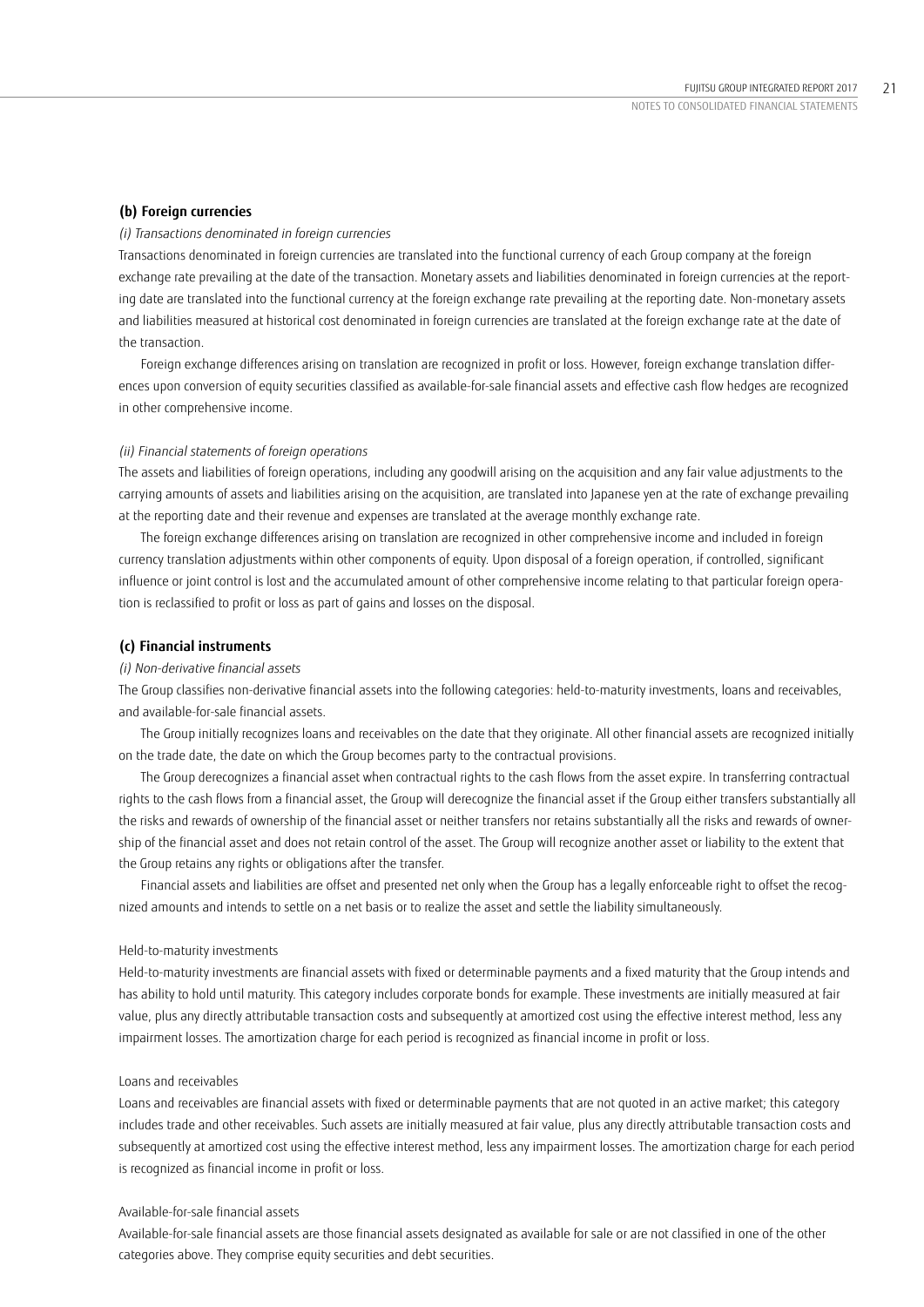These assets are initially measured at fair value plus any directly attributable transaction costs and subsequently measured at fair value at the reporting date. The resulting gains and losses, except impairment losses, foreign exchange gains, and losses on debt securities and interest costs incurred due to the effective interest method, are recognized in other comprehensive income and presented as available-for-sale financial assets in other components of equity. Upon derecognition of the assets, the gains and losses accumulated in other comprehensive income are reclassified to profit or loss.

### *(ii) Non-derivative financial liabilities*

The Group recognizes debt securities on the day that they are issued. All other financial liabilities are initially recognized on the trade date, the date on which the Group becomes party to contractual provisions. Other financial liabilities include loans and borrowings and trade and other payables.

The Group derecognizes a financial liability when its contractual obligations are discharged, cancelled, or expire.

These financial liabilities are measured initially at fair value, less any directly attributable transaction costs and subsequently measured at amortized cost using the effective interest method. The amortization charge for each period is recognized as financial expense in profit or loss.

### *(iii) Share capital*

### Ordinary shares

Ordinary shares are classified as equity. Incremental costs directly attributable to the issue of ordinary shares are recognized as a deduction from capital surplus, net of any tax effects.

### Treasury shares

When share capital recognized as equity (treasury shares) is repurchased, the amount of consideration paid net of tax effects, including directly attributable costs, is recognized as a deduction from equity. When treasury shares are subsequently sold or reissued, the amounts received are recognized as an increase in equity and the resulting gains and loss on the transactions are presented within capital surplus.

### *(iv) Compound financial instruments*

The liability component of a compound financial instrument is initially recognized at the fair value of a similar liability that does not have an equity conversion option. The equity component is initially recognized at the difference between the fair value of the compound financial instrument as a whole and the fair value of the liability component. Any directly attributable transaction costs are allocated to the equity and liability components of the compound financial instrument in proportion to their initial carrying values.

Subsequently, the liability component of the compound financial instrument is measured at amortized cost using the effective interest method; the equity component is not remeasured.

Interest related to the financial liability is recognized as financial expense in profit or loss. On conversion, the financial liability is reclassified to equity and no gain or loss is recognized.

# *(v) Derivative financial instruments*

The Group holds derivative financial instruments to hedge its foreign currency and interest rate risk exposures. Derivatives are initially and subsequently measured at fair value.

An embedded derivative is separated from the host contract and accounted for as a derivative if the economic characteristics and risks of the embedded derivative are not closely related to the economic characteristics and risks of the host and if an individual instrument with the same terms as the embedded derivative would meet the definition of a derivative and the combined instrument is not measured at fair value through profit or loss.

### Derivatives to which hedge accounting is not applied

When a derivative is not designated as a hedging instrument in accordance with the criteria for hedge accounting, any changes in the fair value of the derivative are recognized in profit or loss.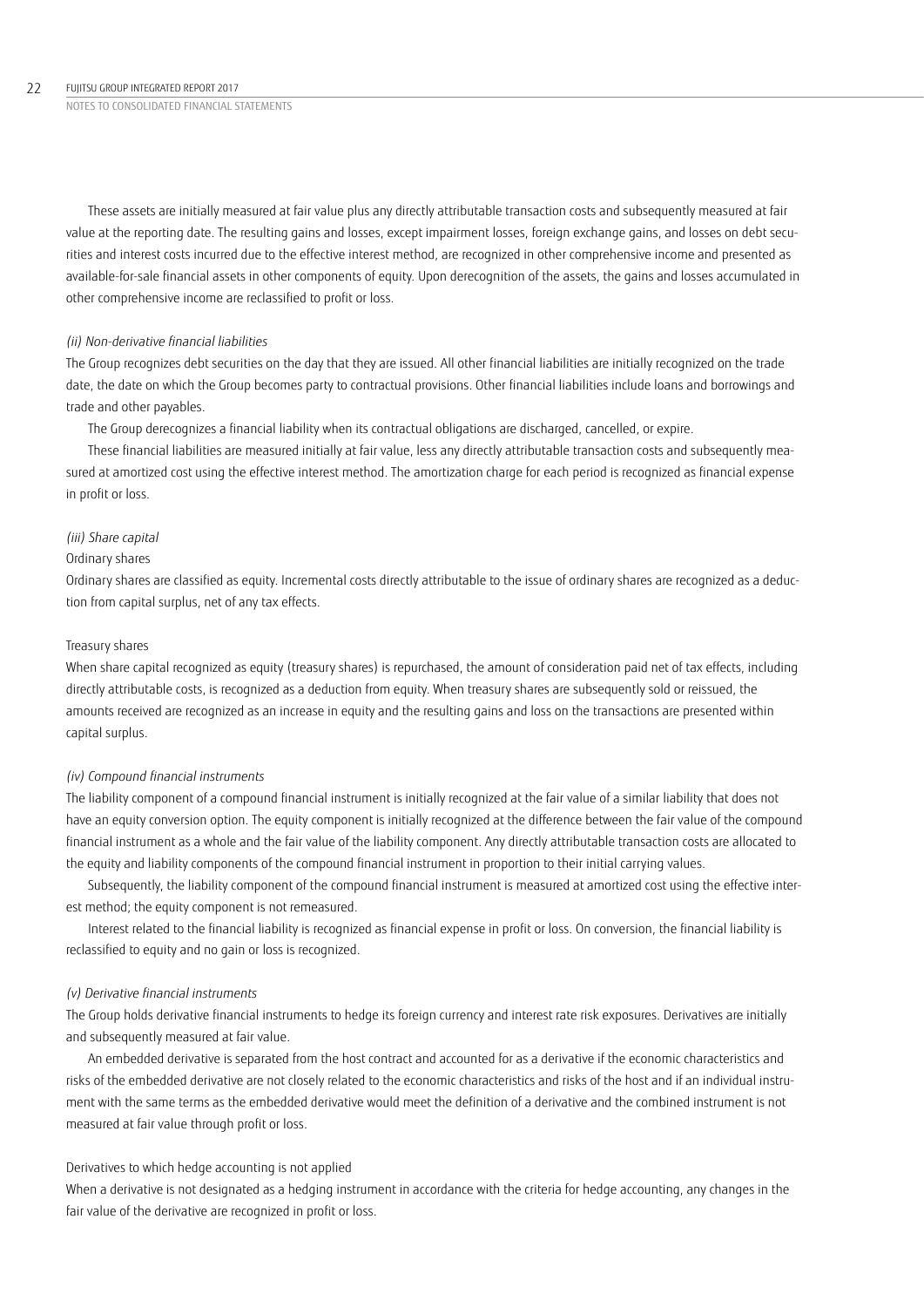Derivatives to which hedge accounting is applied

Upon initial qualification of a derivative as a hedging instrument, the Group formally documents the relationship between the hedging instrument and hedged item, including risk management objectives and strategy in undertaking the hedge transaction and the hedged risk. The Group continually assesses the efficacy of hedging instruments for their ability to offset changes in the fair values of the cash flows of their respective hedged items, and whether the actual results of each hedge are within the acceptable range of 80–125%. For cash flow hedges, execution of a forecast transaction that is the subject of the hedge must be highly probable and must present exposure to variation in cash flows that could ultimately impact profit or loss.

### Cash flow hedges

The effective portion of changes in fair value of a derivative is recognized in other comprehensive income and presented as cash flow hedges in other components of equity. Any ineffective portion of changes in the fair value is recognized in profit or loss.

When the hedged item is a non-financial asset, the amount accumulated in other components of equity is included in the carrying amount when the asset is recognized. In other cases, the amount accumulated in other components of equity is reclassified to profit or loss in the same period that the hedged item affects profit or loss. Discontinuation of hedge accounting applies prospectively from the date on which a derivative no longer meets the criteria for hedge accounting, expires, or is sold, terminated, or exercised. If a forecast transaction is no longer probable, then the balance in other components of equity is reclassified to profit or loss.

### **(d) Property, plant and equipment (excluding leased assets)**

# *(i) Recognition and measurement*

Items of property, plant and equipment are measured at cost less accumulated depreciation and impairment losses.

- Cost includes the following expenses which are directly attributable to the acquisition of the asset:
- Costs of employee benefits arising directly from the construction of the asset and costs of installation and assembly
- Estimate of costs of dismantling or restoring the asset if such obligation exists
- Capitalized borrowing costs

When different parts of an asset have different useful lives they are accounted for as separate items (by major parts).

Any gain or loss on disposal of an item of property, plant and equipment, calculated as the difference between net proceeds received and carrying amount of the item, is recognized as other income or expenses in profit or loss.

### *(ii) Subsequent costs*

Subsequent expenditure is capitalized only when it is probable that the future economic benefits from the expenditure will flow to the Group. Ongoing maintenance and repairs are expensed as incurred.

### *(iii) Depreciation*

The depreciable amount (cost less residual value) for items of property, plant and equipment is allocated on a systematic basis over its useful life. The Group in principle adopts the straight-line method of depreciation reflecting the pattern of consumption (matching of costs with revenue) of the future economic benefits from the asset.

Depreciation of an asset begins when it is available for use and ceases at the earlier of the date that the asset is either classified as held for sale or is derecognized.

The estimated useful lives for significant categories of property, plant and equipment are:

| • Buildings                    | 7 to 50 years |
|--------------------------------|---------------|
| • Machinery and equipment      | 3 to 7 years  |
| • Tools, fixtures and fittings | 2 to 10 years |

Depreciation methods, useful lives, and residual values are reviewed and adjusted if necessary.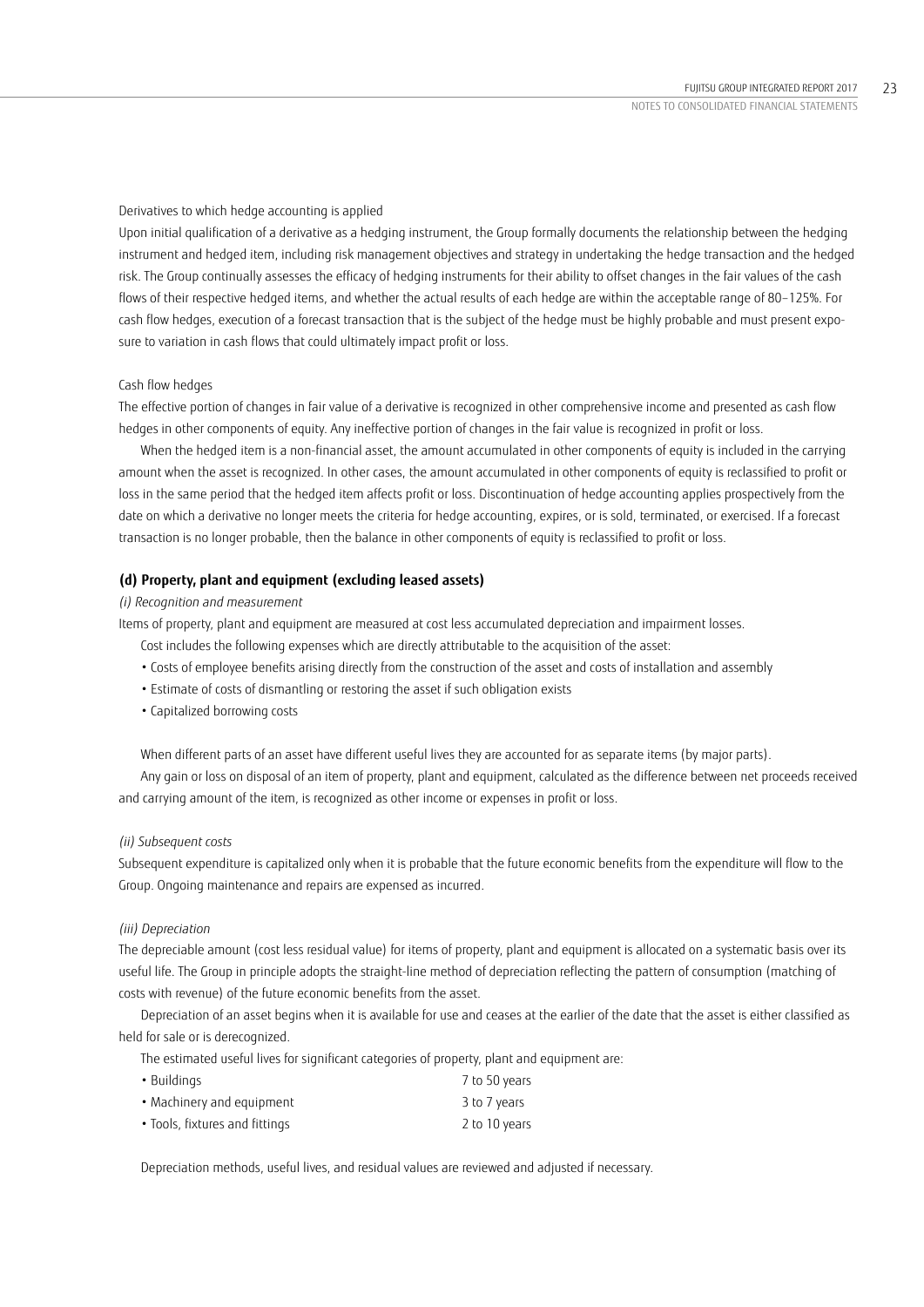# **(e) Goodwill**

For the measurement of goodwill at the acquisition date, please refer to Note "3 (a) (i) Business combinations."

### Subsequent measurement

Goodwill is measured at cost less accumulated impairment losses.

Goodwill in relation to equity-accounted investments is included in the carrying amount of the investment and, therefore, the entire carrying amount of the investment as a single asset is compared with the recoverable amount for the purpose of impairment test. An impairment loss is not allocated to any asset, including goodwill, that forms part of the carrying amount of the investment.

# **(f) Intangible assets**

### *(i) Research and development*

Research is basic and planned investigation undertaken with the prospect of gaining new scientific or technical knowledge and understanding. Expenditures on research activities are expensed as incurred in profit or loss.

Development is the application of research findings or other knowledge to a plan or design for the production of new or substantially improved materials, devices, products, processes, systems, etc.

Development activities include a plan or design for the production of new or substantially improved products or processes. Development expenditures are capitalized only if they can be reliably measured, the product or process is technically and commercially feasible, it is probable that the future economic benefits will flow to the Group, and the Group intends to and has the ability as well as sufficient resources to complete development and to use or sell the asset. Capitalized expenditures include directly attributable cost of generation and manufacture of the asset as well as bringing the asset to its working condition, such as cost of materials and cost of employee benefits. Other development expenditures are expensed as incurred.

Capitalized development expenditures are measured at cost less accumulated amortization and impairment losses.

### *(ii) Software and other intangibles*

The Group develops software for sale and for its own use. An intangible asset is recognized if it meets the criteria for capitalization of development expenditures as described in the preceding section. The cost of software includes costs of employee benefits as well as costs of materials and services used or consumed in generating the software. The cost of a separately acquired intangible asset is capitalized because normally the price the Group pays to acquire the asset reflects expectations about the probability that the expected future economic benefits embodied in the asset will flow to the Group. Other intangible assets are measured at historical cost less accumulated amortization and impairment losses.

### *(iii) Amortization*

Software held for sale is amortized based on the expected sales volumes and allocated equally based on the remaining useful life. Software for internal use and other intangible assets with finite useful lives are amortized over their respective useful lives using, in principle, the straight-line method to reflect the pattern of consumption of the expected future benefits from the assets. Goodwill acquired in a business combination is not amortized.

The estimated useful lives are:

- Software held for sale 3 years
- Software for internal use Within 5 years

Amortization methods, useful lives, and residual values are reviewed and adjusted if necessary.

### **(g) Leased assets**

Leases in terms of which the Group assumes substantially all the risks and rewards of ownership are classified as finance leases. On initial recognition, the leased asset is measured at the lower of its fair value and the present value of minimum lease payments at inception of the lease term. Subsequently, the asset is depreciated over the shorter period of either the lease term or the economic useful life of the leased asset. The depreciation expense is recognized as incurred in profit or loss.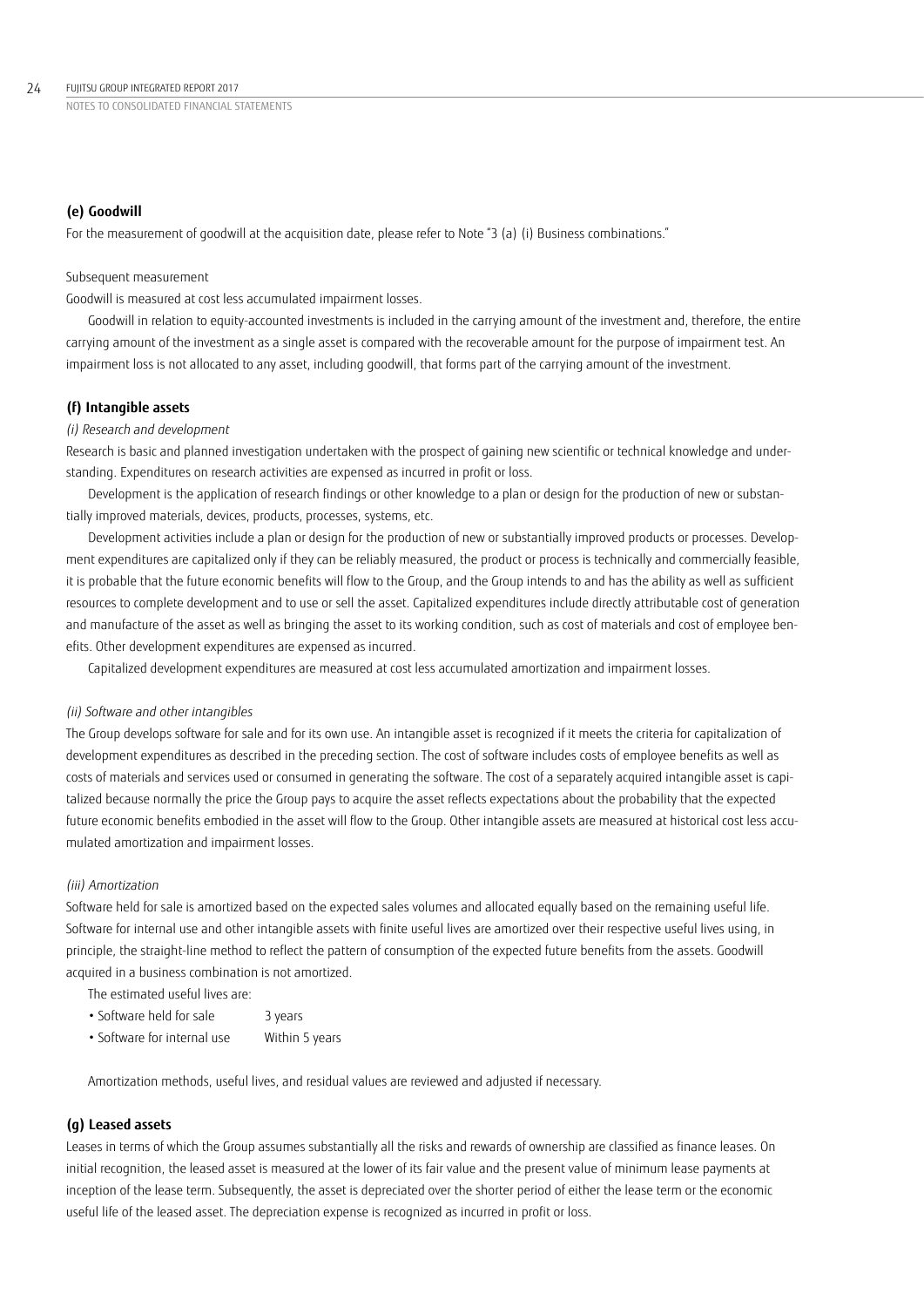All other leases are assumed to be operating leases and the annual rentals are charged to profit or loss on a straight-line basis over the lease term.

### **(h) Inventories**

Inventories are measured at cost. However, should the net realizable value (NRV) at the reporting date fall below the cost, inventories are measured at the NRV, with the difference in value between the cost and the NRV, in principle, booked as cost of sales.

The cost of inventories comprises costs of purchase, costs of conversion, and other costs incurred in bringing the inventories to their present location and condition. The cost of inventories of items that are interchangeable is determined by the moving-average cost method or the periodic average method, whereas the cost of inventories of items that are not interchangeable is determined by the specific identification method.

NRV is the estimated selling price in the ordinary course of business, less estimated costs of completion and estimated direct selling expenses. Inventories that are slow moving and inventories held for long-term maintenance contracts are measured at the NRV that reflects future demand and market trends.

### **(i) Cash and cash equivalents**

Cash and cash equivalents comprise cash on hand, demand deposits and short-term highly liquid investments with a maturity of three months or less from the date of acquisition and an insignificant risk of changes in value. The ending balance of cash and cash equivalents in the consolidated statement of cash flows excludes overdrafts that are included and presented in short-term borrowings, current portion of long-term debt and lease obligations in the consolidated statement of financial position.

#### **(j) Impairment**

#### *(i) Non-derivative financial assets*

Financial assets not classified as at fair value through profit or loss are assessed for objective evidence of impairment at the reporting date and the amount of impairment loss is determined if any such evidence exists.

Objective evidence that financial assets are impaired includes significant financial difficulty of a debtor, restructuring of an amount due to the Group on terms which the Group would not consider otherwise, adverse changes in the payment status of borrowers or issuers such as bankruptcy, and other adverse changes in the economic climate impacting default of payment such as the disappearance of an active market for a security. In addition, equity investments are considered to be impaired if the fair value falls by more than 20% or there is a prolonged decline in the fair value throughout the year in comparison with the original acquisition value.

#### Financial assets measured at amortized cost

The impairment assessment is made at an individual level for assets considered to be individually significant, or at a collective level if not considered to be individually significant. If the Group determines no objective evidence of impairment on assets assessed individually, those assets are included within a group of assets with similar credit risk for collective impairment review as to whether an impairment loss is necessary. Individual assets for which an impairment loss has been recognized are not included in a collective assessment of impairment.

If there is objective evidence that a financial asset carried at amortized cost such as loans, receivables, and held-to-maturity investment securities has been impaired, the amount of loss is measured as the difference between the assets carrying amount and the present value of estimated future cash flows (excluding possible bad debt losses in the future) discounted at the assets original effective interest rate (in other words, at the effective interest rate calculated at initial recognition). The carrying amount is reduced through the use of an allowance account. The impairment loss is recognized in profit or loss.

If, in a subsequent period, the amount of the impairment loss decreases and the decrease can be related objectively to an event occurring after the impairment was recognized (such as an improvement in a debtor's credit rating), the previously recognized impairment loss is reversed either directly or by adjusting an allowance account. The reversal will not result in a carrying amount of the financial asset that exceeds what the amortized cost would have been had the impairment not been recognized at the date the impairment is reversed.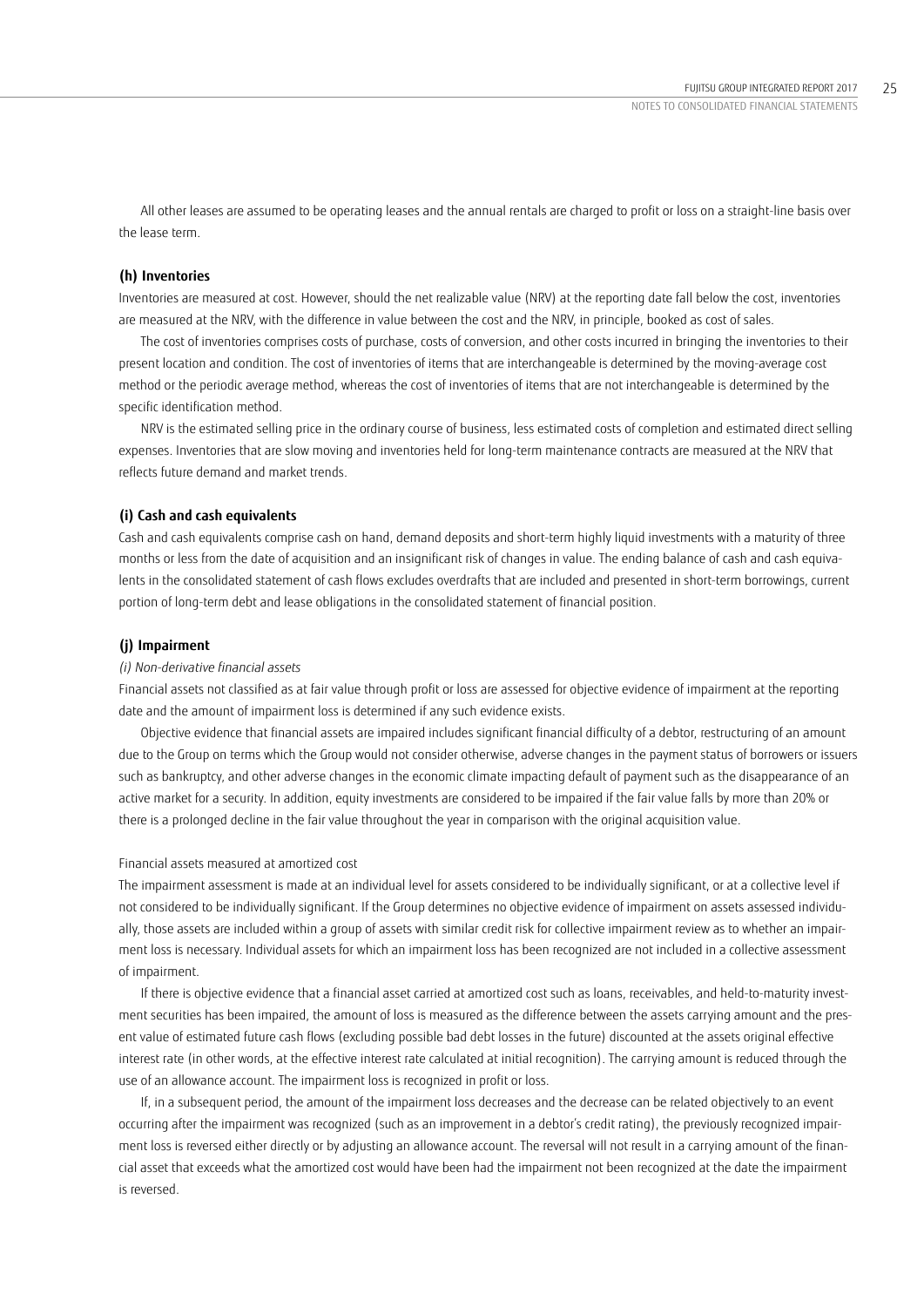#### Available-for-sale financial assets

When a decline in the fair value of available-for-sale financial assets has been recognized in equity and there is objective evidence that the asset has been impaired, the accumulated loss already recognized in equity is reclassified to profit or loss. The amount of cumulative loss reclassified is equal to the difference between acquisition cost (less repayment of principal or amount of amortization if any) and current fair value, less any impairment losses on the asset previously recognized in profit or loss. The reversal of impairment losses of equity instruments is recognized in other comprehensive income. For debt securities that are classified as available-for-sale financial assets, reversal of impairment losses is recognized in profit or loss if the increase in its fair value can be objectively related to an event occurring after initial impairment.

### *(ii) Non-financial assets*

If there is an indication of impairment for non-financial assets other than inventories and deferred tax assets, the asset's recoverable amount is estimated and the asset is tested for impairment. Goodwill and intangible assets with indefinite useful lives are tested for impairment both annually and when there is an indication of impairment. An impairment loss is recognized if the recoverable amount of an asset or cash-generating unit (CGU) is less than its carrying amount.

The recoverable amount of an asset or CGU is the greater of its value in use and its fair value less costs to sell. In assessing value in use, the estimated future cash flows associated with the asset or CGU are discounted to present value using a pre-tax discount rate which reflects current market assessments of the time value of money and any risks specific to the asset or CGU. For impairment testing purposes, assets are grouped together into the smallest group of assets that generate cash inflows independently of cash inflows of other assets or CGUs. Goodwill is grouped together so that the impairment is tested for the smallest group of units used for internal reporting purposes. Goodwill acquired in a business combination is allocated to the groups of CGUs that are expected to benefit from the synergies of the combination.

Impairment losses are recognized in profit or loss. Impairment losses recognized in respect of a CGU are allocated first to reduce the carrying amount of any goodwill allocated to that CGU (or CGU group) and then to reduce the carrying amounts of other assets in the CGU (or CGU group) on a pro-rata basis.

Impairment losses on goodwill are not reversed. For all other assets, impairment losses are only reversed to the extent that the assets carrying amount does not exceed the carrying amount that would have been determined, net of depreciation or amortization, if no impairment loss had been recognized.

### **(k) Assets classified as held for sale**

Non-current assets (or disposal group) are classified as held for sale if the carrying amount of the assets will be principally recovered through sale rather than through continuing use. Furthermore, non-current assets (or disposal group) are classified as held for sale if the asset is available for immediate sale in its present condition subject only to terms that are usual and customary for sales of such assets (or disposal group), its sale is highly probable, the appropriate level of management is committed to a plan to sell the asset (or disposal group), and the sale is expected to be completed within one year from the date of classification. Non-current assets (or disposal group) classified as held for sale are measured at the lower of their carrying amount and fair value less costs to sell and they are no longer depreciated or amortized. An impairment loss is recognized in profit or loss for any initial or subsequent write-down of the noncurrent asset (or disposal group) to fair value less costs to sell. Equally a gain is recognized for any subsequent increase in the fair value, but not in excess of the accumulated impairment losses previously recognized.

### **(l) Employee benefits**

# *(i) Retirement benefit plans*

### Defined benefit plans

The Group's net defined benefit liability (asset) is measured at the present value of the defined benefit obligation less the fair value of plan assets. The defined benefit liability in respect of each defined benefit plan is calculated separately by estimating the amount of future benefits employees have earned in return for services rendered and discounted to present value. The calculation is performed in each reporting period by qualified actuaries using the projected unit credit method. The discount rate used is the yield at the reporting date on high-quality corporate bonds that have maturity dates approximate to the terms of the Group's obligations that are denominated in the currency in which the benefits are expected to be paid.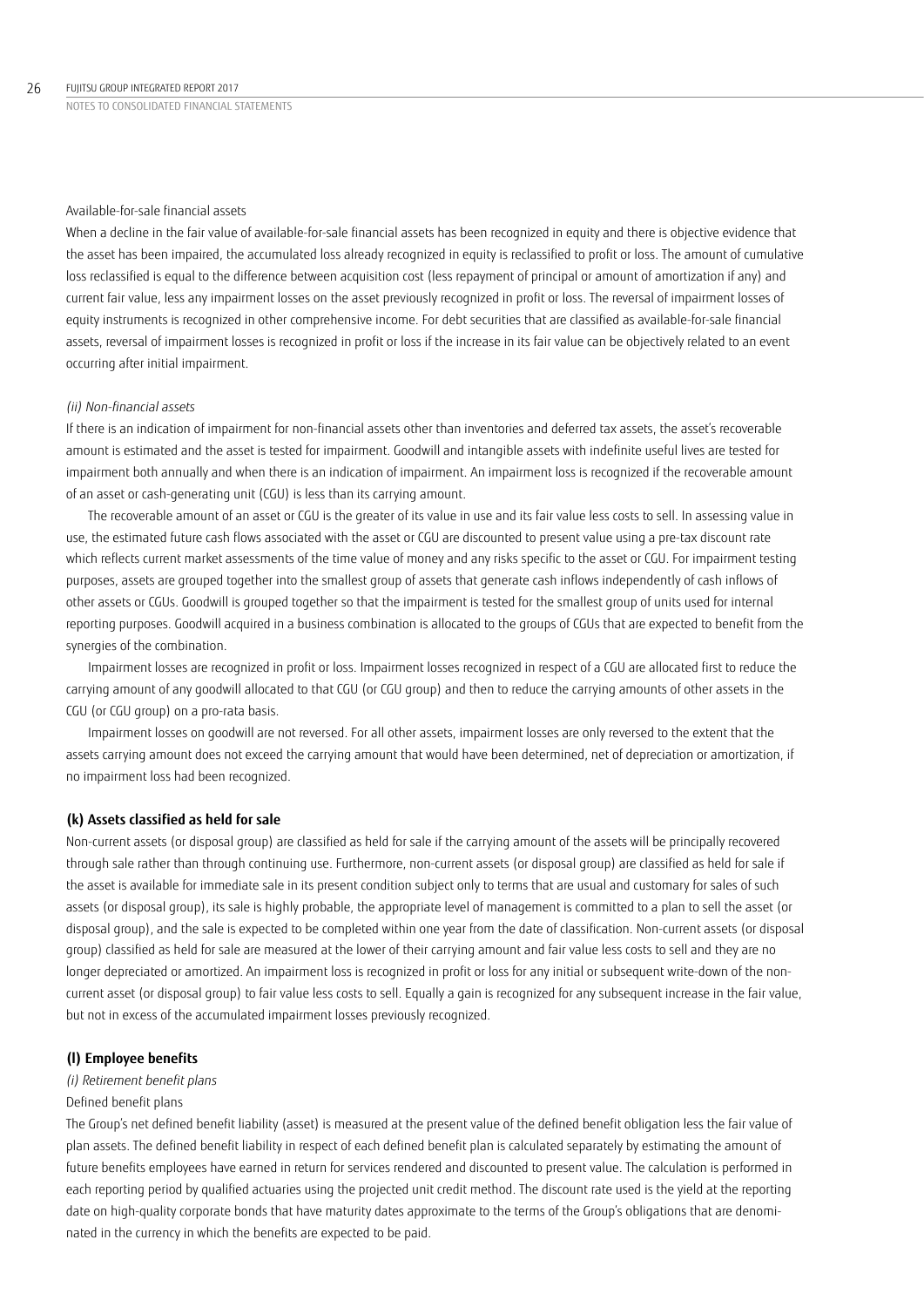The Group recognizes in profit or loss the current service cost that is calculated by the projected unit credit method using an actuarial technique. Net interest on the net defined benefit liability (asset), which is determined by multiplying the net defined benefit liability (asset) by the appropriate discount rate, is recognized in profit or loss. The Group recognizes any past service cost in profit or loss when a plan is amended or curtailed. A gain or loss on a settlement of a pension plan is also recognized in profit or loss when the settlement actually occurs.

Remeasurements of the net defined benefit liability (asset) (actuarial gains and losses) are recognized, after adjusting for tax effects, under other comprehensive income, and immediately reflected in retained earnings.

### Defined contribution plans

A defined contribution plan is a post-employment benefit plan under which the Group pays fixed contributions to a separate entity and has no legal or constructive obligations to pay further amounts. Contributions to defined contribution plans are recognized as employee costs in profit or loss in the period when the service is provided by the employee.

### *(ii) Termination benefits*

Termination benefits are recognized as employee expenses in profit or loss when the Group announces a detailed formal plan to terminate employment or to provide termination benefits as part of a restructuring program in the form of redundancy. Such termination benefits are recognized in profit or loss only when withdrawal of the plan is not practicable.

### *(iii) Short-term employee benefits*

The cost of short-term employee benefits are measured on an undiscounted basis and recognized in profit or loss as the service is provided by the employee. A liability is recognized for any bonus expected to be paid in accordance with the Group policy as the service is provided by the employee.

# **(m) Provisions**

A provision is recognized if, as result of a past event, the Group has a present legal or constructive obligation that can be estimated reliably, and it is probable that an outflow of resources embodying economic benefits will be required to settle the obligation. Provisions are discounted to present value using a pre-tax rate that reflects the time value of money and risks specific to the liability.

### *(i) Provision for product warranties*

A provision for product warranties is recognized at the time of sales of the products at an amount that represents the estimated cost, based on past experience, to repair or exchange certain products within the warranty period.

### *(ii) Provision for contract losses*

A provision is recognized for losses on projects such as customized software development if it is probable that the total estimated project costs exceed the total estimated project revenues.

### *(iii) Asset retirement obligation*

A provision is made mainly for the estimated cost of restoring the leased site at the agreement of the lease, in accordance with the laws or contracts.

### *(iv) Provision for restructuring*

A provision is recognized for the estimated costs of restructuring such as personnel rationalization and disposal of business, only when the Group starts to implement the plan or announces its main features to those affected by the plan.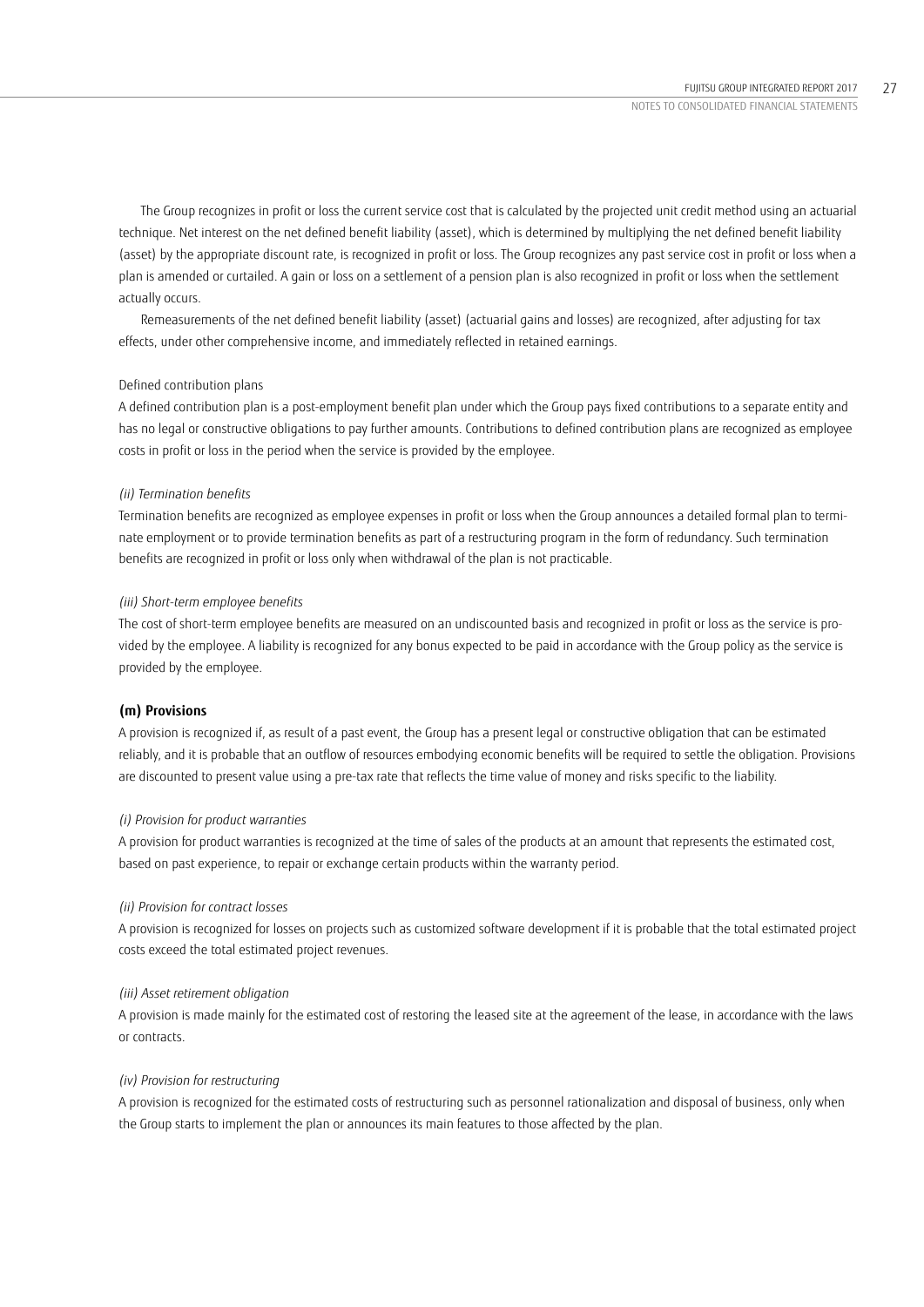### **(n) Revenue**

#### *(i) Product revenue*

Revenue from the sale of goods in the course of ordinary activities is measured at the fair value of consideration received or receivable, net of returns, trade discounts, and volume rebates. Revenue is recognized when a contract exists, significant risk and rewards of ownership have transferred to the customer, it is probable that the future economic benefits will flow to the Group, associated costs and possible return of the goods can be measured reliably, there is no continuing involvement in the management of the goods, and the amount of revenue can be measured reliably. If it is probable that discounts will be granted and the value can be reliably estimated at time of sale then these are deducted from revenue as it is recognized. The Group offers various marketing programs including volume discounts and sales incentives to customers in channel sales. If such incentives are given directly to customers and the amount is based on sales proceeds or volumes, then the incentives are deducted directly from revenue because they in substance comprise discounts. For price protection credits based on inventory remaining in the sales channel, the corresponding revenue is reduced when a price adjustment is announced.

Revenue on standard hardware, such as personal computers, mobile phones, and electronic devices, is in principle recognized upon delivery to the customer and is subject to risks and rewards having passed to the customer. If installation is a significant part of the contract, such as servers and network products, revenue is in principle recognized upon customer acceptance.

Revenue on software which is preinstalled on the product before delivery is recognized at the same time as the revenue relating to the product itself is recognized. Revenue on standard software products (application package) is recognized on delivery unless further services or activities are required at which point revenue is recognized upon customer acceptance. Revenue from software licensing arrangements is recognized at point of sale if it can be demonstrated that delivery of licensed software is complete and there are no further performance obligations. Where these conditions are not met the license revenue is recognized over the license period on a straight-line basis. Revenue from services related to software products (e.g. upgrades or support) is generally recognized on a straightline basis over the software contract period.

Where there are separately identifiable components in a contract or transaction, appropriate revenue recognition criteria is applied to each component (e.g. supply of hardware and ongoing services). Warranty or user training services that are provided to all customers equally and without charge is generally considered to be part of the primary transaction (supply of hardware), of which revenue is recognized as one transaction.

### *(ii) Service revenue*

Revenue on ongoing service contracts is recognized over the period during which the service is provided. Revenue and costs for fixed price service contracts including construction contracts are recognized by reference to the stage of completion when the outcome of the transaction can be reliably estimated. The Group in principle adopts the percentage of completion method based on costs incurred to date as a percentage of total estimated project costs. When milestones are defined at contract inception, revenue is recognized based on completion of the contractual milestones.

In applying the percentage of completion method, the cumulative impact of change in estimates is recognized in profit or loss in the period in which the changes become known and estimable. An expected loss, which is a difference between total estimated project costs and total estimated project revenues, is recognized in profit or loss.

Where outsourcing services are charged on a per unit basis, revenue is recognized when the service is rendered and is billed or billable. Where services are charged on a time period basis, revenue is recognized evenly over the period of the service contract. Revenue for maintenance agreements is in principle recognized over the period in which the services are provided. Where maintenance services are charged on a time period basis, revenue is recognized on a time and materials basis.

#### *(iii) Agent transactions*

Revenue is recognized at the net amount if the Group does not assume financial risks, such as credit risk, associated with the contract or transaction and acts as an agent in supplying products or services.

### *(iv) Operating leases*

Revenue arising from hardware used by a customer under the terms of an operating lease is recognized evenly over the lease term.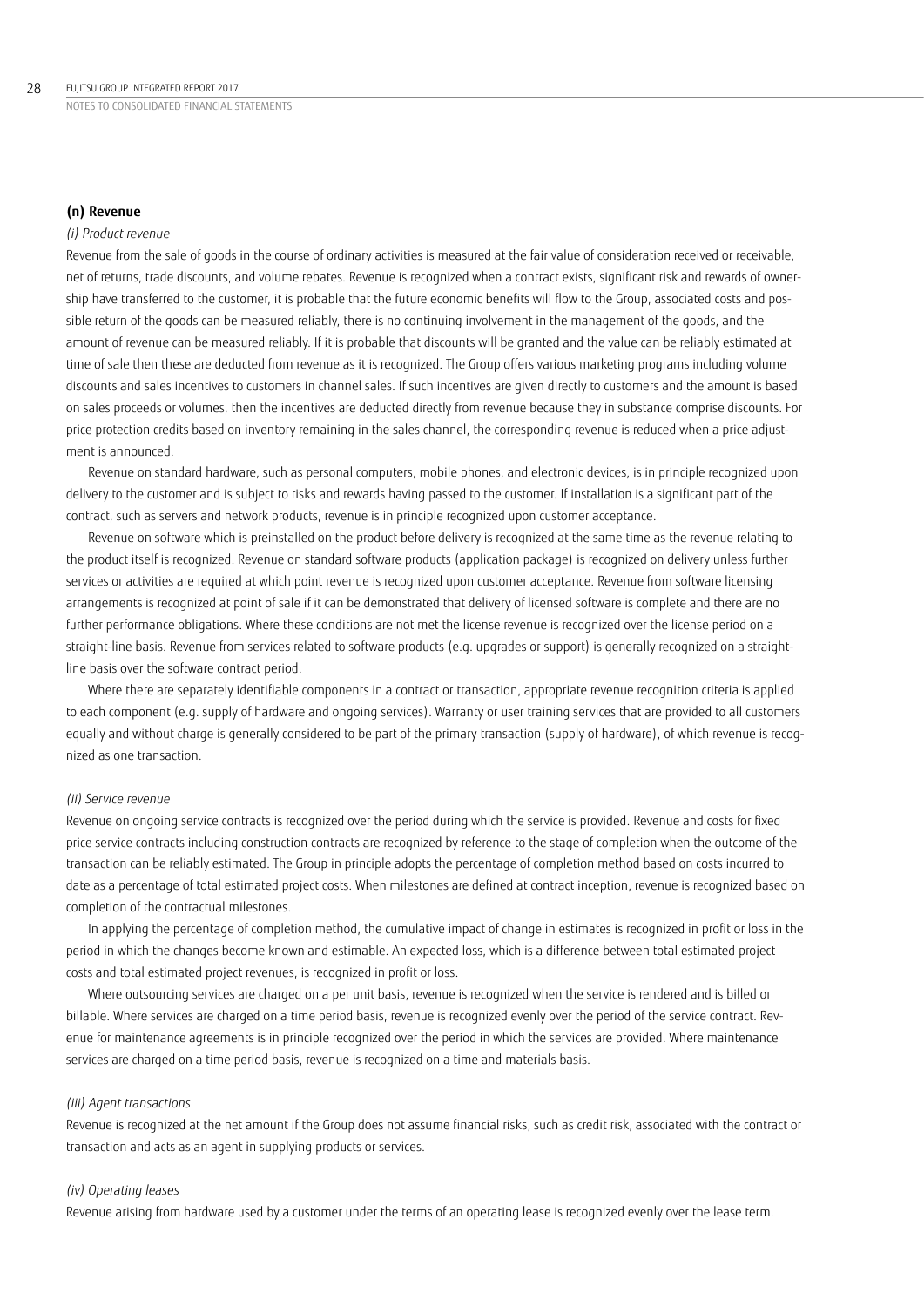#### **(o) Financial income and expenses**

Financial income includes dividend income, interest income, gains on foreign exchange, gains on sales of available-for-sale financial assets, gains on hedging instruments recognized in profit or loss, and reclassifications of amounts previously recognized in other comprehensive income. Interest income is recognized as incurred using the effective interest method. Dividend income is recognized when the right to receive payment is established.

Financial expenses include interest expenses on bonds, borrowings, and lease obligations; losses on foreign exchange, losses on sales of available-for-sale financial assets (excluding accounts receivables); losses on hedging instruments recognized in profit or loss; and reclassifications of amounts previously recognized in other comprehensive income. Borrowing costs that are not directly attributable to the acquisition, construction, or production of a qualifying asset is recognized as incurred using the effective interest method. Total minimum lease payments for finance leases are allocated to the portion of financial expenses and the unpaid balance of liabilities and the financial expenses are allocated over the lease term on a pro rata basis against the unpaid balance of liabilities.

### **(p) Income tax expenses**

Income tax expenses comprise current and deferred tax, both of which are recognized in profit or loss except to the extent that it relates to a business combination or items recognized in equity or other comprehensive income.

Current tax is the expected tax payable or receivable on taxable income or loss for the year, using tax rates and tax laws enacted or substantially enacted at the reporting date, with any tax adjustment to tax payable in respect of previous years.

Deferred tax assets and liabilities are recognized in respect of temporary differences between the carrying amount of assets and liabilities and the amounts used for tax purposes, the carryforward of unused tax losses, and unused tax credits. Deferred tax is not recognized for the following:

- Temporary differences on the initial recognition of an asset or liability in a transaction which is not a business combination and affects neither accounting nor taxable profit or loss;
- Temporary differences related to investments in subsidiaries and associates to the extent that the parent is able to control the timing of the reversal of the temporary difference and it is probable that the temporary difference will not reverse in the foreseeable future; and
- Taxable temporary differences arising on initial recognition of goodwill.

Deferred tax assets and liabilities are measured using the tax rates that are expected to be applied in the period when the assets are realized or the liabilities are settled, based on the tax laws enacted or substantially enacted by the reporting date.

Deferred tax assets and liabilities are offset only if they relate to income taxes levied by the same taxation authority and there is a legally enforceable right to offset current tax assets against current tax liabilities.

A deferred tax asset is recognized for the carryforward of unused tax losses, unused tax credits, and deductible temporary differences to the extent that it is probable that future taxable profits will be available against which they can be utilized. Deferred tax assets are impaired if it is no longer probable that future taxable income would be sufficient to allow part or all of the benefit of the deferred tax asset to be realized. Deferred tax liabilities are recognized in principle for all taxable temporary differences.

# **(q) Discontinued operations**

Classification as a discontinued operation occurs on the date of disposal or the date at which a separate operating segment meets the definition of being held for sale, whichever is earlier. When an operating segment is classified as a discontinued operation, the comparative profit or loss statement is re-presented as if the operating segment had been discontinued from the start of the comparative year.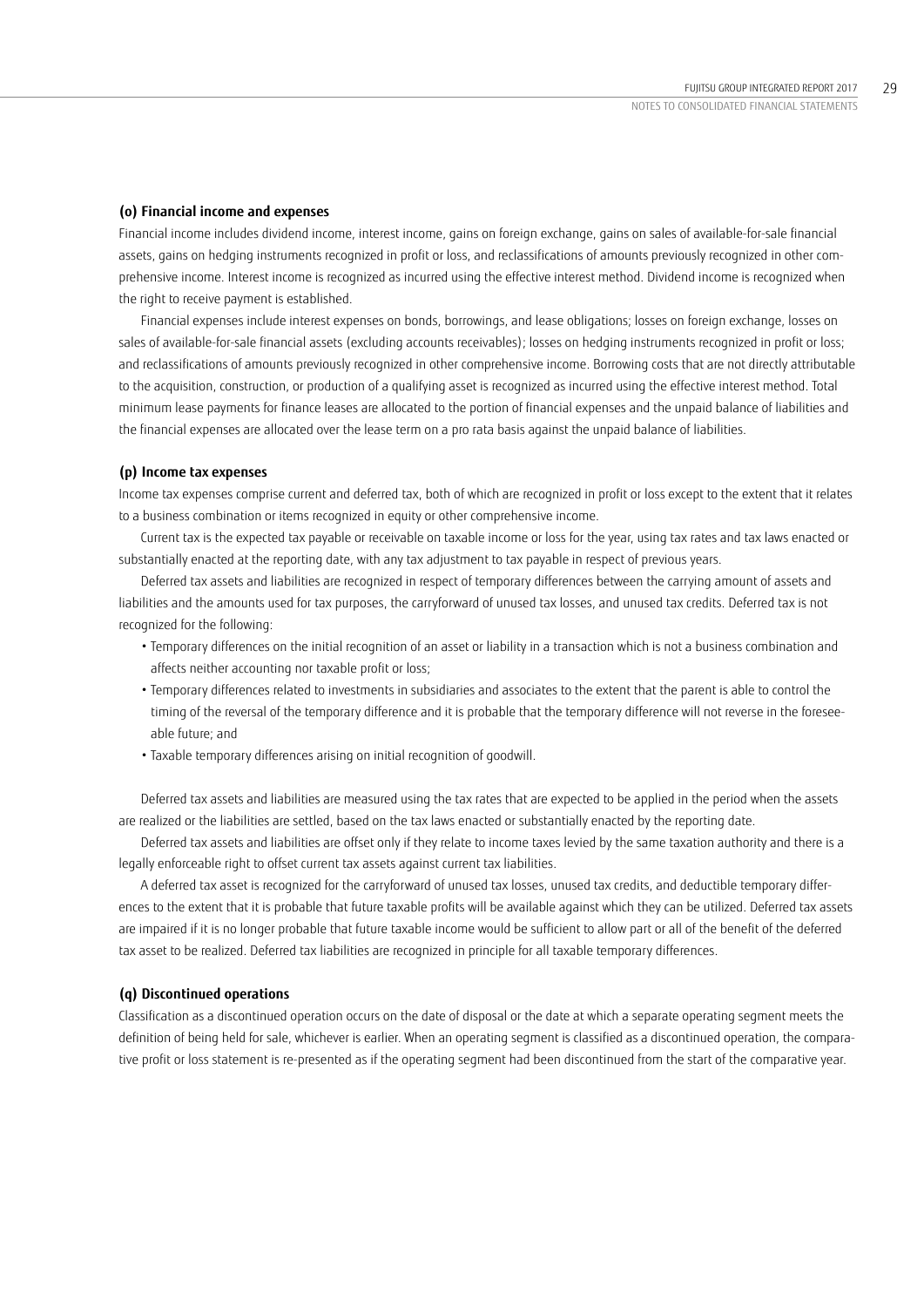# **4. Use of Accounting Estimates and Judgments**

The preparation of financial statements in conformity with IFRS requires management to make judgments, estimates, and assumptions that affect the application of policies and reported amounts of assets and liabilities and income and expenses. The estimates and assumptions are reviewed by management on an ongoing basis. Revisions to accounting estimates are recognized in the period in which the estimates are revised and in any future periods affected. Assumptions about the current situation and future prospects could change depending on the changes in the market or other circumstances that are out of the control of the Group. The assumptions are revised when such changes occur. The key estimates and judgments that have a significant effect on the amounts recognized in the consolidated financial statements are as follows.

# **(a) Revenue recognition**

Revenue and cost for fixed-price service contracts, including construction contracts, are recognized by reference to the stage of completion when the outcome of the contract can be reliably estimated. Recognition of the revenue and cost are dependent on the estimate of project costs and revenues as well as the measurement of the stage of completion. The Group in principle adopts the percentage of completion method based on costs incurred to date as a percentage of total estimated project costs. When milestones are defined at contract inception, revenue is recognized based on completion of contractual milestones.

Assumptions about the estimates and measurement are reviewed as necessary. The impact from changes in the assumptions is recognized in the period in which the reliable estimate can be made. Revisions to the original estimate, as a result of the changes in the contract amount or costs for completion, could have a significant effect on the amounts recognized in the consolidated financial statements.

#### **(b) Inventories**

Inventories are measured at cost. However, should the net realizable value ("NRV") at the reporting date fall below the cost, inventories are subsequently measured based on the NRV, with the difference in value between the cost and the NRV, in principle, booked as cost of sales. Slow-moving inventories and those outside the normal operating cycle are calculated at an NRV that reflects future demand and market trends. The Group may experience substantial losses in cases where the NRV drops dramatically as a result of deterioration in the market environment against the forecast.

### **(c) Property, plant and equipment**

Depreciation for an item of property, plant and equipment is calculated primarily using the straight-line method, based on the estimated useful life that reflects the period in which the asset's future economic benefits are expected to be consumed. The depreciation charge for the period could increase if an item of property, plant and equipment becomes obsolete or repurposed in the future and the estimated useful life becomes shorter. An impairment loss may be recognized if there is a decrease in the expected future cash flows from the asset as a result of underutilization of production facilities or a decrease in the capacity utilization rate associated with rapid changes in the business environment as well as business realignment.

# **(d) Goodwill**

Goodwill is tested for impairment both annually and when there is an indication of impairment. An impairment loss is recognized if the recoverable amount of a CGU to which the goodwill is allocated is less than its carrying amount.

The recoverable amount of a CGU is in most cases measured at the value in use. The value in use of a CGU is calculated using the discounted cash flow model with assumptions such as future cash flow, growth rate, and discount rate. Future cash flow is based on the business plan. The growth rate for the periods beyond the term of the business plan is determined primarily based on the inflation rate in the area where each CGU is located and long-term average growth rate in the industry to which each CGU belongs. The discount rate is calculated primarily based on the weighted average cost of capital of the Group company to which each CGU belongs.

These assumptions represent management's best estimates and judgments. Impairment losses could be recognized when the assumptions are revised as a result of a change in the market environment or other changes in the circumstances.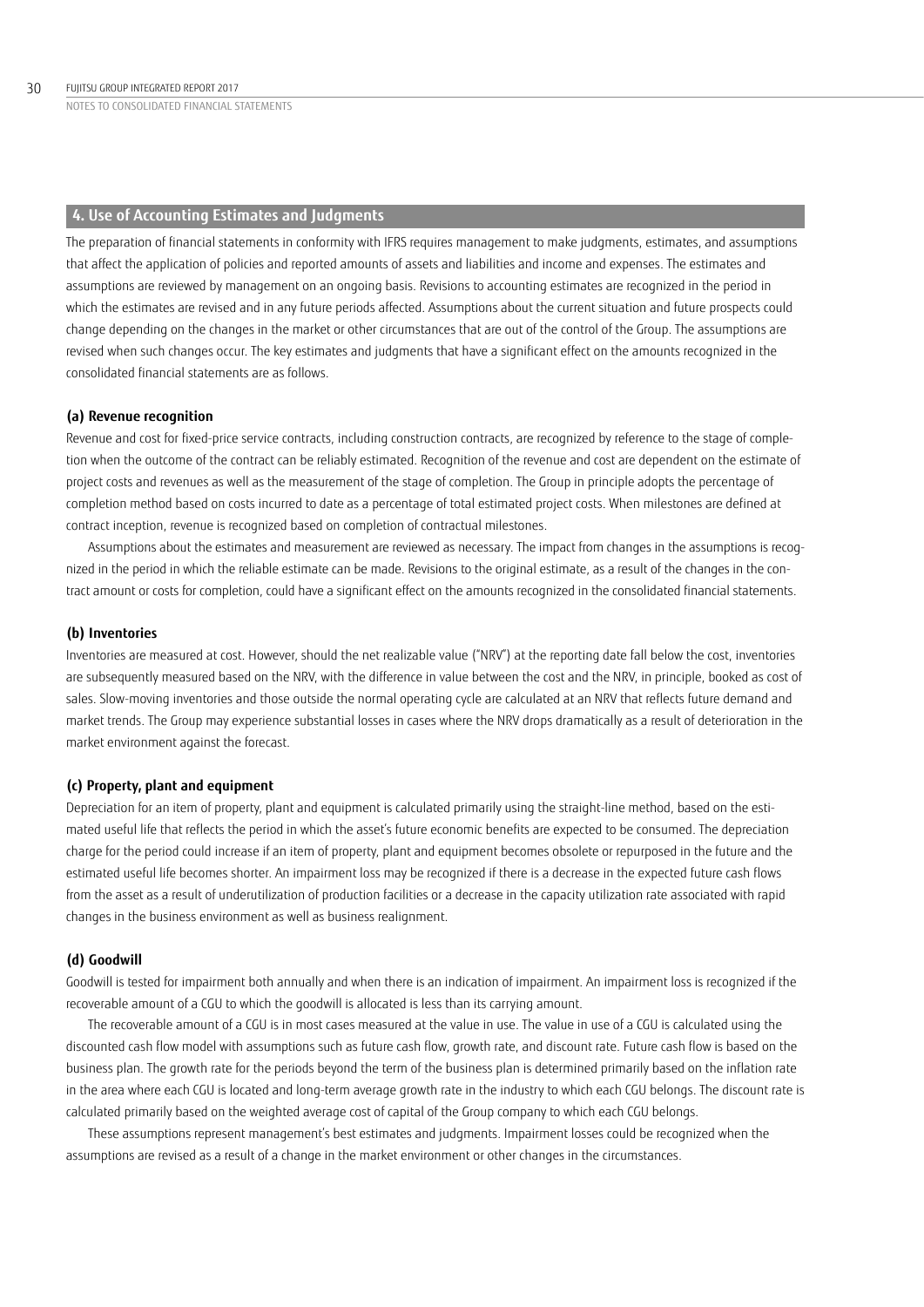### **(e) Intangible assets**

Computer software for sale is amortized by a method based on projected sales volume over the estimated useful life. An intangible asset with a finite useful life, including software for internal use and other intangible assets, is amortized on a straight-line basis in principle to reflect the pattern in which the asset's future economic benefits are expected to be consumed by the Group. Should actual sales volumes fail to meet initial projected volumes due to changes in the business environment, etc., or should actual useful life in the future be less than the original estimate, there is a risk that amortization expenses for the reporting period may increase.

### **(f) Available-for-sale financial assets**

An available-for-sale financial asset is measured at its fair value based on the market price or other inputs at the reporting date. Other comprehensive income fluctuates as a result of changes in the fair value of available-for-sale financial assets. An impairment loss for an available-for-sale financial asset is recognized or could be recognized in future periods if there is a significant or prolonged decline in the fair value.

### **(g) Deferred tax assets**

Reasonable estimates and judgments about various factors are necessary in the calculation of income taxes. Such factors include interpretation of tax regulations and revision of tax laws in the jurisdictions where the Group operates. If there is a difference between the amount of income tax that the Group recognized and the amount presented by the taxation authorities, there could be a significant effect on the amounts recognized in the financial statements for the following periods.

A deferred tax asset is recognized for the carryforward of unused tax losses, unused tax credits, and deductible temporary differences to the extent that it is probable that future taxable profit will be available against which they can be utilized. The carrying amount of a deferred tax asset is reviewed at the end of the reporting period. The carrying amount of a deferred tax asset is reduced to the extent that it is no longer probable that sufficient taxable profit will be available to allow the benefit of part or all of that deferred tax asset to be utilized. The amount and the timing when the taxable profit occurs could be affected by uncertain changes in economic terms in the future. When the actual amount and timing are different from those of the estimate, there could be a significant effect on the amounts recognized in the financial statements for the following periods. In addition, the carrying amount of a deferred tax asset could fluctuate if an effective tax rate changes as a result of an amendment to tax laws.

A deferred tax asset is not recognized for certain unused tax losses, unused tax credits, and deductible temporary differences. Tax losses can be carried forward for 9 years under the current tax laws for Japan, 20 years for the US, and indefinitely for the UK.

### **(h) Provisions**

#### *(i) Provision for product warranties*

Some of the Group's products such as PCs and mobile phones are covered by contracts that require the Group to repair or exchange them free of charge during a certain period of time. The Group recognizes a provision for estimated repair and exchange expenses at the time of sale based on past records such as defect ratio, repair cost, and residual contract period. The Group is taking steps to strengthen quality management during the product development, manufacturing, and procurement stages. However, should product defects or other problems occur at a level in excess of that covered by the estimated expenses, additional expenses may be incurred.

#### *(ii) Provision for contract losses*

The Group records provisions for losses on projects such as customized software development if it is probable that the total estimated project costs exceed the total estimated project revenues and the amount of losses can be reliably measured. The Group is taking steps to curtail the emergence of new, unprofitable projects by moving ahead with the standardization of its business processes, establishing a check system as a dedicated organizational component, and conducting risk management throughout the entire progression of projects (beginning with business negotiations). Notwithstanding these efforts, the Group may incur additional losses in the event of an increase in estimated project costs in the future.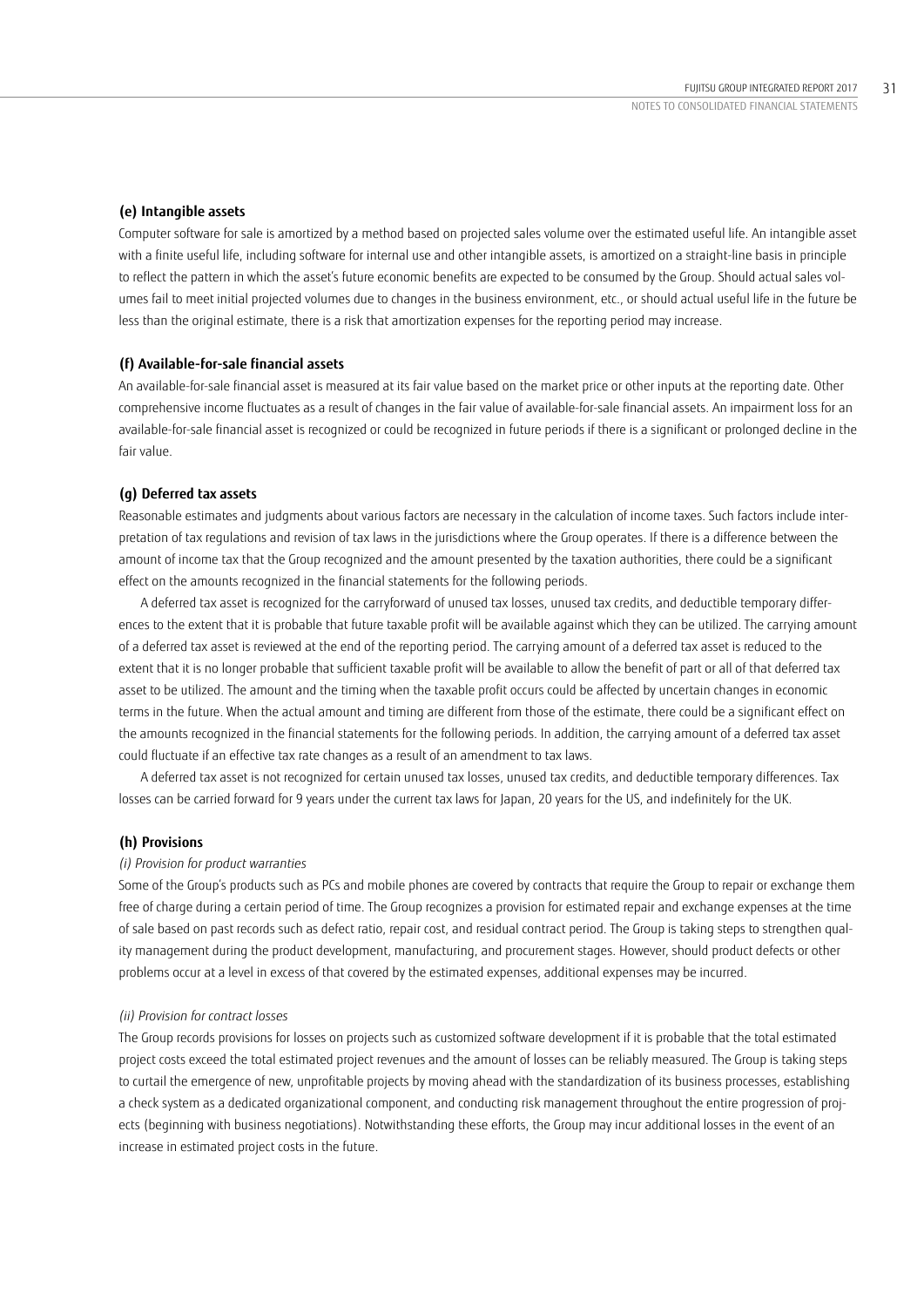#### *(iii) Asset retirement obligation*

A provision is made, in preparation for restoring the leased site based on the contract, at an estimated amount to be paid based on past experience. Such expenses are expected to be paid when leaving the site and could change depending on the review of the business plan in the future.

#### *(iv) Provision for restructuring*

A provision is recognized for the estimated costs of restructuring such as personnel rationalization and disposal of business. The costs are estimated based on the announced plan and could fluctuate when the plan is reviewed as a result of a rapid change in the business environment.

### **(i) Defined benefit plans**

The Company and its consolidated subsidiaries have both defined benefit and defined contribution retirement benefit plans. Net defined benefit liability (the present value of the defined benefit obligation less the fair value of plan assets) is recognized, when remeasured, in other comprehensive income after adjusting for tax effects. The gains and losses recognized in other comprehensive income are immediately reclassified into retained earnings. Net defined benefit liability could be worsened if the fair value of plan assets decreases as a result of deterioration of return on plan assets or if a defined benefit liability increases as a result of a change in assumptions (such as discount rate, turnover ratio, and mortality ratio) for determining the defined benefit liability, which could lead to a reduction in equity.

# **5. Accounting Standards Issued but Not Yet Effective**

The following new or amended accounting standards have been released by the date that the consolidated financial statements were approved, but the Group has not yet applied them.

The effects of applying these standards are now being reviewed and are difficult to estimate at this time.

| Standard |                                          | Effective date                                                       | Timing of application                      | Outline of new or amended standards                                                                                                                                                                                                                                                                                                                                                                                           |
|----------|------------------------------------------|----------------------------------------------------------------------|--------------------------------------------|-------------------------------------------------------------------------------------------------------------------------------------------------------------------------------------------------------------------------------------------------------------------------------------------------------------------------------------------------------------------------------------------------------------------------------|
| IFRS 15  | Revenue from contracts<br>with customers | Annual reporting periods<br>beginning on or after<br>January 1, 2018 | FY2018<br>April 1, 2018-<br>March 31, 2019 | Clarifications of the core principle and introduc-<br>tion of five steps for revenue recognition and<br>amendments pertaining to accounting treat-<br>ment and disclosure on revenue recognition<br>(such as accounting for variable consideration<br>and licensing and disclosure for transaction<br>price allocated to the remaining performance<br>obligations)                                                            |
| IFRS 9   | Financial instruments                    | Annual reporting periods<br>beginning on or after<br>January 1, 2018 | FY2018<br>April 1, 2018-<br>March 31, 2019 | Amendments pertaining to classification and<br>measurements of financial instruments<br>(including prohibition of reclassification to<br>profit or loss for subsequent changes in the fair<br>value of an investment in an equity instrument<br>if such changes are elected to be presented in<br>other comprehensive income) and introduction<br>of impairment based on expected credit losses<br>model for financial assets |
| IFRS 16  | Leases                                   | Annual reporting periods<br>beginning on or after<br>January 1, 2019 | FY2019<br>April 1, 2019-<br>March 31, 2020 | Amendments pertaining to accounting treat-<br>ment and disclosure on leases primarily for a<br>lessee such as recognition of right-of-use assets<br>and lease liabilities in principle for all leases                                                                                                                                                                                                                         |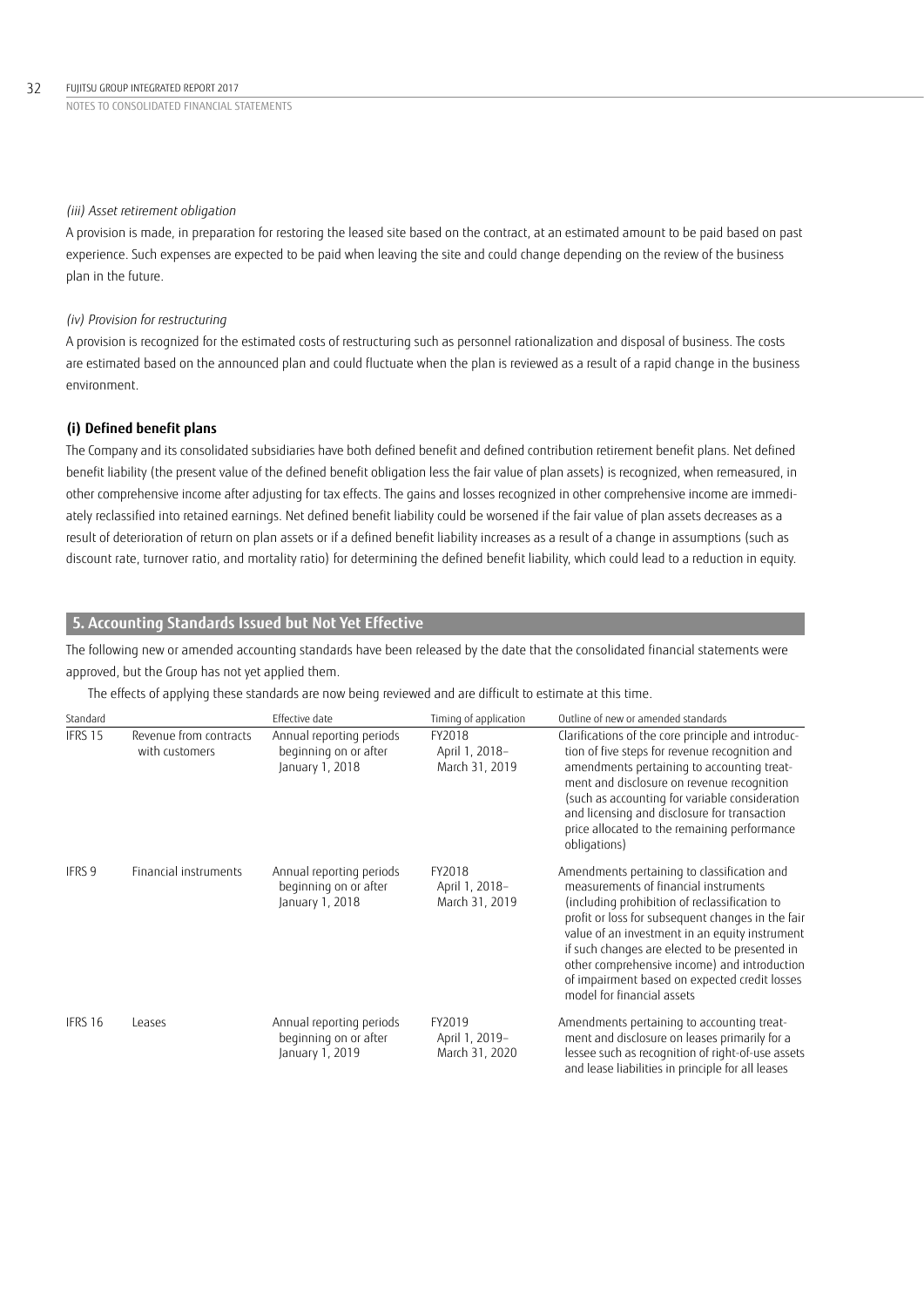### **6. Segment Information**

#### **(1) Segment overview**

The Company's reportable segments consist of components of the Group for which discrete financial information is available and whose operating results are regularly reviewed by the Group's chief operating decision maker to make decisions about resource allocation to the segments and assess their performance.

In the field of information and communication technology (ICT), while delivering a wide variety of services, the Group offers comprehensive solutions, from the development, manufacturing, and sales to the maintenance and operations of cutting-edge, high-performance, high-quality products and electronic devices that support services. The Group's business is organized into three reportable segments— Technology Solutions, Ubiquitous Solutions, and Device Solutions—based on the Group's managerial structure, characteristics of the products and services, and the similarities of the sales market within each operating segment. Managerial structure and product and service classification in each reportable segment are as follows.

### (a) Technology Solutions

The Group has a composite business management structure, organized along business lines, with categories of products and services enabling global strategic proposals, cost management, and other business management operations so as to provide customers the optimum products, software, and services in an integrated format. This matrix structure is also organized along customer lines, categorized into Japan, EMEIA (Europe, the Middle East, India, and Africa), Americas, Asia, and Oceania.

This reportable segment consists of Solutions/Systems Integration, which are services for the construction of information and communication systems; Infrastructure Services, which are primarily cloud services, outsourcing, and maintenance services; System Products, which cover mainly the servers and storage systems that comprise ICT platforms, and Network Products, which are used to build communications infrastructure, such as mobile phone base stations and optical transmission systems.

#### (b) Ubiquitous Solutions

The segment is organized into independent business management units along product lines and includes the sales departments.

This reportable segment contains ubiquitous terminals, including personal computers and mobile phones, as well as car audio and navigation systems, mobile communication equipment, and automotive electronic equipment, that collect various information and knowledge generated from the behavioral patterns of people and organizations needed to achieve the Group's vision of a "Human Centric Intelligent Society" (a safer, more prosperous and sustainable society built by the power of technology).

#### (c) Device Solutions

The segment is organized by product in independent business management units which include the respective sales departments and contains cutting-edge technologies, including LSI devices used in mobile phones, digital home appliances, automobiles, and servers, as well as electronic components, such as semiconductor packages and batteries.

Accounting treatment applied to operating segments is mostly the same as in the Note "3. Significant Accounting Policies."

Profit figures for the operating segments are presented on the basis of operating profit, but because corporate expenses are managed on the basis of the entire Group, they are not allocated to the operating segments. In addition, because the Group's finances (including financial income and expenses) and income from investments accounted for using the equity method are also managed on the basis of the entire Group, they are not allocated to the operating segments.

Intersegment transactions are based on an arm's length price.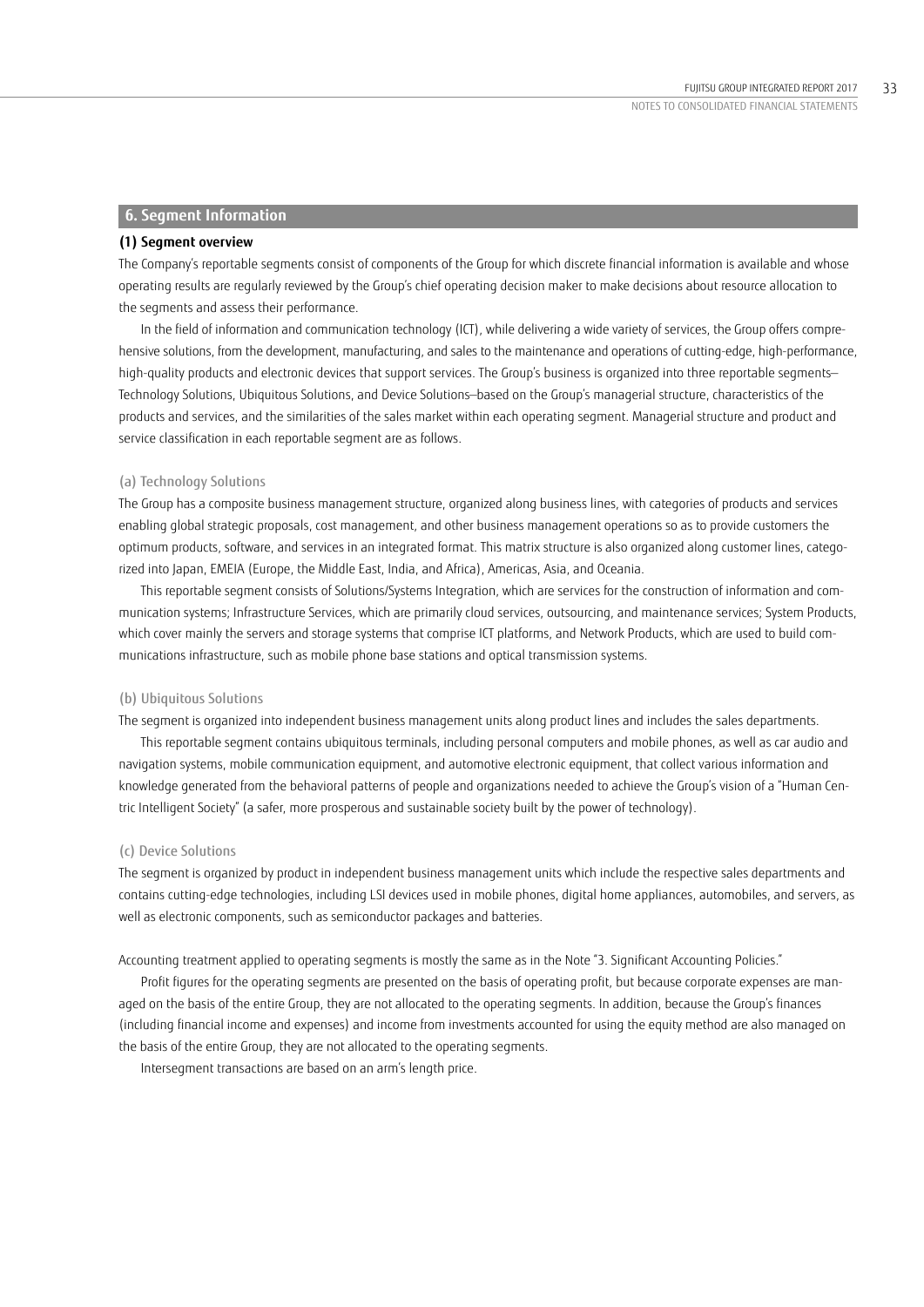# **(2) Amounts of revenue, operating profit, and other items by reportable segment**

|                                              |                         |                         |                     |            |           |                              | (Millions of yen) |
|----------------------------------------------|-------------------------|-------------------------|---------------------|------------|-----------|------------------------------|-------------------|
|                                              |                         | Reportable segments     |                     |            |           |                              |                   |
| Years ended March 31                         | Technology<br>Solutions | Ubiquitous<br>Solutions | Device<br>Solutions | Subtotal   | Other     | Elimination and<br>Corporate | Consolidated      |
| 2016                                         |                         |                         |                     |            |           |                              |                   |
| Revenue                                      |                         |                         |                     |            |           |                              |                   |
| External customers                           | ¥3,222,645              | ¥ 917,703               | ¥550,894            | ¥4,691,242 | ¥18,261   | ¥ 29,791                     | ¥4,739,294        |
| Inter-segment                                | 60,706                  | 123,201                 | 53,031              | 236,938    | 49,034    | (285, 972)                   |                   |
| Total Revenue                                | 3,283,351               | 1,040,904               | 603,925             | 4,928,180  | 67,295    | (256, 181)                   | 4,739,294         |
| Operating Profit                             | 186,233                 | (7,653)                 | 30,387              | 208,967    | (22, 959) | (65, 396)                    | 120,612           |
| Financial income                             |                         |                         |                     |            |           |                              | 7,673             |
| Financial expenses                           |                         |                         |                     |            |           |                              | (14, 925)         |
| Income from investments                      |                         |                         |                     |            |           |                              |                   |
| accounted for using the                      |                         |                         |                     |            |           |                              |                   |
| equity method, net                           |                         |                         |                     |            |           |                              | 18,462            |
| Profit before income taxes                   |                         |                         |                     |            |           |                              | 131,822           |
| (Other items)                                |                         |                         |                     |            |           |                              |                   |
| Depreciation and                             |                         |                         |                     |            |           |                              |                   |
| amortization                                 | (108, 824)              | (23,095)                | (39, 831)           | (171, 750) | (3,892)   | (9, 108)                     | (184, 750)        |
| Impairment loss<br>Capital expenditure       | (10, 744)               |                         | (3, 536)            | (14, 280)  | (190)     | (3,903)                      | (18, 373)         |
| (including intangible                        |                         |                         |                     |            |           |                              |                   |
| assets and goodwill)                         | 128,774                 | 17,305                  | 58,434              | 204,513    | 8,215     | 9,723                        | 222,451           |
|                                              |                         |                         |                     |            |           |                              |                   |
| 2017                                         |                         |                         |                     |            |           |                              |                   |
| Revenue                                      |                         |                         |                     |            |           |                              |                   |
| External customers                           | 3,066,325               | 905,253                 | 497,898             | 4,469,476  | 12,517    | 27,701                       | 4,509,694         |
| Inter-segment                                | 60.323                  | 120,544                 | 46,453              | 227,320    | 56,326    | (283, 646)                   |                   |
| Total Revenue                                | 3,126,648               | 1,025,797               | 544,351             | 4,696,796  | 68,843    | (255, 945)                   | 4,509,694         |
| Operating Profit                             | 190,747                 | 28,786                  | 4,254               | 223,787    | (25, 553) | (69, 373)                    | 128,861           |
| Financial income                             |                         |                         |                     |            |           |                              | 6,559             |
| Financial expenses                           |                         |                         |                     |            |           |                              | (7, 227)          |
| Income from investments                      |                         |                         |                     |            |           |                              |                   |
| accounted for using the                      |                         |                         |                     |            |           |                              |                   |
| equity method, net                           |                         |                         |                     |            |           |                              | 6,954             |
| Profit before income taxes                   |                         |                         |                     |            |           |                              | 135,147           |
| (Other items)                                |                         |                         |                     |            |           |                              |                   |
| Depreciation and                             |                         |                         |                     |            |           |                              |                   |
| amortization                                 | (102, 065)              | (21, 388)               | (42, 356)           | (165, 809) | (4, 178)  | (7, 214)                     | (177, 201)        |
| Impairment loss                              | (5.897)                 |                         | (4.051)             | (9.948)    | (67)      | (2,007)                      | (12, 022)         |
| Capital expenditure<br>(including intangible |                         |                         |                     |            |           |                              |                   |
| assets and goodwill)                         | 103,648                 | 20,347                  | 46,434              | 170,429    | 3,519     | 9,812                        | 183,760           |
|                                              |                         |                         |                     |            |           |                              |                   |

Notes: 1. The "Other" segment consists of operations not included in the reportable segments, such as Japan's Next-Generation Supercomputer project, Next-Generation Cloud services and facility services and the development of information systems for Group companies, and welfare benefits for Group employees.

2. Revenue under "Elimination and Corporate" represents the elimination of intersegment transactions and others.

 3. Operating profit under "Elimination and Corporate" includes corporate expenses and the elimination of intersegment transactions. For the years ended March 31, 2016 and 2017, corporate expenses were –¥67,141 million and –¥73,456 million, and the elimination of intersegment transactions were ¥1,745 million and ¥4,083 million, respectively.

Corporate expenses mainly consist of strategic expenses such as basic research and development expenses which are not attributable to the reportable segments and shared Group management expenses incurred by the Company.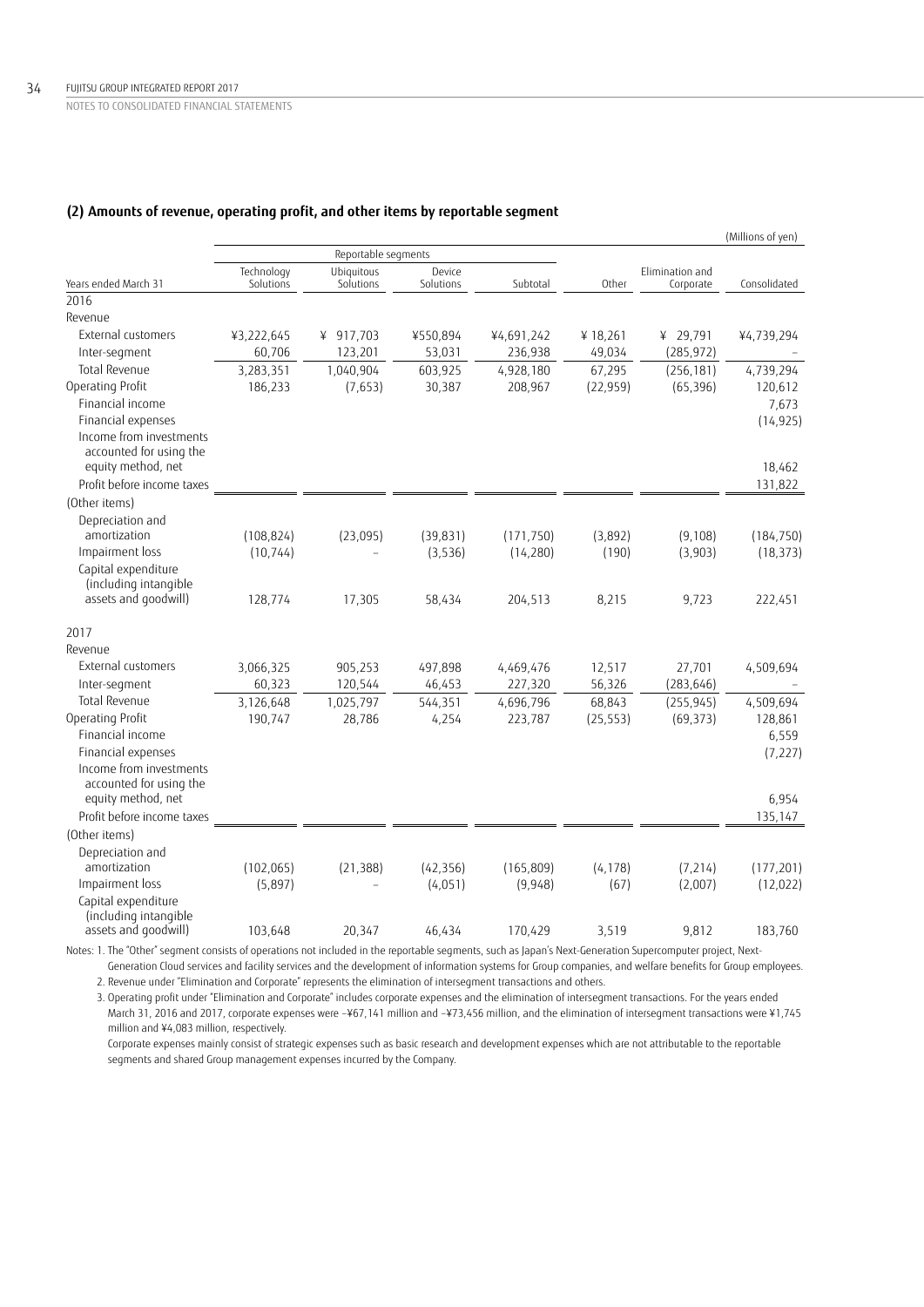# **(3) Information about products and services**

Revenue to external customers

|                             |            | (Millions of yen) |
|-----------------------------|------------|-------------------|
| Years ended March 31        | 2016       | 2017              |
| <b>Technology Solutions</b> |            |                   |
| Services <sup>*1</sup>      | ¥2,728,436 | ¥2,579,727        |
| System Platforms*2          | 494,209    | 486,598           |
| Ubiquitous Solutions        |            |                   |
| PCs/Mobile phones           | 534,199    | 497,211           |
| Mobilewear $*$ <sup>3</sup> | 383,504    | 408,042           |
| Device Solutions            |            |                   |
| LSI                         | 291.149    | 249,966           |
| Electronic components       | 259,745    | 247,932           |
| Other Operations            | 18,261     | 12,517            |
| Elimination and Corporate   | 29,791     | 27,701            |
| Total                       | ¥4,739,294 | ¥4,509,694        |

\*1 System integration (system construction and business applications), consulting, front-end technologies (ATMs and POS systems, etc.), outsourcing services (data centers, ICT operation/management, application operation/management, business process outsourcing, etc.), network services (business networks, distribution of Internet/mobile content), system support services (maintenance and surveillance services for information systems and networks), security solutions (installation of information systems and networks), and cloud services (including IaaS, PaaS, and SaaS)

\*2 Full range of servers (mainframe, UNIX, mission-critical IA and x86 servers, etc.), storage systems, various types of software (operating system and middleware), network management systems, optical transmission systems, and mobile-phone base stations

\*3 Car audio and navigation systems, mobile communication equipment, automotive electronics, and others

# **(4) Geographical information**

(a) Revenue to external customers

|                      |            | (Millions of yen) |
|----------------------|------------|-------------------|
| Years ended March 31 | 2016       | 2017              |
| Japan                | ¥2,845,078 | ¥2,865,627        |
| Outside Japan        |            |                   |
| <b>EMEIA</b>         | 952,020    | 778,110           |
| Americas             | 420,485    | 386,978           |
| Asia                 | 421,074    | 385,135           |
| Oceania              | 100,637    | 93,844            |
| Total                | ¥4,739,294 | ¥4,509,694        |
|                      |            |                   |

Notes: 1. Revenue to external customers is classified by countries or regions based on locations of customers.

2. Principal countries and regions comprising the segments other than Japan:

(1) EMEIA (Europe, the Middle East, India, and Africa): UK, Germany, Spain, Finland, and Sweden

(2) Americas: US and Canada

(3) Asia: China, Singapore, Korea, and Taiwan

(4) Oceania: Australia

3. There is no country for which a separate individual disclosure is required.

(b) Non-current assets (property, plant and equipment, goodwill, and intangible assets)

|               |          | (Millions of yen) |
|---------------|----------|-------------------|
| At March 31   | 2016     | 2017              |
| Japan         | ¥656,893 | ¥637,051          |
| Outside Japan |          |                   |
| EMEIA         | 82,924   | 73,858            |
| Americas      | 18,737   | 25,824            |
| Asia          | 36,448   | 30,923            |
| Oceania       | 26,019   | 24,204            |
| Total         | ¥821,021 | ¥791,860          |
|               |          |                   |

Notes: 1. Non-current assets are classified by countries or regions based on locations of the Group.

2. Principal countries and regions comprising the segments other than Japan:

(1) EMEIA (Europe, the Middle East, India, and Africa): UK, Germany, Spain, Finland, and Sweden

(2) Americas: US and Canada

(3) Asia: China, Singapore, Korea, and Taiwan

(4) Oceania: Australia

3. There is no country for which a separate individual disclosure is required.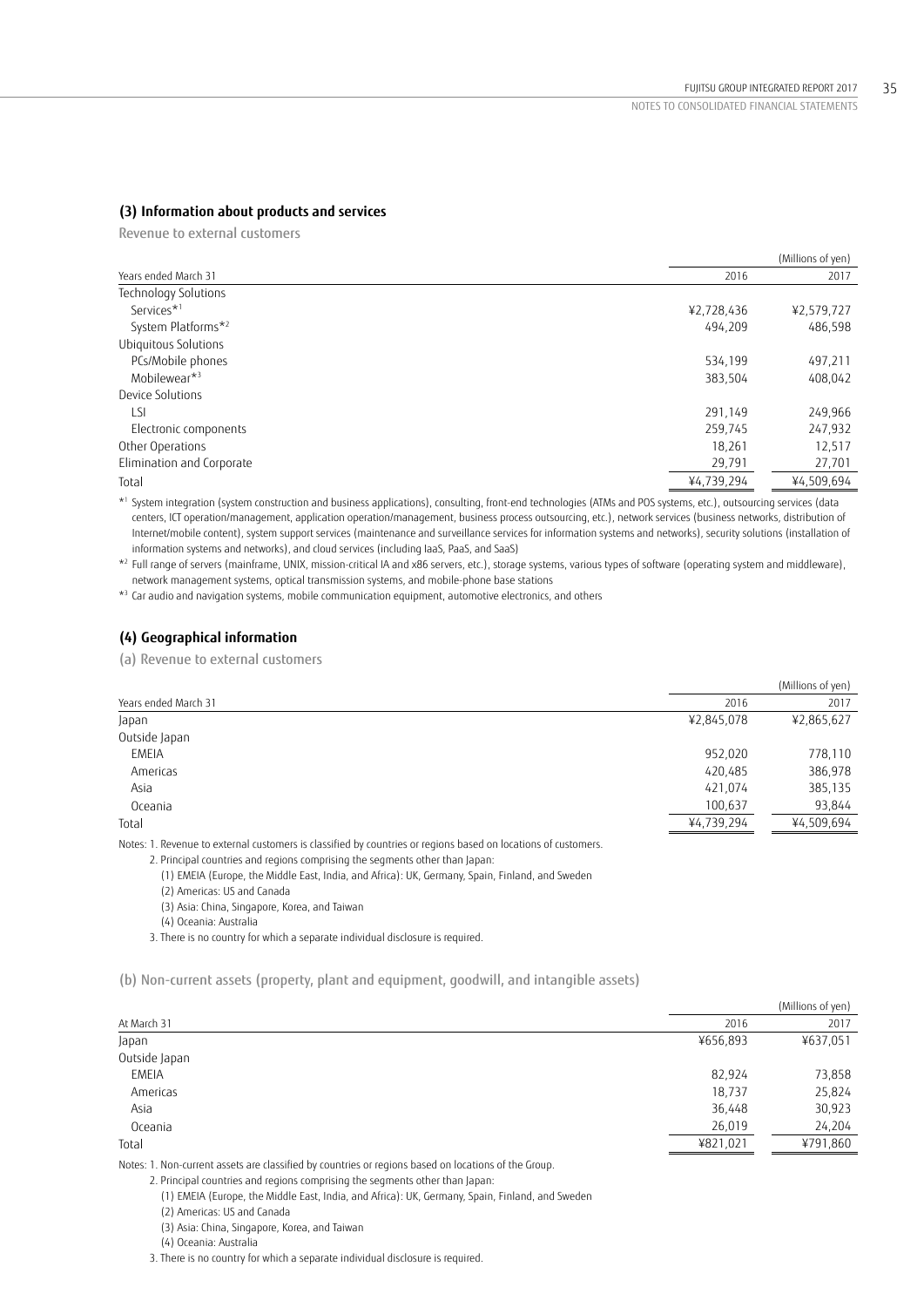# **(5) Information about major customers**

Information is not disclosed because no specific customers reached 10% of revenue in the consolidated statement of profit or loss.

# **7. Business Combinations and Acquisition of Non-Controlling Interests**

Not applicable.

# **8. Property, Plant and Equipment**

#### Carrying amount

|                                                        |          |           |                                                                |                             | (Millions of yen) |
|--------------------------------------------------------|----------|-----------|----------------------------------------------------------------|-----------------------------|-------------------|
|                                                        | Land     | Buildings | Machinery and<br>equipment,<br>tools, fixtures<br>and fittings | Construction in<br>progress | Total             |
| Balance at April 1, 2015*3                             | ¥105,803 | ¥271,226  | ¥226,365                                                       | ¥32,095                     | ¥635,489          |
| Additions* <sup>1</sup>                                | 72       | 28,785    | 95,818                                                         | 31,374                      | 156,049           |
| Acquisitions through business combinations             |          | 282       | 119                                                            |                             | 401               |
| Depreciation                                           |          | (25, 135) | (94, 665)                                                      |                             | (119,800)         |
| Impairment losses*2                                    | (1,901)  | (4,883)   | (6, 591)                                                       | (4,081)                     | (17, 456)         |
| Disposals or reclassifications to assets held for sale | (10,001) | (9,462)   | (3,640)                                                        | (7,624)                     | (30, 727)         |
| Exchange differences on translation                    | (421)    | (3,858)   | (3,664)                                                        | (118)                       | (8,061)           |
| Others                                                 |          | 124       | 2,102                                                          | (1,648)                     | 579               |
| Balance at March 31, 2016 <sup>*3</sup>                | 93,553   | 257,079   | 215,844                                                        | 49,998                      | 616,474           |
| Additions* <sup>1</sup>                                |          | 43,033    | 96,583                                                         | (11, 027)                   | 128,590           |
| Acquisitions through business combinations             |          | 30        | 57                                                             | 2                           | 89                |
| Depreciation                                           |          | (25, 420) | (89, 590)                                                      |                             | (115, 010)        |
| Impairment losses*2                                    | (264)    | (7, 292)  | (1,801)                                                        | (84)                        | (9,441)           |
| Reversal of impairment losses                          | 60       | 678       | 188                                                            |                             | 926               |
| Disposals or reclassifications to assets held for sale | (6, 395) | (8, 544)  | (3, 314)                                                       | (1,240)                     | (19,493)          |
| Exchange differences on translation                    | (201)    | (2, 417)  | (2,425)                                                        | (39)                        | (5,082)           |
| Others                                                 | (110)    | 795       | (107)                                                          | (982)                       | (404)             |
| Balance at March 31, 2017*3                            | ¥ 86,644 | ¥257,942  | ¥215,435                                                       | ¥ 36,628                    | ¥ 596,649         |

Cost

|                |          |           |                               |                 | (Millions of yen) |
|----------------|----------|-----------|-------------------------------|-----------------|-------------------|
|                |          |           | Machinery and                 |                 |                   |
|                |          |           | equipment,<br>tools, fixtures | Construction in |                   |
|                | Land     | Buildings | and fittings                  | progress        | Total             |
| April 1, 2015  | ¥132,325 | ¥875.113  | ¥1,379,095                    | ¥32.110         | ¥2,418,643        |
| March 31, 2016 | 114.877  | 843.456   | 1.351.884                     | 54.074          | 2,364,291         |
| March 31, 2017 | 107,633  | 802.956   | 1.331.473                     | 36,729          | 2.278.791         |

# Accumulated depreciation and accumulated impairment losses

|                |         |           |                                                |                 | (Millions of yen) |
|----------------|---------|-----------|------------------------------------------------|-----------------|-------------------|
|                |         |           | Machinery and<br>equipment,<br>tools, fixtures | Construction in |                   |
|                | Land    | Buildings | and fittings                                   | progress        | Total             |
| April 1, 2015  | ¥26,522 | ¥603.887  | ¥1,152,730                                     |                 | ¥1,783,154        |
| March 31, 2016 | 21.324  | 586.377   | 1.136.040                                      | 4.076           | 1,747,817         |
| March 31, 2017 | 20,989  | 545.014   | 1.116.038                                      | 101             | 1,682,142         |

\*1 Additions under construction in progress are shown on a net basis that includes an increase in the amount of new additions and amounts transferred to each item in property, plant and equipment.

\*2 Impairment losses of ¥17,456 million and ¥9,441 million recorded for the years ended March 31, 2016 and 2017, respectively, are included in other income (expenses) in the consolidated statement of profit or loss.

\*3 The amount of expenditures recognized in the carrying amount of an item of property, plant and equipment in the course of its construction is included in construction in progress and totaled ¥28,887 million and ¥31,350 million at March 31, 2016 and 2017, respectively.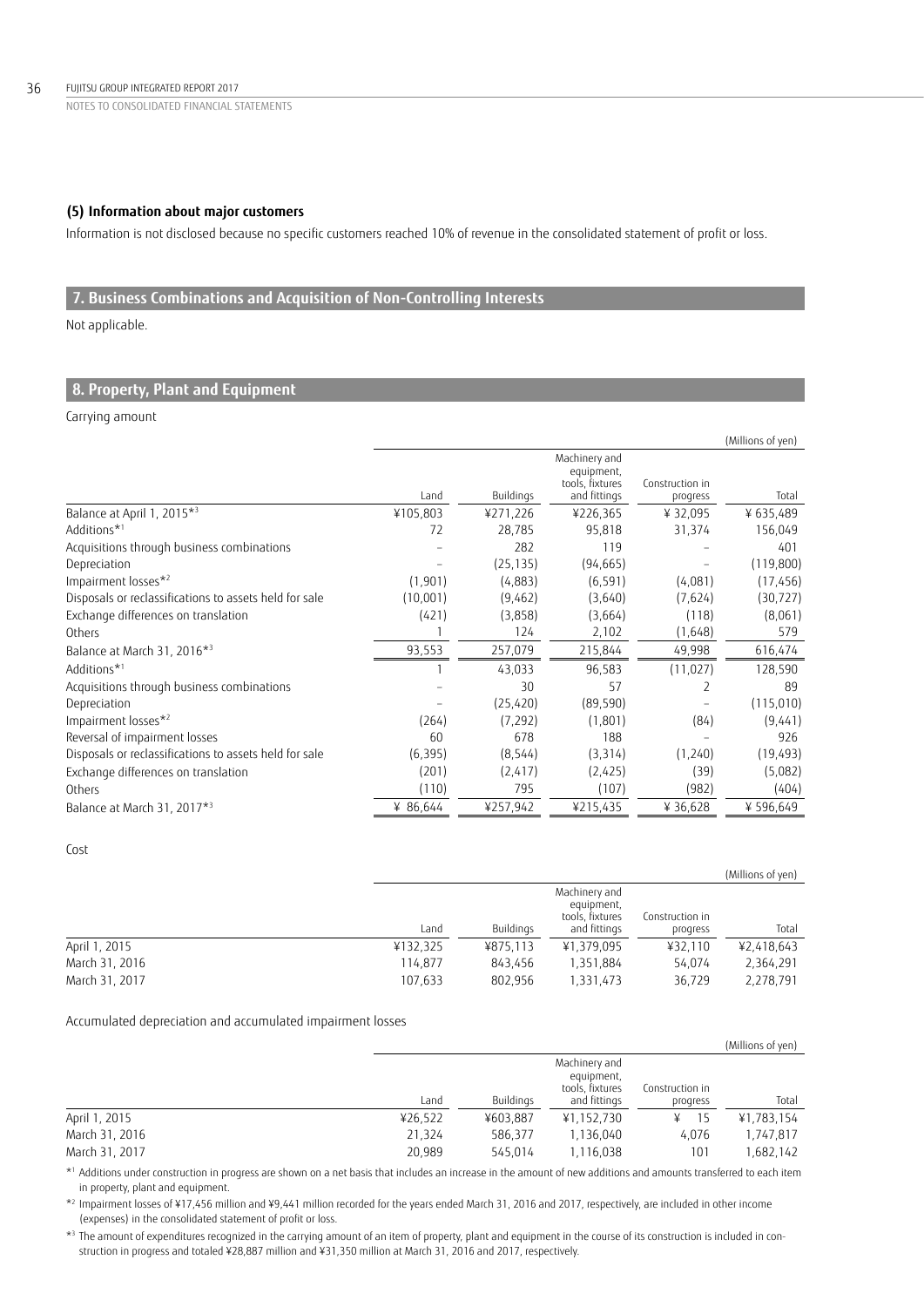# Carrying amount of finance leased assets

The carrying amount of finance leased assets included in property, plant and equipment is as follows.

|                                                       |         | (Millions of yen) |
|-------------------------------------------------------|---------|-------------------|
| At March 31                                           | 2016    | 2017              |
| Buildings                                             | ¥ 3.648 | ¥ 2,909           |
| Machinery and equipment, tools, fixtures and fittings | 22.580  | 18.860            |
| Total                                                 | ¥26.228 | ¥21.769           |

# **9. Goodwill and Intangible Assets**

Carrying amount

|                                                       |                     |           |          | (Millions of yen) |  |
|-------------------------------------------------------|---------------------|-----------|----------|-------------------|--|
|                                                       | Intangible assets*1 |           |          |                   |  |
|                                                       | Goodwill            | Software  | Others   | Total             |  |
| Balance at April 1, 2015                              | ¥37,616             | ¥138,858  | ¥28,702  | ¥167,560          |  |
| Additions                                             |                     | 61,627    | 4,775    | 66,402            |  |
| Acquisitions through business combinations            | 4,224               | 899       |          | 902               |  |
| Amortization <sup>*2</sup>                            |                     | (58, 232) | (6, 718) | (64, 950)         |  |
| Impairment losses*3                                   |                     | (905)     | (12)     | (917)             |  |
| Disposals                                             |                     | (1,939)   | (337)    | (2,276)           |  |
| Exchange differences on translation                   | (1,620)             | (1,098)   | (162)    | (1,260)           |  |
| Others                                                | 35                  | (961)     | (208)    | (1, 169)          |  |
| Balance at March 31, 2016                             | 40,255              | 138,249   | 26,043   | 164,292           |  |
| Additions                                             |                     | 49,207    | 5,963    | 55,170            |  |
| Acquisitions through business combinations            | 5,077               | 236       | 3,143    | 3,379             |  |
| Amortization <sup>*2</sup>                            |                     | (55, 130) | (7,061)  | (62, 191)         |  |
| Impairment losses*3                                   | (1,702)             | (764)     | (115)    | (879)             |  |
| Disposals or reclassification to assets held for sale | (377)               | (3,816)   | (159)    | (3, 975)          |  |
| Exchange differences on translation                   | (2, 170)            | (959)     | (98)     | (1,057)           |  |
| Others                                                | 154                 | (488)     | (277)    | (765)             |  |
| Balance at March 31, 2017                             | ¥41,237             | ¥126,535  | ¥27,439  | ¥153,974          |  |
|                                                       |                     |           |          |                   |  |

### Cost

|                |          |          |                     | (Millions of yen) |
|----------------|----------|----------|---------------------|-------------------|
|                |          |          | Intangible assets*1 |                   |
|                | Goodwill | Software | Others              | Total             |
| April 1, 2015  | ¥37.616  | ¥284.886 | ¥43.264             | ¥328,150          |
| March 31, 2016 | 40.255   | 278.445  | 43.652              | 322,097           |
| March 31, 2017 | 42.925   | 257.610  | 50,034              | 307,644           |

# Accumulated amortization and accumulated impairment losses

|                |                                      |          |                     | (Millions of yen) |
|----------------|--------------------------------------|----------|---------------------|-------------------|
|                |                                      |          | Intangible assets*1 |                   |
|                | Goodwill                             | Software | Others              | Total             |
| April 1, 2015  | ¥<br>$\hspace{0.1mm}-\hspace{0.1mm}$ | ¥146.028 | ¥14.562             | ¥160,590          |
| March 31, 2016 | $\hspace{0.1mm}-\hspace{0.1mm}$      | 140.196  | 17.609              | 157,805           |
| March 31, 2017 | .688                                 | 131.075  | 22.595              | 153,670           |

\*1 Intangible assets that fall under the category of internally generated are mainly software. The carrying amounts of internally generated software included in intangible assets totaled ¥125,754 million at March 31, 2016 and ¥120,753 million at March 31, 2017. Additions from internal development included in the above Additions totaled ¥56,413 million at March 31, 2016 and ¥47,386 million at March 31, 2017.

\*<sup>2</sup> Amortization is included in cost of sales and selling, general and administrative expenses in the consolidated statement of profit or loss.

\*3 Impairment losses on intangible assets of ¥917 million recorded for the year ended March 31, 2016, and impairment losses on intangible assets of ¥879 million and on goodwill of ¥1,702 million for the year ended March 31, 2017 are included in other income (expenses) in the consolidated statement of profit or loss.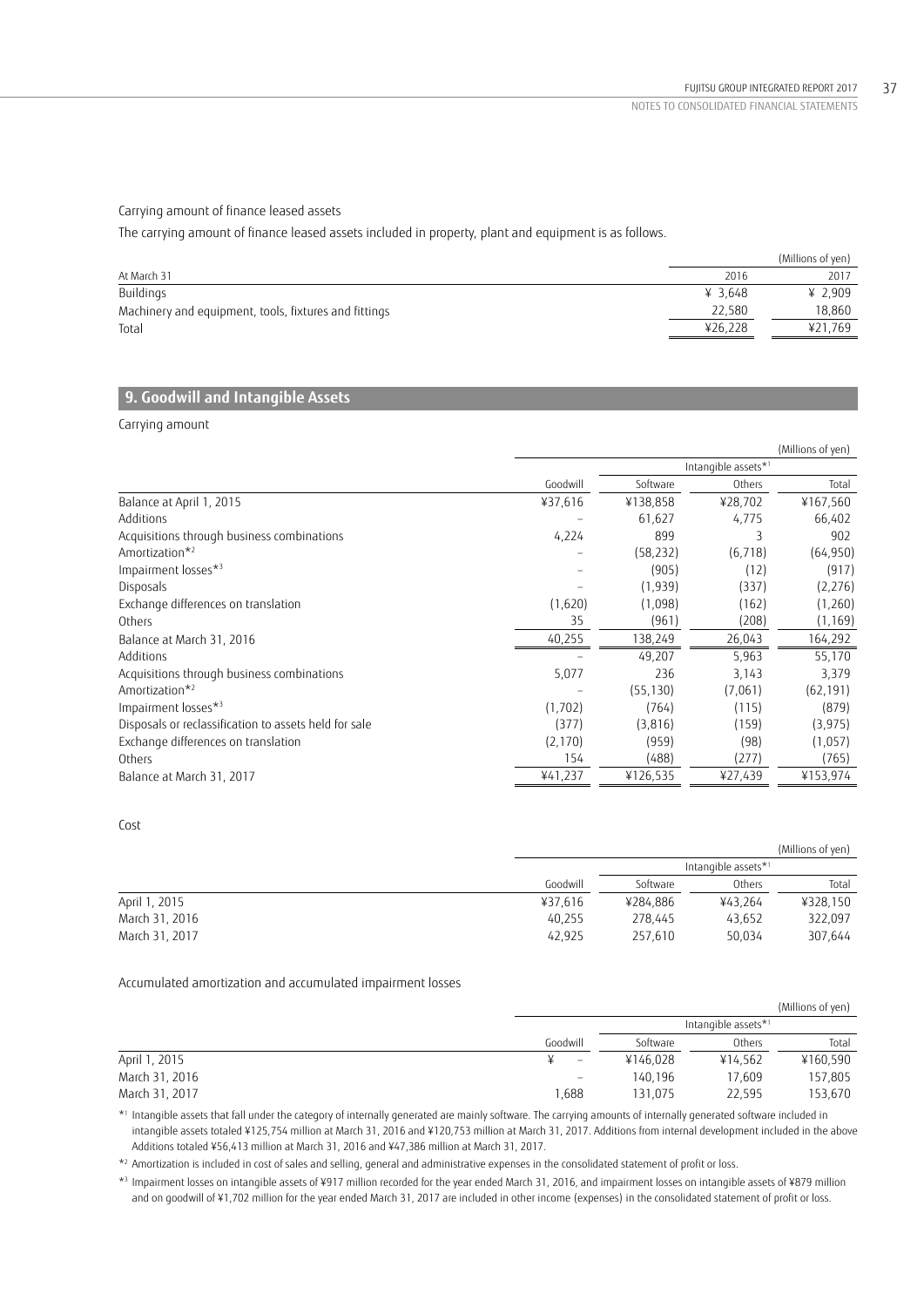Research and development expenses for the years ended March 31, 2016 and 2017 are as follows.

|                                   |          | (Millions of yen) |
|-----------------------------------|----------|-------------------|
| Years ended March 31              | 2016     | 2017              |
| Research and development expenses | ¥179.895 | ¥173,934          |

# **10. Subsidiaries**

# **(1) Major subsidiaries**

The Group's consolidated financial statements are prepared with consolidation of 502 subsidiaries. Major changes for the year ended March 31, 2017 are as follows.

Newly consolidated as a result of acquisitions or formations of new companies: 12 companies Excluded due to liquidations, sale, or other: 17 companies

Excluded due to mergers: 7 companies

The major subsidiaries at March 31, 2017 are as follows.

| Segments                           | Name                                          | Country     | Ratio of total<br>voting rights (%) |
|------------------------------------|-----------------------------------------------|-------------|-------------------------------------|
| Technology Solutions* <sup>1</sup> | Fujitsu Frontech Limited                      | Japan       | 53.56                               |
|                                    | Fujitsu Broad Solution & Consulting Inc.      | Japan       | 56.45                               |
|                                    | Fujitsu Marketing Limited                     | Japan       | 100.00                              |
|                                    | Fujitsu Services Holdings PLC                 | UK          | 100.00                              |
|                                    | Fujitsu Technology Solutions (Holding) B.V.*2 | Netherlands | 100.00                              |
|                                    | Fujitsu America, Inc.                         | <b>US</b>   | 100.00                              |
|                                    | Fujitsu Australia Limited                     | Australia   | 100.00                              |
|                                    | Fujitsu FSAS Inc.                             | Japan       | 100.00                              |
|                                    | <b>PFU Limited</b>                            | Japan       | 100.00                              |
|                                    | Fujitsu FIP Corporation                       | Japan       | 100.00                              |
|                                    | Fujitsu IT Products Limited                   | Japan       | 100.00                              |
|                                    | Fujitsu Telecom Networks Limited              | Japan       | 100.00                              |
|                                    | Fujitsu Network Communications, Inc.          | <b>US</b>   | 100.00                              |
| Ubiquitous Solutions               | Fujitsu Personal System Limited               | Japan       | 100.00                              |
|                                    | Fujitsu Client Computing Limited              | Japan       | 100.00                              |
|                                    | Fujitsu Connected Technologies Limited        | Japan       | 100.00                              |
|                                    | Fujitsu Isotec Limited                        | Japan       | 100.00                              |
|                                    | Fujitsu Peripherals Limited                   | Japan       | 100.00                              |
|                                    | Fujitsu TEN Limited                           | Japan       | 55.00                               |
| Device Solutions                   | Fujitsu Semiconductor Ltd.                    | Japan       | 100.00                              |
|                                    | Fujitsu Electronics Inc.                      | Japan       | 100.00                              |
|                                    | Shinko Electric Industries Co., LTD.          | Japan       | 50.06                               |
|                                    | FDK Corporation                               | Japan       | 72.57                               |
|                                    | Fujitsu Component Limited                     | Japan       | 76.57                               |
| Other                              | Fujitsu Laboratories Ltd.                     | Japan       | 100.00                              |

\*1 Fujitsu Systems East Limited, Fujitsu Sytems West Limited and Fujitsu Mission Critical Systems Limited merged with the Company and were dissolved on November 1, 2016.

\*2 The PC business of Fujitsu Technology Solutions falls under Ubiquitous Solutions.

# **(2) Changes in ownership interest in subsidiaries that do not result in loss of control**

The impact on capital surplus arising from changes in the Company's ownership interest in subsidiaries that do not result in loss of control is as follows.

|                                                                                   |      | (Millions of yen) |
|-----------------------------------------------------------------------------------|------|-------------------|
| Years ended March 31                                                              |      | 2017              |
| Impact on capital surplus from equity transactions with non-controlling interests | ¥464 | ¥(2,251)          |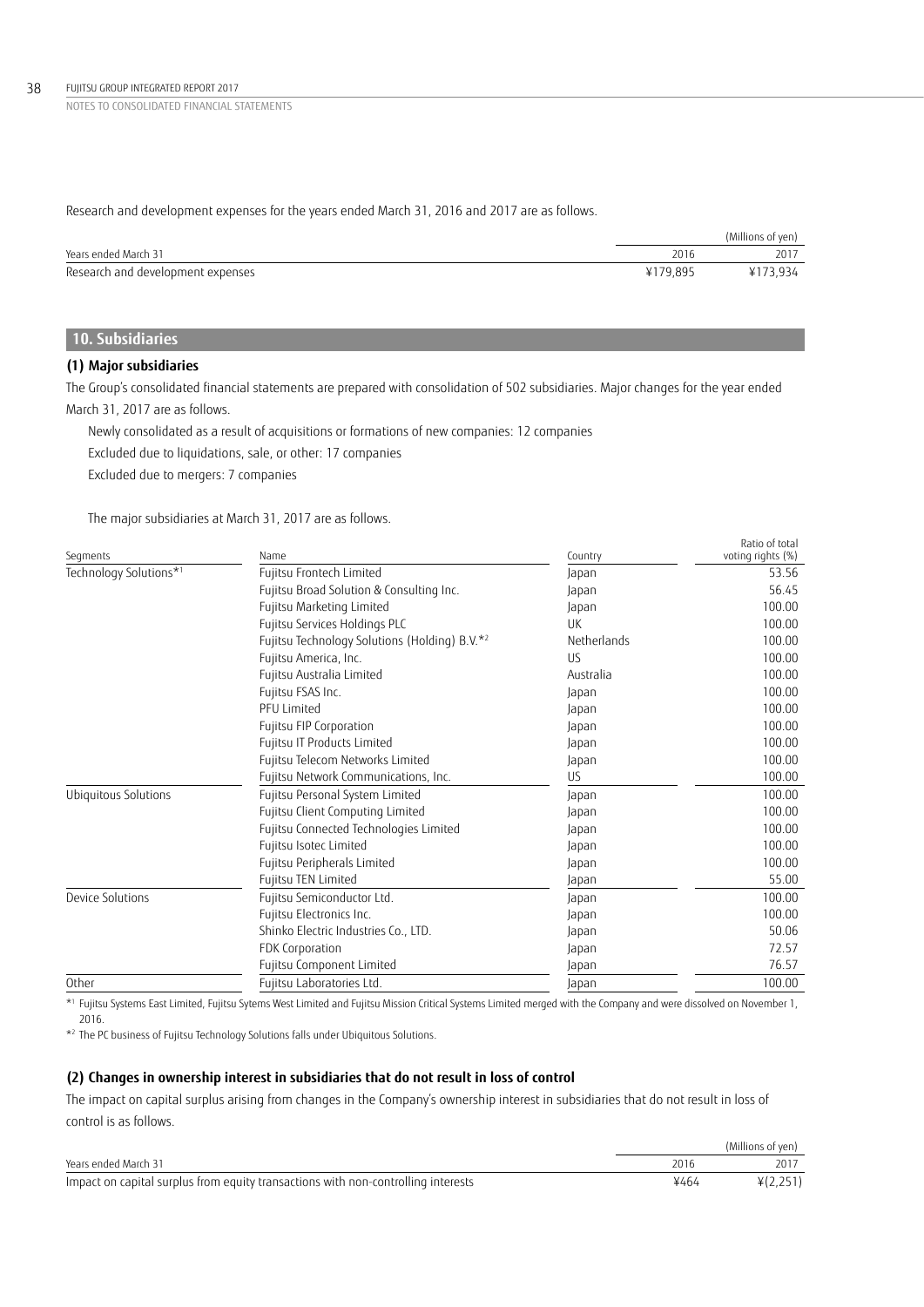# **(3) Subsidiaries in which the Company holds material non-controlling interests**

The Company recognizes material non-controlling interests in the following subsidiaries. Information of companies for which material non-controlling interests are recognized is as follows. Summarized financial information is based on amounts before elimination of inter-Group transactions.

Shinko Electric Industries Co., LTD.

(a) Profit or loss allocated to non-controlling interests of the subsidiary during the reporting period

|                                                       |        | (Millions of yen) |
|-------------------------------------------------------|--------|-------------------|
| Years ended March 31                                  | 20 1 F | 2017              |
| Profit or loss allocated to non-controlling interests | ¥1.731 |                   |

(b) Proportion of ownership interests held by non-controlling interests and accumulated non-controlling interests

|                                                                     |         | (Millions of yen) |
|---------------------------------------------------------------------|---------|-------------------|
| At March 31                                                         | 2016    | 2017              |
| Proportion of ownership interests held by non-controlling interests | 49.94%  | 49.94%            |
| Accumulated non-controlling interests                               | ¥65.859 | ¥66.643           |
|                                                                     |         |                   |

(c) Dividends paid to non-controlling interests

|                                             |            | (Millions of yen) |
|---------------------------------------------|------------|-------------------|
| Years ended March 31                        | 2016       | 2017              |
| Dividends paid to non-controlling interests | $*(1,855)$ | ¥(1,686)          |

# (d) Summarized financial information

*(i) Summarized consolidated statement of financial position*

|                              |          | (Millions of yen) |
|------------------------------|----------|-------------------|
| At March 31                  | 2016     | 2017              |
| Current assets               | ¥102,284 | ¥ 99,855          |
| Non-current assets           | 78,439   | 79,788            |
| Total assets                 | ¥180,723 | ¥179,643          |
| Current liabilities          | ¥ 34,772 | ¥ 34,164          |
| Non-current liabilities      | 14,107   | 12,053            |
| Total liabilities            | 48,879   | 46,217            |
| Total equity                 | 131,844  | 133,426           |
| Total liabilities and equity | ¥180,723 | ¥179,643          |
|                              |          |                   |

*(ii) Summarized consolidated statement of profit or loss and consolidated statement of comprehensive income*

|                                   |          | (Millions of yen) |
|-----------------------------------|----------|-------------------|
| Years ended March 31              | 2016     | 2017              |
| Revenue                           | ¥143.453 | ¥139,890          |
| Profit for the year               | 3.463    | 3,432             |
| Other comprehensive income        | (4, 352) | 1,528             |
| Comprehensive income for the year | (889)    | 4.960             |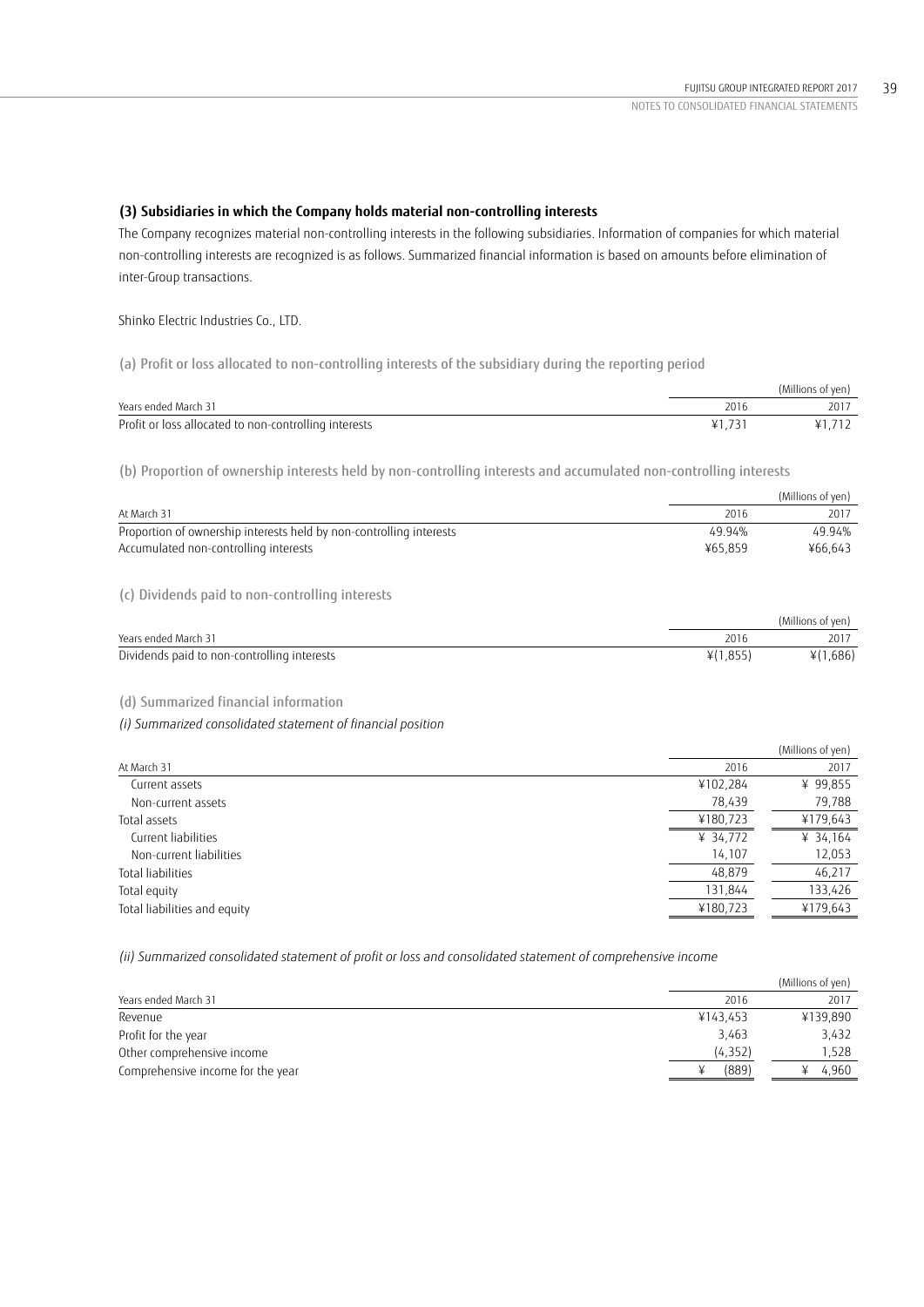# *(iii) Summarized consolidated statement of cash flows*

|                                                      |           | (Millions of yen) |
|------------------------------------------------------|-----------|-------------------|
| Years ended March 31                                 | 2016      | 2017              |
| Net cash provided by operating activities            | ¥ 24.056  | ¥ 19.625          |
| Net cash used in investing activities                | (16, 264) | (17, 287)         |
| Net cash used in financing activities                | (3,774)   | (3,446)           |
| Net increase (decrease) in cash and cash equivalents | 4.018     | (1, 108)          |
| Cash and cash equivalents at end of year             | ¥48,355   | ¥47.248           |
|                                                      |           |                   |

Note: The summarized financial information above includes IFRS adjustments to the consolidated financial statements of Shinko Electric Industries Co., LTD., which were prepared under JGAAP.

# **11. Associates**

### **(1) Major associates**

The major associates at March 31, 2017 are as follows.

| Name                      | Country | Ratio of total<br>voting rights (%) | Business description                                                                                                                                                | Business transactions, etc.                                   |
|---------------------------|---------|-------------------------------------|---------------------------------------------------------------------------------------------------------------------------------------------------------------------|---------------------------------------------------------------|
| Fujitsu General Limited   | Japan   | 44.25                               | Development, production, and sales of<br>air conditioners and information<br>communication equipment and<br>electronic devices, as well as provision<br>of services | Contracted manufacturing and<br>sales of the Company products |
| Fujitsu Leasing Co., LTD. | Japan   | 20.00                               | Leasing and sales of information pro-<br>cessing equipment, communications<br>equipment, etc.                                                                       | Leasing and sales of<br>the Company products                  |
| Socionext Inc.            | Japan   | 40.00                               | Design, development, and sales of<br>system LSI (SoC: System on a Chip)<br>and provision of solutions and services                                                  | Some of its products are supplied<br>to the Company           |

Notes: 1. Investments in associates are accounted for using the equity method and the number of companies to which the method applies is 24. For the year ended March 31, 2017, two companies were added and three companies were subtracted.

 2. The Group holds 20% or more of the JECC Corporation shares issued, but because it is a special company operated through the joint capital investment of six companies, including domestic computer manufacturing companies, for the promotion of the domestic data processing industry, it is not an equity method associate.

# **(2) Summarized financial information of material equity method associates**

Summarized financial information of material equity method associates is as follows.

# Fujitsu General Limited

(a) Dividends received from Fujitsu General Limited

|                                                 |      | (Millions of ven) |
|-------------------------------------------------|------|-------------------|
| Years ended March 31                            | 2016 | 2017              |
| Dividends received from Fujitsu General Limited | ¥876 | ¥1.014            |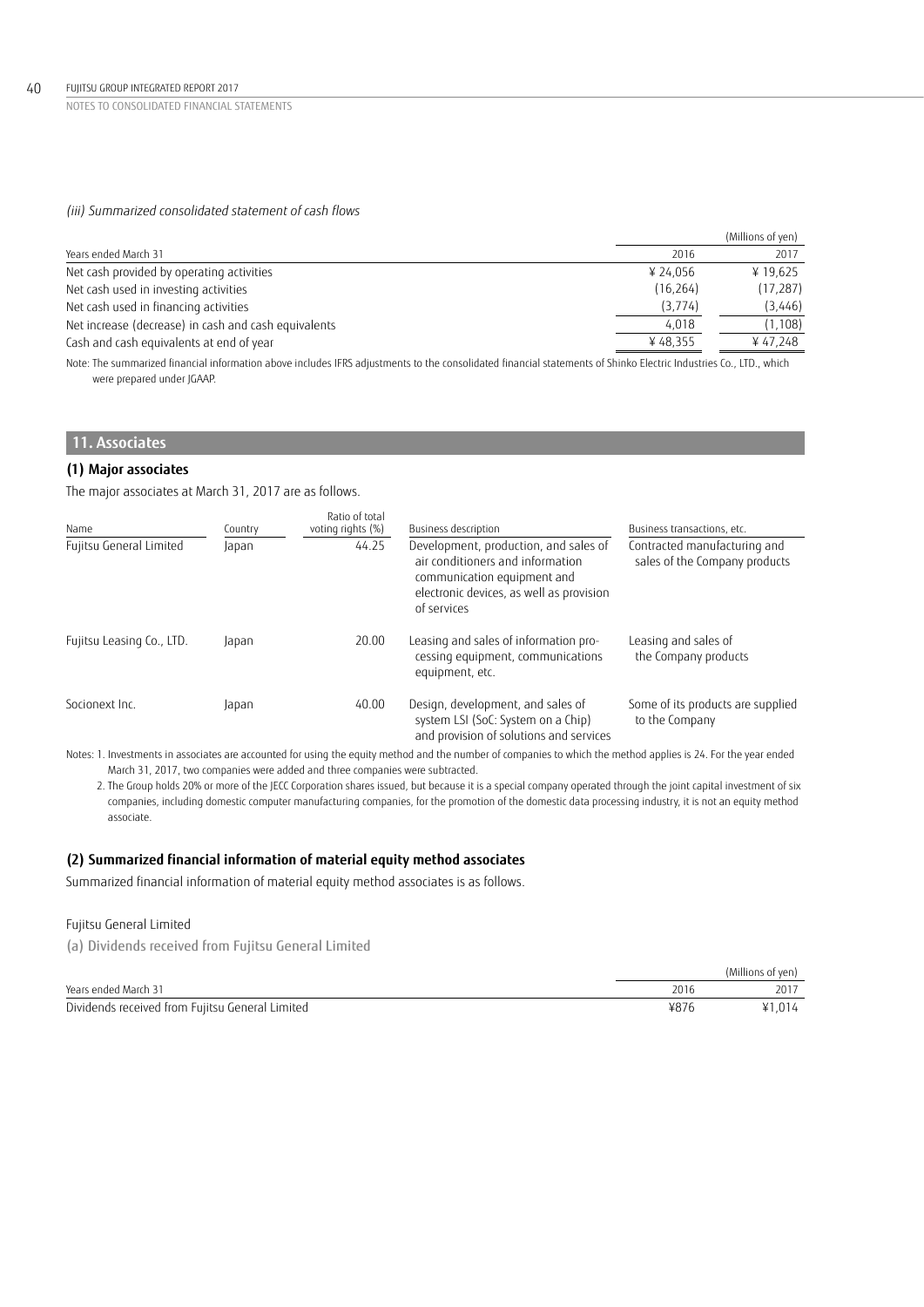(b) Summarized consolidated financial information

*(i) Summarized consolidated statement of financial position*

|                                             |          | (Millions of yen) |
|---------------------------------------------|----------|-------------------|
| At March 31                                 | 2016     | 2017              |
| Current assets                              | ¥130,399 | ¥142,375          |
| Non-current assets                          | 48,293   | 49,290            |
| Total assets                                | ¥178,692 | ¥191,665          |
| Current liabilities                         | ¥ 74,890 | ¥ 78,565          |
| Non-current liabilities                     | 16,432   | 17,280            |
| Total liabilities                           | 91,322   | 95,845            |
| Equity attributable to owners of the parent | 85,585   | 93,428            |
| Non-controlling interests                   | 1,785    | 2,392             |
| Total equity                                | 87,370   | 95,820            |
| Total liabilities and equity                | ¥178,692 | ¥191,665          |

*(ii) Summarized consolidated statement of profit or loss and summarized consolidated statement of comprehensive income*

|                                                                                                                                                                     |          | (Millions of ven) |
|---------------------------------------------------------------------------------------------------------------------------------------------------------------------|----------|-------------------|
| Years ended March 31                                                                                                                                                | 2016     | 2017              |
| Revenue                                                                                                                                                             | ¥280.977 | ¥260.054          |
| Profit for the year                                                                                                                                                 | 18.394   | 10,675            |
| Other comprehensive income                                                                                                                                          | (5, 160) | (58)              |
| Total comprehensive income for the year                                                                                                                             | ¥ 13.234 | 10.617            |
| Note: The summarized financial information above includes IFRS adjustments to the consolidated financial statements of Fujitsu General Limited, which were prepared |          |                   |

Note: The summarized financial information above includes IFRS adjustments to the consolidated financial statements of Fujitsu General Limited, which were prepared under JGAAP.

(c) Reconciliation of summarized financial information and the carrying amount of the Group's investment in the equity method associate

Reconciliation of summarized financial information presented and the carrying amount of the Group's investment in the equity method associate is as follows.

|                                                                          |         | (Millions of yen) |
|--------------------------------------------------------------------------|---------|-------------------|
| At March 31                                                              | 2016    | 2017              |
| Equity attributable to owners of the parent                              | ¥85.585 | ¥ $93.428$        |
| Ownership interest                                                       | 44.08%  | 44.08%            |
| Equity attributable to the Group                                         | ¥37,726 | ¥ 41,183          |
| Unrealized gains and losses                                              | (455)   | (455)             |
| Carrying amount of the Group's investment in the equity method associate | ¥37.271 | ¥ 40,728          |
| Fair value of the Group's investment in the equity method associate      | ¥80,112 | ¥101.466          |

# **12. Marketable Securities and Other Investments**

Marketable securities and other investments comprise primarily available-for-sale financial assets. Please refer to Note "34. Financial Instruments" for available-for-sale financial assets.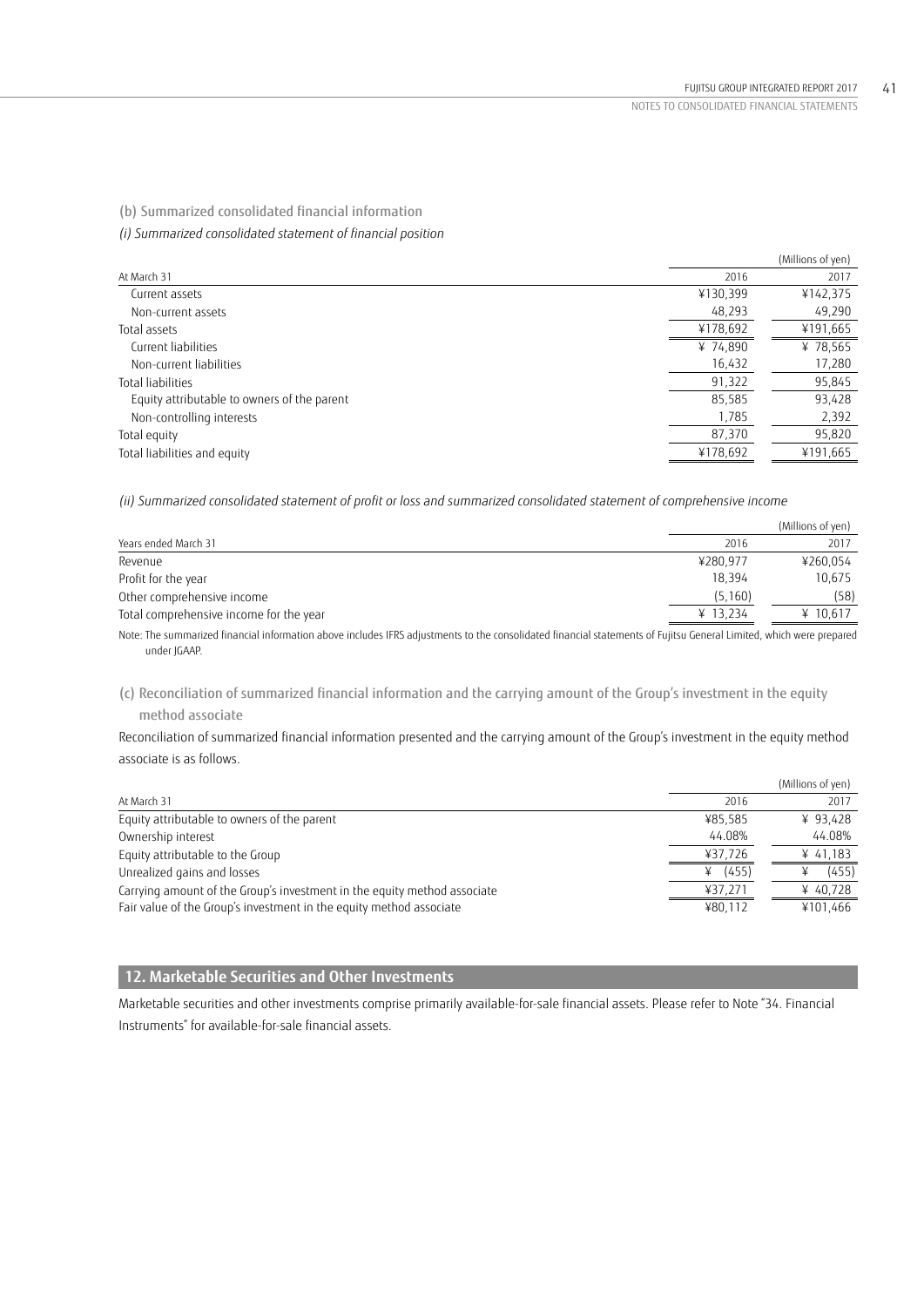# **13. Income Taxes**

# **(1) Deferred tax assets and liabilities**

(a) Major components of deferred tax assets and deferred tax liabilities

|                                                                                      |            | (Millions of yen) |
|--------------------------------------------------------------------------------------|------------|-------------------|
| At March 31                                                                          | 2016       | 2017              |
| Deferred tax assets                                                                  |            |                   |
| Net defined benefit liability                                                        | ¥153,149   | ¥131,075          |
| Accrued bonuses                                                                      | 28,829     | 32,228            |
| Excess of depreciation and amortization, impairment losses, etc.                     | 31,271     | 27,443            |
| Carryforward of unused tax losses                                                    | 15.835     | 19,615            |
| Inventories                                                                          | 13,064     | 13,832            |
| Intercompany profit                                                                  | 4,531      | 3,538             |
| Others                                                                               | 26,806     | 29,859            |
| Total deferred tax assets                                                            | 273,485    | 257,590           |
| Deferred tax liabilities                                                             |            |                   |
| Gains from establishment of stock holding trust for retirement benefit plan          | (83, 373)  | (83, 373)         |
| Gains and losses on revaluation of available-for-sale financial assets to fair value | (23, 807)  | (31, 715)         |
| Undistributed profits primarily of subsidiaries outside Japan                        | (4, 101)   | (9,087)           |
| Others                                                                               | (4,616)    | (5,612)           |
| Total deferred tax liabilities                                                       | (115, 897) | (129, 787)        |
| Net deferred tax assets                                                              | ¥157,588   | ¥127,803          |

Net deferred tax assets are included in the following line items in the consolidated statement of financial position.

|                          |          | (Millions of yen) |
|--------------------------|----------|-------------------|
| At March 31              | 2016     | 2017              |
| Deferred tax assets      | ¥162.812 | ¥132,591          |
| Deferred tax liabilities | (5,224)  | (4,788)           |

Fujitsu Technology Solutions (Holding) B.V. (FTS) is strengthening product operations primarily by improving the efficiency of development, manufacturing and logistics bases, as well as moving ahead with the digital transformation of the services business with the goal of strengthening the competitiveness of existing IT services while simultaneously launching and growing the digital services business.

FTS recognized deferred tax assets of ¥6,554 million at March 31, 2016 and ¥8,428 million at March 31, 2017 in the tax jurisdiction where it recorded losses in the current or preceding period as a result of recording business model transformation expenses. The utilization of the deferred tax asset is dependent on future taxable profits in excess of the profits arising from the reversal of existing taxable temporary differences. The management recognized deferred tax assets to the extent that it is probable that future taxable profits will be available against which they can be utilized based on the business plan prepared to reflect judgments for future forecasts and data in the past, using internal and external data.

### (b) Changes in net deferred tax assets

|                                                  |          | (Millions of yen) |
|--------------------------------------------------|----------|-------------------|
| Years ended March 31                             | 2016     | 2017              |
| Opening balance                                  | ¥131,179 | ¥157,588          |
| Amounts recognized through profit or loss        | (2,496)  | 1.745             |
| Amounts recognized in other comprehensive income |          |                   |
| Foreign currency translation adjustments         |          | (404)             |
| Cash flow hedges                                 | 106      | (137)             |
| Available-for-sale financial assets              | 8,050    | (8, 117)          |
| Remeasurements of defined benefit plans          | 24,147   | (18, 176)         |
| Total                                            | 32,303   | (26, 834)         |
| Exchange differences on translation and others   | (3,398)  | (4,696)           |
| Closing balance                                  | ¥157,588 | ¥127,803          |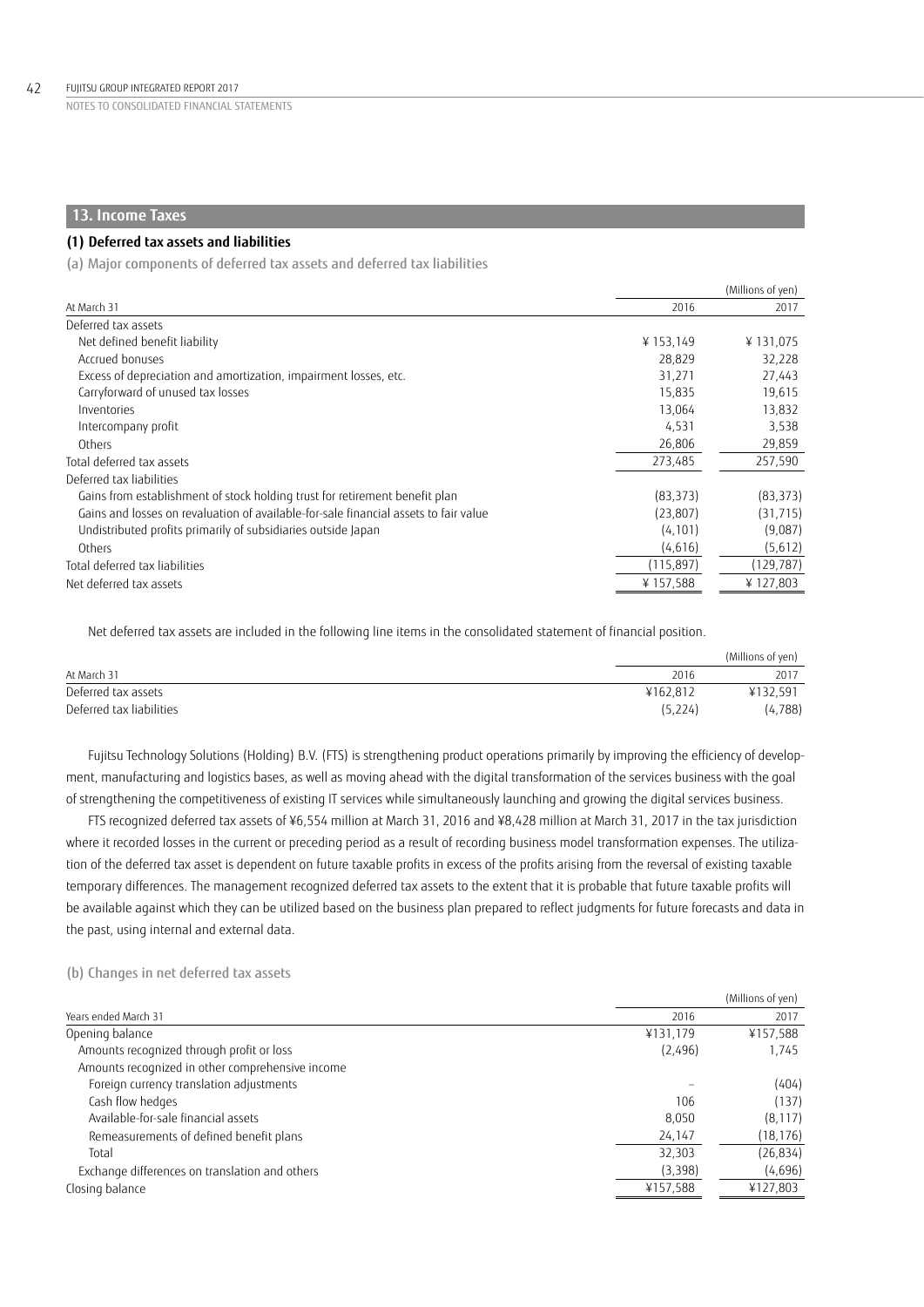(c) Deductible temporary differences and the amount of carryforward of unused tax losses for which deferred tax assets are not recognized

|                                    |          | (Millions of yen) |
|------------------------------------|----------|-------------------|
| At March 31                        | 2016     | 2017              |
| Deductible temporary differences*  | ¥ 98.766 | ¥ 90.498          |
| Carryforward of unused tax losses* | 153.038  | 157.145           |
| Total                              | ¥251.804 | ¥247.643          |

The expiration dates of carryforward of unused tax losses for which deferred tax assets are not recognized are as follows.

|                         |          | (Millions of yen) |
|-------------------------|----------|-------------------|
| At March 31             | 2016     | 2017              |
| 1st year                | 39       | 5,375<br>¥        |
| 2nd year                | 6,125    | 8,325             |
| 3rd year                | 8,929    | 5,196             |
| 4th year                | 7,266    | 12,207            |
| 5th year and thereafter | 130,679  | 126,042           |
| Total                   | ¥153,038 | ¥157,145          |
|                         |          |                   |

\* The amounts presented above are calculated, multiplying the amounts of deductible temporary differences and carryforward of unused tax losses by applicable tax rates.

# **(2) Income tax recognized through profit or loss**

|                                                   |         | (Millions of yen) |
|---------------------------------------------------|---------|-------------------|
| Years ended March 31                              | 2016    | 2017              |
| Current tax expense                               | ¥38,905 | ¥41,575           |
| Deferred tax expense                              |         |                   |
| Origination and reversal of temporary differences | 6.593   | 1.284             |
| Changes in tax rate                               | (3,832) | 454               |
| Others*                                           | (265)   | (3,483)           |
| Total deferred tax expense                        | 2,496   | (1, 745)          |
| Total income tax expense                          | ¥41,401 | ¥39,830           |

\* The Company reviewed the future taxable profits estimation this fiscal year. As a result, deferred tax expense was reduced by ¥7,020 million due to write-downs of deferred tax assets and reversals of write-downs previously recorded.

# **(3) Difference between applicable tax rate and average effective tax rate**

|                                                               |           | (%)       |
|---------------------------------------------------------------|-----------|-----------|
| Years ended March 31                                          | 2016      | 2017      |
| Applicable tax rate                                           | 33.0%     | 30.8%     |
| Increase and decrease in income tax rate                      |           |           |
| Change in unrecognized deferred tax assets                    | 7.0%      | $(4.5\%)$ |
| Tax credit                                                    | (3.3)%    | $(4.2\%)$ |
| Undistributed profits primarily of subsidiaries outside Japan | (0.1)%    | 3.2%      |
| Non-deductible tax expenses                                   | 2.8%      | 2.7%      |
| Others                                                        | $(8.0)\%$ | 1.5%      |
| Average effective tax rate                                    | 31.4%     | 29.5%     |
|                                                               |           |           |

The Company and its consolidated subsidiaries in Japan are primarily affected by corporation, residents, and business taxes. As a result of the revision of tax laws in Japan, the applicable tax rates calculated based on these rates were 33.0% and 30.8% for the years ended March 31, 2016 and 2017, respectively. The Company's consolidated subsidiaries outside Japan are affected by corporation and other taxes at the domicile of each subsidiary.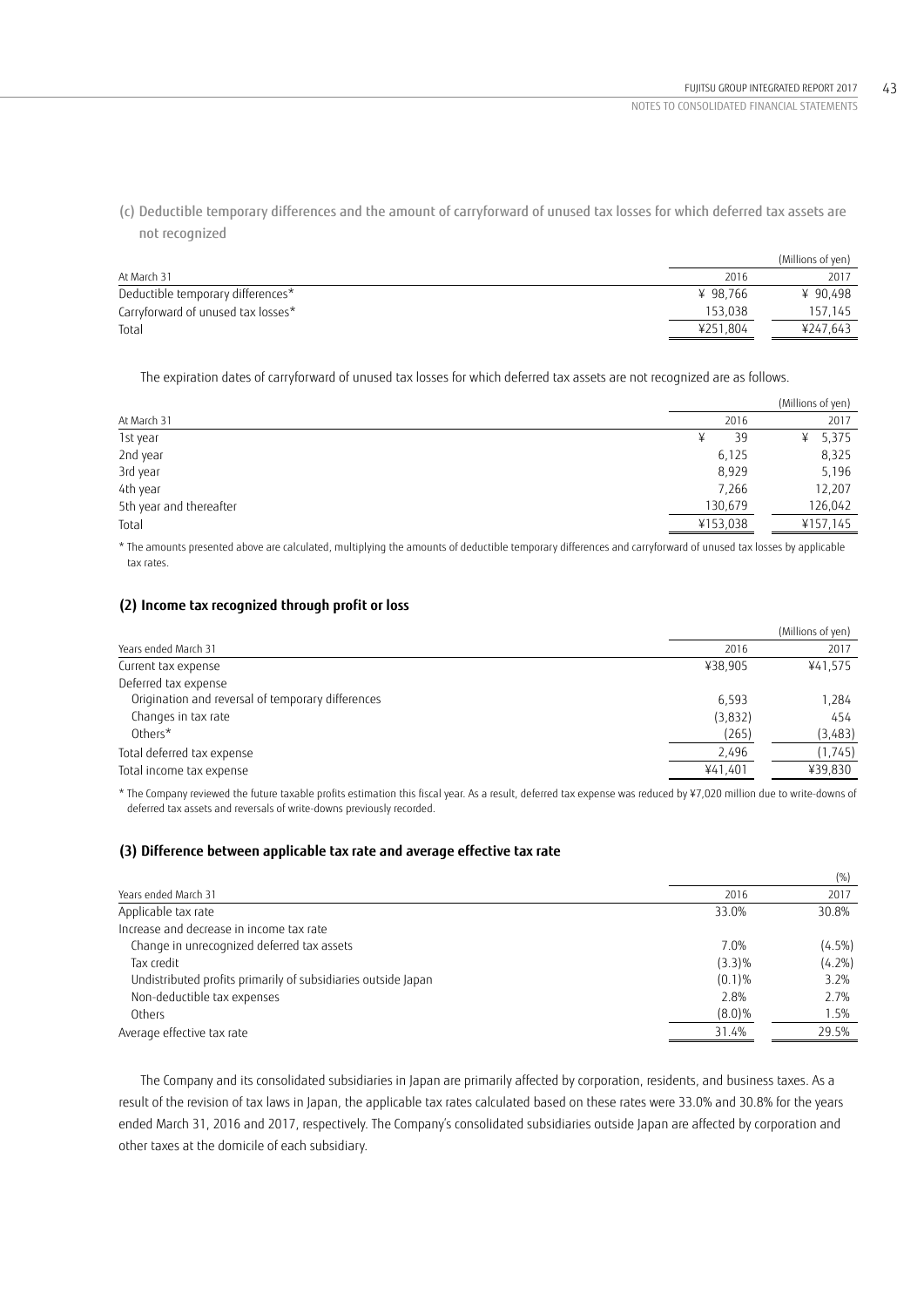| 14. Inventories            |          |                   |
|----------------------------|----------|-------------------|
|                            |          | (Millions of yen) |
| At March 31                | 2016     | 2017              |
| Finished goods             | ¥135,780 | ¥134,989          |
| Work in progress           | 84,229   | 80,324            |
| Raw materials and supplies | 78,840   | 77,850            |
| Total                      | ¥298,849 | ¥293,163          |

The amounts of write-downs of inventories recognized as an expense due to a decline in profitability for the years ended March 31, 2016 and 2017 were ¥21,493 million and ¥24,581 million, respectively.

# **15. Trade Receivables and Other Receivables**

# **(1) Trade receivables**

|          | (Millions of yen) |
|----------|-------------------|
| 2016     | 2017              |
| ¥978.435 | ¥991,625          |
| 15,052   | 15.450            |
| (8.857)  | (7, 837)          |
| ¥984.630 | ¥999.238          |
|          |                   |

\* A reconciliation of changes in allowance for doubtful accounts is disclosed in changes in allowance for doubtful accounts (current) in Note "34. Financial Instruments."

# **(2) Other receivables**

|                           |         | (Millions of yen) |
|---------------------------|---------|-------------------|
| At March 31               | 2016    | 2017              |
| Accounts receivable-other | ¥88.136 | ¥60,442           |
| Others                    | 5.827   | 6.407             |
| Total                     | ¥93,963 | ¥66.849           |

# **16. Cash and Cash Equivalents**

|                                                                           |          | (Millions of yen) |
|---------------------------------------------------------------------------|----------|-------------------|
| At March 31                                                               | 2016     | 2017              |
| Cash and deposits                                                         | ¥234.660 | ¥220.695          |
| Short-term investments                                                    | 146.150  | 160.000           |
| Cash and cash equivalents in consolidated statement of financial position | ¥380.810 | ¥380,695          |

The following is a reconciliation of cash and cash equivalents at the end of the year in the consolidated statement of financial position and in the consolidated statement of cash flows.

|                                                                                      |                          | (Millions of yen) |
|--------------------------------------------------------------------------------------|--------------------------|-------------------|
| At March 31                                                                          | 2016                     | 2017              |
| Cash and cash equivalents in the consolidated statement of financial position        | ¥380.810                 | ¥380.695          |
| Cash and cash equivalents included in assets held for sale                           | $\overline{\phantom{a}}$ | 3.274             |
| Cash and cash equivalents at end of year in the consolidated statement of cash flows | ¥380.810                 | ¥383.969          |
|                                                                                      |                          |                   |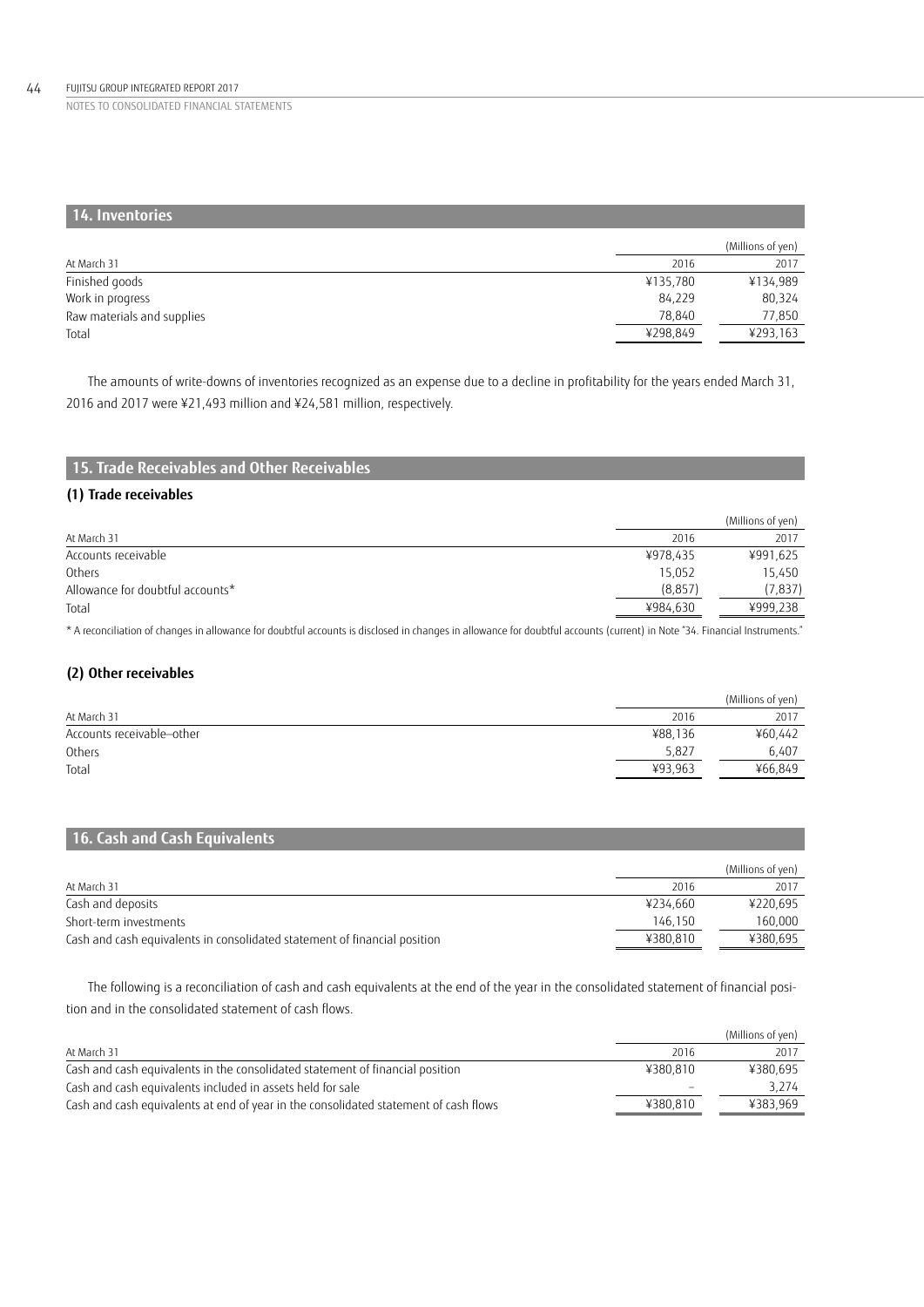# **17. Assets Held for Sale**

|                                                           |                          | (Millions of ven) |
|-----------------------------------------------------------|--------------------------|-------------------|
| At March 31                                               | 2016                     | 2017              |
| Assets held for sale                                      | ¥5.735                   | ¥23.408           |
| Liabilities directly associated with assets held for sale | $\overline{\phantom{a}}$ | 12.014            |

For the year ended March 31, 2016

The Group decided to sell a business site and classified the land and buildings as assets held for sale. These assets were sold on November 30, 2016.

### For the year ended March 31, 2017

The Group has decided to sell certain assets and liabilities related mainly to the following business as part of the business model transformation, and classified them as assets held for sale or liabilities directly associated with assets held for sale.

The Company has decided to establish a new company for the consumer business of NIFTY Corporation and transfer the Company's entire shareholding in the new company to Nojima Corporation.

The Group has classified NIFTY Corporation's consumer business company's trade receivables, intangible assets, and trade payables, etc., as assets held for sale or liabilities directly associated with assets held for sale. The transfer of these assets and liabilities has been completed on April 1, 2017. These assets and liabilities fall under the Technology Solutions segment.

The Group decided to transfer a portion of its shareholdings in Fujitsu Computer Products of Vietnam, Inc. (FCV), classifying FCV's inventories, property, plant and equipment, and trade payables, etc., as assets held for sale or liabilities directly associated with assets held for sale. The cumulative income or expense recognized in other comprehensive income relating to these assets and liabilities is recognized in other components of equity. The transfer is planned to be completed at the end of June 2017 and FCV is going to be accounted for using the equity method. These assets and liabilities fall under the Device Solutions segment.

The Company and DENSO Corporation reached an agreement on April 28, 2017, to transfer a portion of the Company's shareholdings in Fujitsu TEN Limited. Fujitsu TEN's assets and liabilities are not included in assets held for sale or liabilities directly associated with assets held for sale at the fiscal year-end. Following the stock transfer, the ratio of the Company's shareholdings in Fujitsu TEN will be 14%, compared with 55% at the end of the fiscal year. The stock transfer is planned to be completed by Monday, October 2, 2017, depending on the status of approval from competition regulators or other factors. As of the fiscal year-end, Fujitsu TEN falls under the Ubiquitous Solutions segment.

# **18. Equity and Other Components of Equity**

### **(1) Share capital**

(a) Number of shares authorized Ordinary shares (no par value)

| At March 31 | (Thousands)<br>of shares) |
|-------------|---------------------------|
|             | Number of shares          |
| 2016        | 5,000,000                 |
| 2017        | 5,000,000                 |

(b) Number of shares issued and fully paid Ordinary shares

|                         |                          | (Units: Thousands of shares, Millions of yen) |  |
|-------------------------|--------------------------|-----------------------------------------------|--|
| At March 31             | Number of shares         | Share capital                                 |  |
| 2016                    | 2.070.018                | ¥324,625                                      |  |
| Changes during the year | $\overline{\phantom{a}}$ |                                               |  |
| 2017                    | 2,070,018                | ¥324.625                                      |  |
|                         |                          |                                               |  |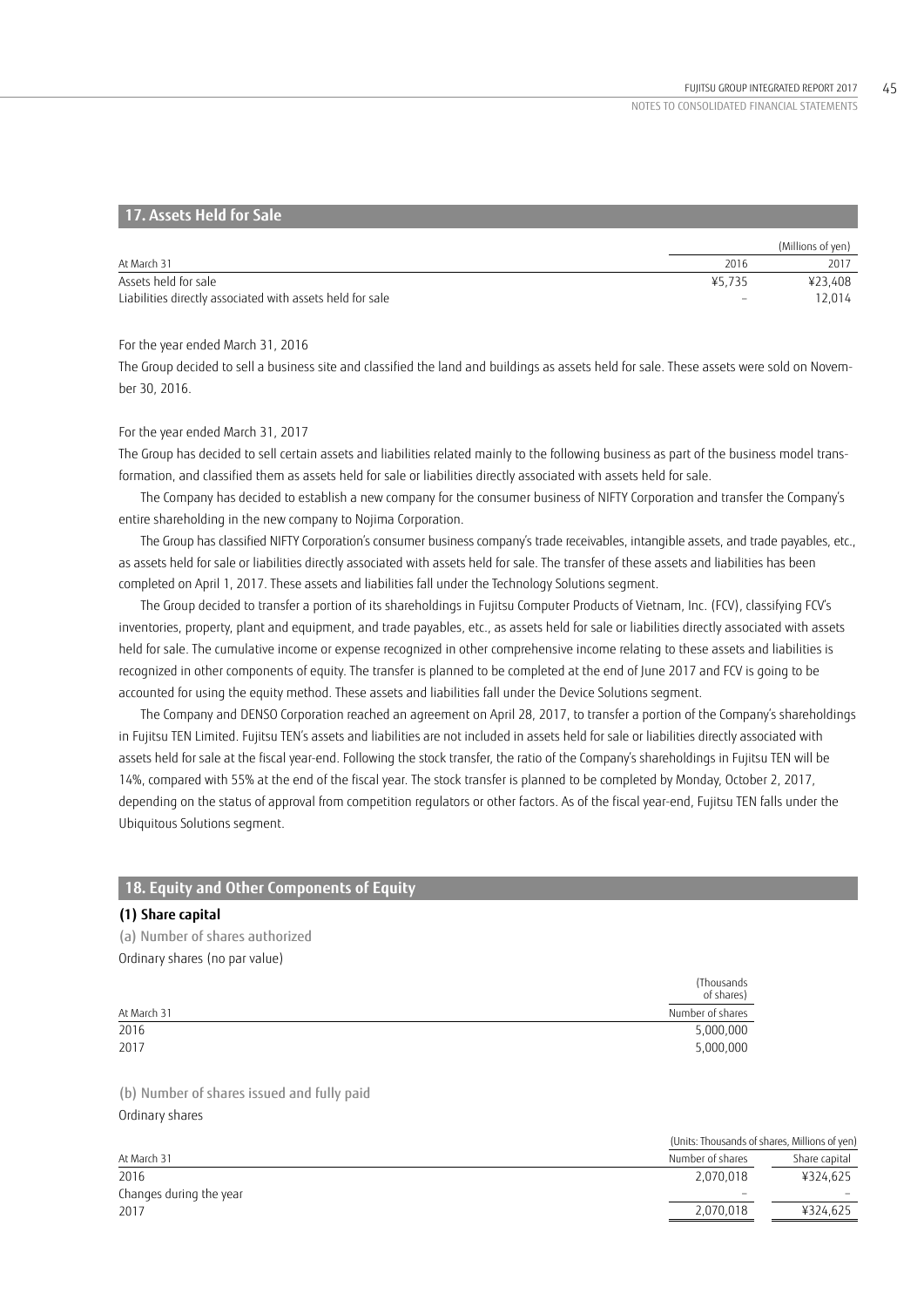# (c) Treasury stock

Ordinary shares

|                  | (Units: Thousands of shares, Millions of yen) |  |  |
|------------------|-----------------------------------------------|--|--|
| Number of shares | Amount                                        |  |  |
| 1.189            | 627                                           |  |  |
| 18,356           | 11,877                                        |  |  |
| ا خا             | $\left 2\right $                              |  |  |
| 19.540           | ¥12,502                                       |  |  |
|                  |                                               |  |  |

# **(2) Capital surplus and retained earnings**

Under the Japanese Companies Act, the entire amount paid for new shares is required to be designated as common stock in principle. However, a company may designate a maximum 50% of the amount of the new shares as capital reserve, which is included in capital surplus. The Companies Act also requires that an amount equal to 10% of dividends must be appropriated as a legal reserve, which is included in retained earnings, or as a capital reserve, which is included in capital surplus, until the total amounts of legal reserve and capital reserve reach 25% of share capital. The Companies Act allows legal reserve, capital reserve, other capital surplus, and other retained earnings to be transferred among the accounts under certain conditions upon resolution of the shareholders meetings.

Capital surplus in the consolidated financial statements includes capital reserve and other capital surplus of non-consolidated financial statements, and retained earnings in the consolidated financial statements includes legal reserve and other retained earnings of non-consolidated financial statements. The maximum amount that a company can distribute as dividends is calculated based on the Companies Act and its non-consolidated financial statements in accordance with JGAAP.

# **(3) Other components of equity and changes in other comprehensive income**

|                                          |            | (Millions of yen) |
|------------------------------------------|------------|-------------------|
| Years ended March 31                     | 2016       | 2017              |
| Foreign currency translation adjustments |            |                   |
| Opening balance                          | ¥ 30,496   | ¥11,308           |
| Other comprehensive income               | (19, 188)  | (16, 437)         |
| Others                                   |            |                   |
| Closing balance                          | ¥ 11,308   | ¥ $(5, 129)$      |
| Cash flow hedges                         |            |                   |
| Opening balance                          | ¥<br>(38)  | ¥<br>(386)        |
| Other comprehensive income               | (348)      | 404               |
| Others                                   |            |                   |
| Closing balance                          | (386)<br>¥ | 18<br>¥           |
| Available-for-sale financial assets      |            |                   |
| Opening balance                          | ¥ 71,380   | ¥58,036           |
| Other comprehensive income               | (13, 344)  | 18,711            |
| Others                                   |            |                   |
| Closing balance                          | ¥ 58,036   | ¥76,747           |
| Remeasurements of defined benefit plans  |            |                   |
| Opening balance                          | ¥          | ¥                 |
| Other comprehensive income               | (45, 023)  | 38,024            |
| Others                                   | 45,023     | (38, 024)         |
| Closing balance                          | ¥          | ¥                 |
| Total other components of equity         |            |                   |
| Opening balance                          | ¥101,838   | ¥68,958           |
| Other comprehensive income               | (77, 903)  | 40,702            |
| Others                                   | 45,023     | (38, 024)         |
| Closing balance                          | ¥ 68,958   | ¥71,636           |
|                                          |            |                   |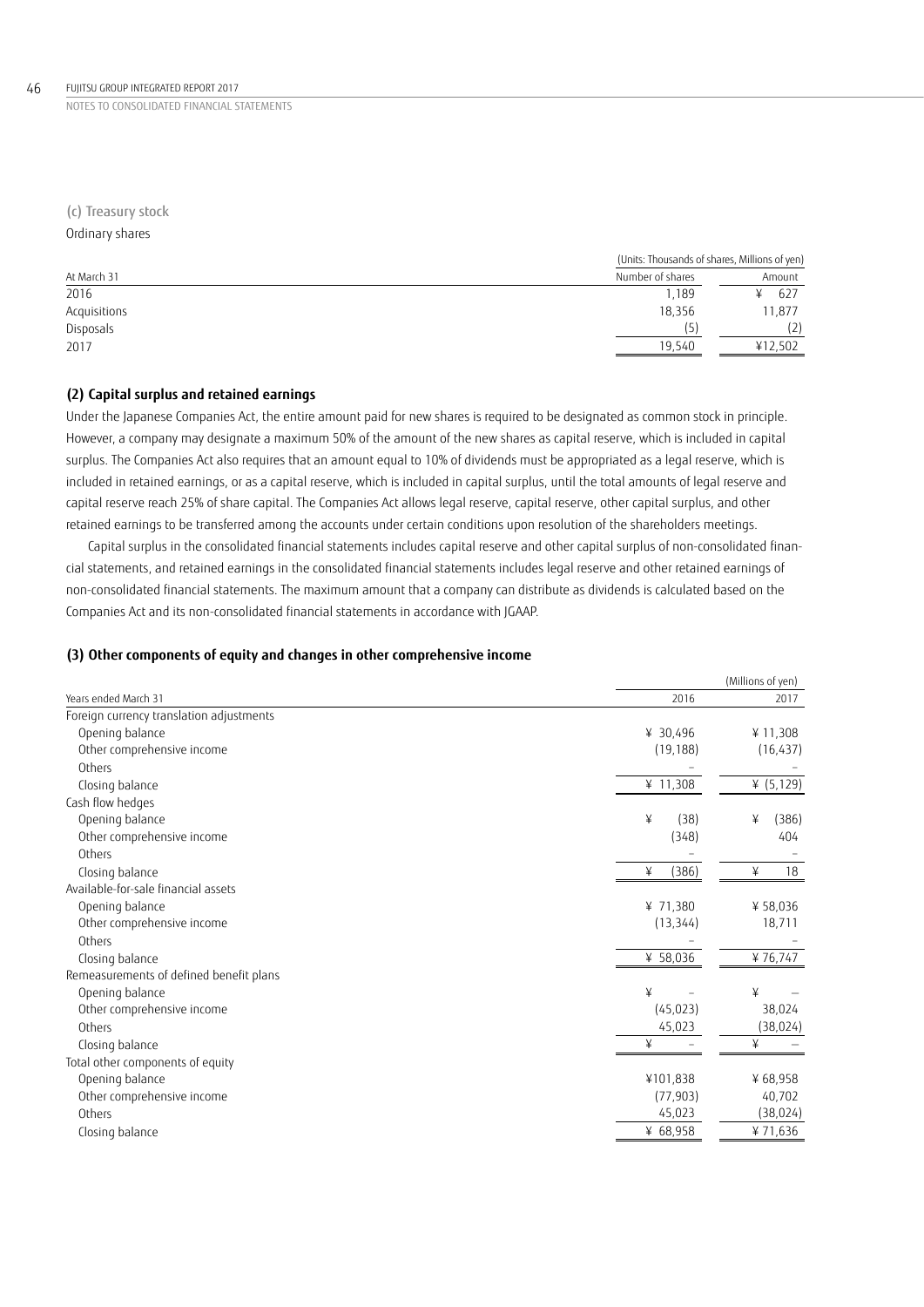# **(4) Breakdown of each item of other comprehensive income included in non-controlling interests**

|                                          |            | (Millions of yen) |
|------------------------------------------|------------|-------------------|
| Years ended March 31                     | 2016       | 2017              |
| Foreign currency translation adjustments | ¥(2.745)   | ¥ $(922)$         |
| Cash flow hedges                         | (105)      | 116               |
| Available-for-sale financial assets      | (248)      | (77)              |
| Remeasurements of defined benefit plans  | (3.890)    | 1,951             |
| Other comprehensive income               | $*(6,988)$ | ¥1,068            |

# **(5) Income tax effects relating to each item of other comprehensive income**

| 2016<br>Years ended March 31<br>2017<br>Foreign currency translation adjustments<br>Gains (losses) during the year<br>4(18, 732)<br>¥(15,111)<br>(55)<br>Reclassification to profit or loss<br>(18, 787)<br>(15, 111)<br>Amount before related income tax effects<br>(404)<br>Income tax effects<br>4(15, 515)<br>¥(18,787)<br>Amount after related income tax effects<br>Cash flow hedges<br>Gains (losses) during the year<br>(254)<br>587<br>¥<br>¥<br>Reclassification to profit or loss<br>(108)<br>(135)<br>Amount before related income tax effects<br>(362)<br>452<br>Income tax effects<br>106<br>(137)<br>¥<br>¥<br>(256)<br>Amount after related income tax effects<br>315<br>Available-for-sale financial assets<br>4(21,312)<br>¥ 26,954<br>Gains (losses) during the year<br>(260)<br>(325)<br>Reclassification to profit or loss<br>Amount before related income tax effects<br>(21, 637)<br>26,694<br>8,050<br>(8, 117)<br>Income tax effects<br>Amount after related income tax effects<br>¥(13,587)<br>¥18,577<br>Remeasurements of defined benefit plans<br>¥(73,060)<br>¥58,151<br>Gains (losses) during the year<br>Amount before related income tax effects<br>(73,060)<br>58,151<br>24,147<br>(18, 176)<br>Income tax effects<br>Amount after related income tax effects<br>¥39,975<br>4(48, 913)<br>Share of other comprehensive income of investments accounted for using the equity method<br>¥ $(4,052)$<br>¥ $(2,416)$<br>Gains (losses) during the year<br>704<br>834<br>Reclassification to profit or loss<br>Amount after related income tax effects<br>¥ $(3,348)$<br>¥ $(1, 582)$<br>Total other comprehensive income<br>Amount after related income tax effects<br>$*(84, 891)$<br>¥ 41,770 |  | (Millions of yen) |
|-------------------------------------------------------------------------------------------------------------------------------------------------------------------------------------------------------------------------------------------------------------------------------------------------------------------------------------------------------------------------------------------------------------------------------------------------------------------------------------------------------------------------------------------------------------------------------------------------------------------------------------------------------------------------------------------------------------------------------------------------------------------------------------------------------------------------------------------------------------------------------------------------------------------------------------------------------------------------------------------------------------------------------------------------------------------------------------------------------------------------------------------------------------------------------------------------------------------------------------------------------------------------------------------------------------------------------------------------------------------------------------------------------------------------------------------------------------------------------------------------------------------------------------------------------------------------------------------------------------------------------------------------------------------------------------------------------------------------------|--|-------------------|
|                                                                                                                                                                                                                                                                                                                                                                                                                                                                                                                                                                                                                                                                                                                                                                                                                                                                                                                                                                                                                                                                                                                                                                                                                                                                                                                                                                                                                                                                                                                                                                                                                                                                                                                               |  |                   |
|                                                                                                                                                                                                                                                                                                                                                                                                                                                                                                                                                                                                                                                                                                                                                                                                                                                                                                                                                                                                                                                                                                                                                                                                                                                                                                                                                                                                                                                                                                                                                                                                                                                                                                                               |  |                   |
|                                                                                                                                                                                                                                                                                                                                                                                                                                                                                                                                                                                                                                                                                                                                                                                                                                                                                                                                                                                                                                                                                                                                                                                                                                                                                                                                                                                                                                                                                                                                                                                                                                                                                                                               |  |                   |
|                                                                                                                                                                                                                                                                                                                                                                                                                                                                                                                                                                                                                                                                                                                                                                                                                                                                                                                                                                                                                                                                                                                                                                                                                                                                                                                                                                                                                                                                                                                                                                                                                                                                                                                               |  |                   |
|                                                                                                                                                                                                                                                                                                                                                                                                                                                                                                                                                                                                                                                                                                                                                                                                                                                                                                                                                                                                                                                                                                                                                                                                                                                                                                                                                                                                                                                                                                                                                                                                                                                                                                                               |  |                   |
|                                                                                                                                                                                                                                                                                                                                                                                                                                                                                                                                                                                                                                                                                                                                                                                                                                                                                                                                                                                                                                                                                                                                                                                                                                                                                                                                                                                                                                                                                                                                                                                                                                                                                                                               |  |                   |
|                                                                                                                                                                                                                                                                                                                                                                                                                                                                                                                                                                                                                                                                                                                                                                                                                                                                                                                                                                                                                                                                                                                                                                                                                                                                                                                                                                                                                                                                                                                                                                                                                                                                                                                               |  |                   |
|                                                                                                                                                                                                                                                                                                                                                                                                                                                                                                                                                                                                                                                                                                                                                                                                                                                                                                                                                                                                                                                                                                                                                                                                                                                                                                                                                                                                                                                                                                                                                                                                                                                                                                                               |  |                   |
|                                                                                                                                                                                                                                                                                                                                                                                                                                                                                                                                                                                                                                                                                                                                                                                                                                                                                                                                                                                                                                                                                                                                                                                                                                                                                                                                                                                                                                                                                                                                                                                                                                                                                                                               |  |                   |
|                                                                                                                                                                                                                                                                                                                                                                                                                                                                                                                                                                                                                                                                                                                                                                                                                                                                                                                                                                                                                                                                                                                                                                                                                                                                                                                                                                                                                                                                                                                                                                                                                                                                                                                               |  |                   |
|                                                                                                                                                                                                                                                                                                                                                                                                                                                                                                                                                                                                                                                                                                                                                                                                                                                                                                                                                                                                                                                                                                                                                                                                                                                                                                                                                                                                                                                                                                                                                                                                                                                                                                                               |  |                   |
|                                                                                                                                                                                                                                                                                                                                                                                                                                                                                                                                                                                                                                                                                                                                                                                                                                                                                                                                                                                                                                                                                                                                                                                                                                                                                                                                                                                                                                                                                                                                                                                                                                                                                                                               |  |                   |
|                                                                                                                                                                                                                                                                                                                                                                                                                                                                                                                                                                                                                                                                                                                                                                                                                                                                                                                                                                                                                                                                                                                                                                                                                                                                                                                                                                                                                                                                                                                                                                                                                                                                                                                               |  |                   |
|                                                                                                                                                                                                                                                                                                                                                                                                                                                                                                                                                                                                                                                                                                                                                                                                                                                                                                                                                                                                                                                                                                                                                                                                                                                                                                                                                                                                                                                                                                                                                                                                                                                                                                                               |  |                   |
|                                                                                                                                                                                                                                                                                                                                                                                                                                                                                                                                                                                                                                                                                                                                                                                                                                                                                                                                                                                                                                                                                                                                                                                                                                                                                                                                                                                                                                                                                                                                                                                                                                                                                                                               |  |                   |
|                                                                                                                                                                                                                                                                                                                                                                                                                                                                                                                                                                                                                                                                                                                                                                                                                                                                                                                                                                                                                                                                                                                                                                                                                                                                                                                                                                                                                                                                                                                                                                                                                                                                                                                               |  |                   |
|                                                                                                                                                                                                                                                                                                                                                                                                                                                                                                                                                                                                                                                                                                                                                                                                                                                                                                                                                                                                                                                                                                                                                                                                                                                                                                                                                                                                                                                                                                                                                                                                                                                                                                                               |  |                   |
|                                                                                                                                                                                                                                                                                                                                                                                                                                                                                                                                                                                                                                                                                                                                                                                                                                                                                                                                                                                                                                                                                                                                                                                                                                                                                                                                                                                                                                                                                                                                                                                                                                                                                                                               |  |                   |
|                                                                                                                                                                                                                                                                                                                                                                                                                                                                                                                                                                                                                                                                                                                                                                                                                                                                                                                                                                                                                                                                                                                                                                                                                                                                                                                                                                                                                                                                                                                                                                                                                                                                                                                               |  |                   |
|                                                                                                                                                                                                                                                                                                                                                                                                                                                                                                                                                                                                                                                                                                                                                                                                                                                                                                                                                                                                                                                                                                                                                                                                                                                                                                                                                                                                                                                                                                                                                                                                                                                                                                                               |  |                   |
|                                                                                                                                                                                                                                                                                                                                                                                                                                                                                                                                                                                                                                                                                                                                                                                                                                                                                                                                                                                                                                                                                                                                                                                                                                                                                                                                                                                                                                                                                                                                                                                                                                                                                                                               |  |                   |
|                                                                                                                                                                                                                                                                                                                                                                                                                                                                                                                                                                                                                                                                                                                                                                                                                                                                                                                                                                                                                                                                                                                                                                                                                                                                                                                                                                                                                                                                                                                                                                                                                                                                                                                               |  |                   |
|                                                                                                                                                                                                                                                                                                                                                                                                                                                                                                                                                                                                                                                                                                                                                                                                                                                                                                                                                                                                                                                                                                                                                                                                                                                                                                                                                                                                                                                                                                                                                                                                                                                                                                                               |  |                   |
|                                                                                                                                                                                                                                                                                                                                                                                                                                                                                                                                                                                                                                                                                                                                                                                                                                                                                                                                                                                                                                                                                                                                                                                                                                                                                                                                                                                                                                                                                                                                                                                                                                                                                                                               |  |                   |
|                                                                                                                                                                                                                                                                                                                                                                                                                                                                                                                                                                                                                                                                                                                                                                                                                                                                                                                                                                                                                                                                                                                                                                                                                                                                                                                                                                                                                                                                                                                                                                                                                                                                                                                               |  |                   |
|                                                                                                                                                                                                                                                                                                                                                                                                                                                                                                                                                                                                                                                                                                                                                                                                                                                                                                                                                                                                                                                                                                                                                                                                                                                                                                                                                                                                                                                                                                                                                                                                                                                                                                                               |  |                   |
|                                                                                                                                                                                                                                                                                                                                                                                                                                                                                                                                                                                                                                                                                                                                                                                                                                                                                                                                                                                                                                                                                                                                                                                                                                                                                                                                                                                                                                                                                                                                                                                                                                                                                                                               |  |                   |
|                                                                                                                                                                                                                                                                                                                                                                                                                                                                                                                                                                                                                                                                                                                                                                                                                                                                                                                                                                                                                                                                                                                                                                                                                                                                                                                                                                                                                                                                                                                                                                                                                                                                                                                               |  |                   |
|                                                                                                                                                                                                                                                                                                                                                                                                                                                                                                                                                                                                                                                                                                                                                                                                                                                                                                                                                                                                                                                                                                                                                                                                                                                                                                                                                                                                                                                                                                                                                                                                                                                                                                                               |  |                   |
|                                                                                                                                                                                                                                                                                                                                                                                                                                                                                                                                                                                                                                                                                                                                                                                                                                                                                                                                                                                                                                                                                                                                                                                                                                                                                                                                                                                                                                                                                                                                                                                                                                                                                                                               |  |                   |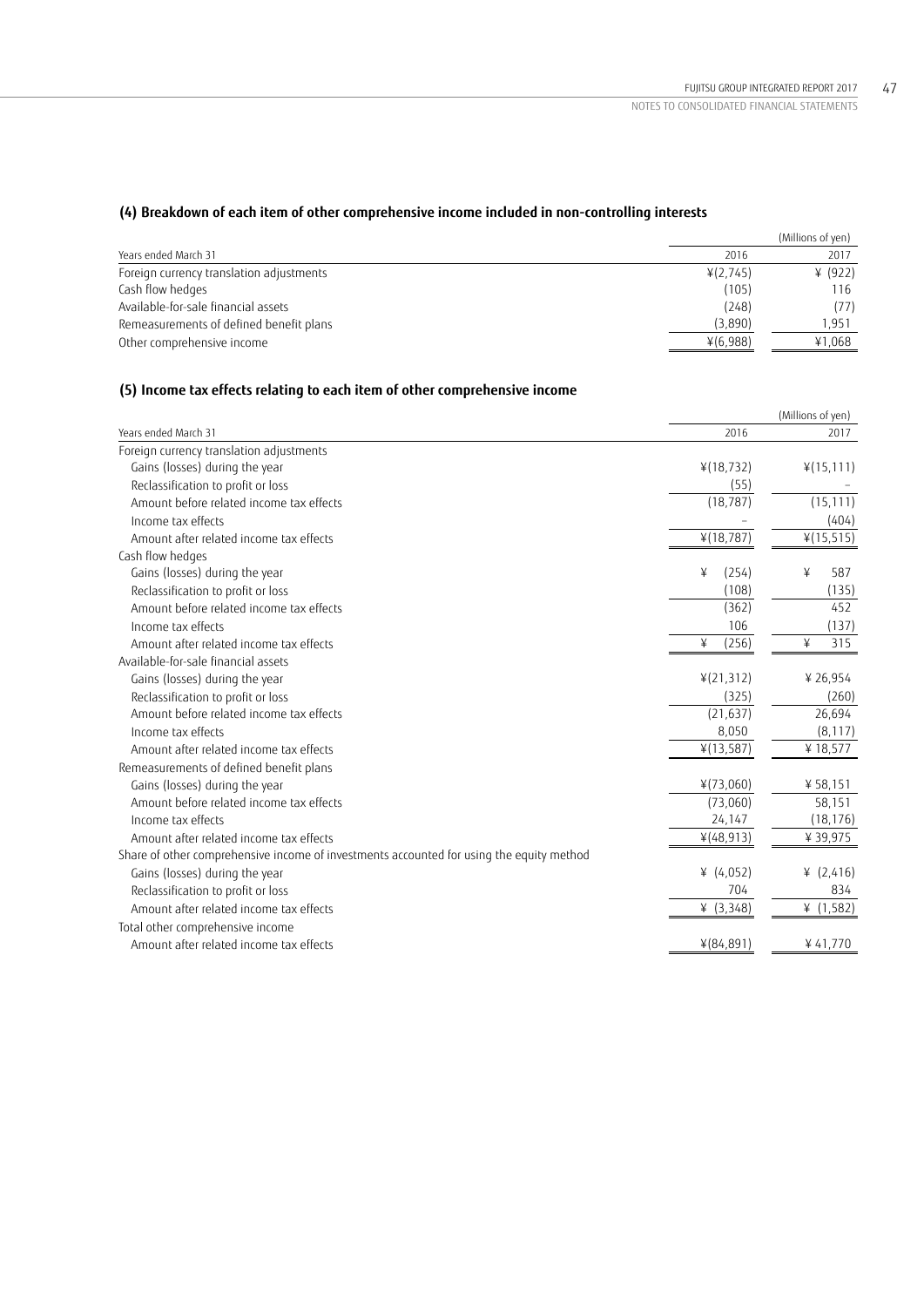# **19. Dividends**

# Year ended March 31, 2016

# **(1) Dividends paid**

| Resolution                    | Class of shares | Total dividends<br>(Millions of yen) | Source of<br>dividends | Dividends<br>per share | Record date                           | Effective date |
|-------------------------------|-----------------|--------------------------------------|------------------------|------------------------|---------------------------------------|----------------|
| Board of directors meeting on |                 |                                      | Retained               |                        |                                       |                |
| May 22, 2015                  | Ordinary shares | ¥8.276                               | earnings               | 4 ven                  | March 31, 2015                        | June 1, 2015   |
| Board of directors meeting on |                 |                                      | Retained               |                        |                                       |                |
| October 29, 2015              | Ordinary shares | ¥8.275                               | earnings               | 4 ven                  | September 30, 2015  November 25, 2015 |                |

# **(2) Among the dividends whose record date falls within the year ended March 31, 2016, those whose effective date falls within the year ending March 31, 2017**

| Resolution                    | Class of shares | Total dividends<br>(Millions of yen) | Source of<br>dividends | Dividends<br>per share | Record date          | Effective date |
|-------------------------------|-----------------|--------------------------------------|------------------------|------------------------|----------------------|----------------|
| Board of directors meeting on |                 |                                      | Retained               |                        |                      |                |
| May 26, 2016                  | Ordinary shares | ¥8.275                               | earnings               |                        | 4 yen March 31, 2016 | June 6, 2016   |

# Year ended March 31, 2017

# **(1) Dividends paid**

| Resolution                    | Class of shares | Total dividends<br>(Millions of yen) | Source of<br>dividends | Dividends<br>per share | Record date        | Effective date    |
|-------------------------------|-----------------|--------------------------------------|------------------------|------------------------|--------------------|-------------------|
| Board of directors meeting on |                 |                                      | Retained               |                        |                    |                   |
| May 26, 2016                  | Ordinary shares | ¥8.275                               | earnings               | 4 ven                  | March 31, 2016     | June 6, 2016      |
| Board of directors meeting on |                 |                                      | Retained               |                        |                    |                   |
| October 27, 2016              | Ordinary shares | ¥8.275                               | earnings               | 4 ven                  | September 30, 2016 | November 25, 2016 |

# **(2) Among the dividends whose record date falls within the year ended March 31, 2017, those whose effective date falls within the year ending March 31, 2018**

| Resolution                    | Class of shares | Total dividends<br>(Millions of yen) | Source of<br>dividends | Dividends<br>per share | Record date          | Effective date |
|-------------------------------|-----------------|--------------------------------------|------------------------|------------------------|----------------------|----------------|
| Board of directors meeting on |                 |                                      | Retained               |                        |                      |                |
| May 25, 2017                  | Ordinary shares | ¥10,252                              | earnings               |                        | 5 yen March 31, 2017 | June 5, 2017   |

# **20. Bonds, Borrowings, and Lease Obligations**

# **(1) Breakdown of interest-bearing loans**

|                                                                                             |                   | (Millions of yen) |                                      |                                      |                                                       |
|---------------------------------------------------------------------------------------------|-------------------|-------------------|--------------------------------------|--------------------------------------|-------------------------------------------------------|
| At March 31                                                                                 | 2016              | 2017              | Average interest<br>rate (2016)(%)*1 | Average interest<br>rate (2017)(%)*1 | Repayment due date                                    |
| Current portion of bonds*2                                                                  | ¥ $60,278$        | ¥ 19,992          |                                      |                                      |                                                       |
| Bonds $*^2$                                                                                 | 199,568           | 179,703           |                                      |                                      |                                                       |
| Short-term borrowings                                                                       | 14,842            | 47.864            | 0.84%                                | 1.05%                                |                                                       |
| Current portion of long-term borrowings                                                     | 56,902            | 51,452            | 0.49%                                | 0.53%                                |                                                       |
| Long-term borrowings<br>Lease obligations (current)                                         | 162,856<br>12,645 | 153.493<br>11.480 | 0.42%<br>2.31%                       | 0.27%<br>2.25%                       | April 1, 2018-<br>December 28, 2036<br>April 1, 2018- |
| Lease obligations (non-current)                                                             | 25,458            | 21,108            | 2.99%                                | 2.72%                                | August 28, 2081                                       |
| Total                                                                                       | ¥532,549          | ¥485,092          |                                      |                                      |                                                       |
| Short-term borrowings, current portion of<br>long-term debt and lease obligations (current) | ¥144,667          | ¥130,788          |                                      |                                      |                                                       |
| Long-term debt and lease obligations<br>(non-current)                                       | 387.882           | 354.304           |                                      |                                      |                                                       |

\*1 Average interest rates are the weighted average interest rates for the balance at March 31, 2016 and 2017.

 $*$  A breakdown of the bonds is on the next page. Interest rates in subtotal and total are the weighted average interest rates for the total face value of the bonds.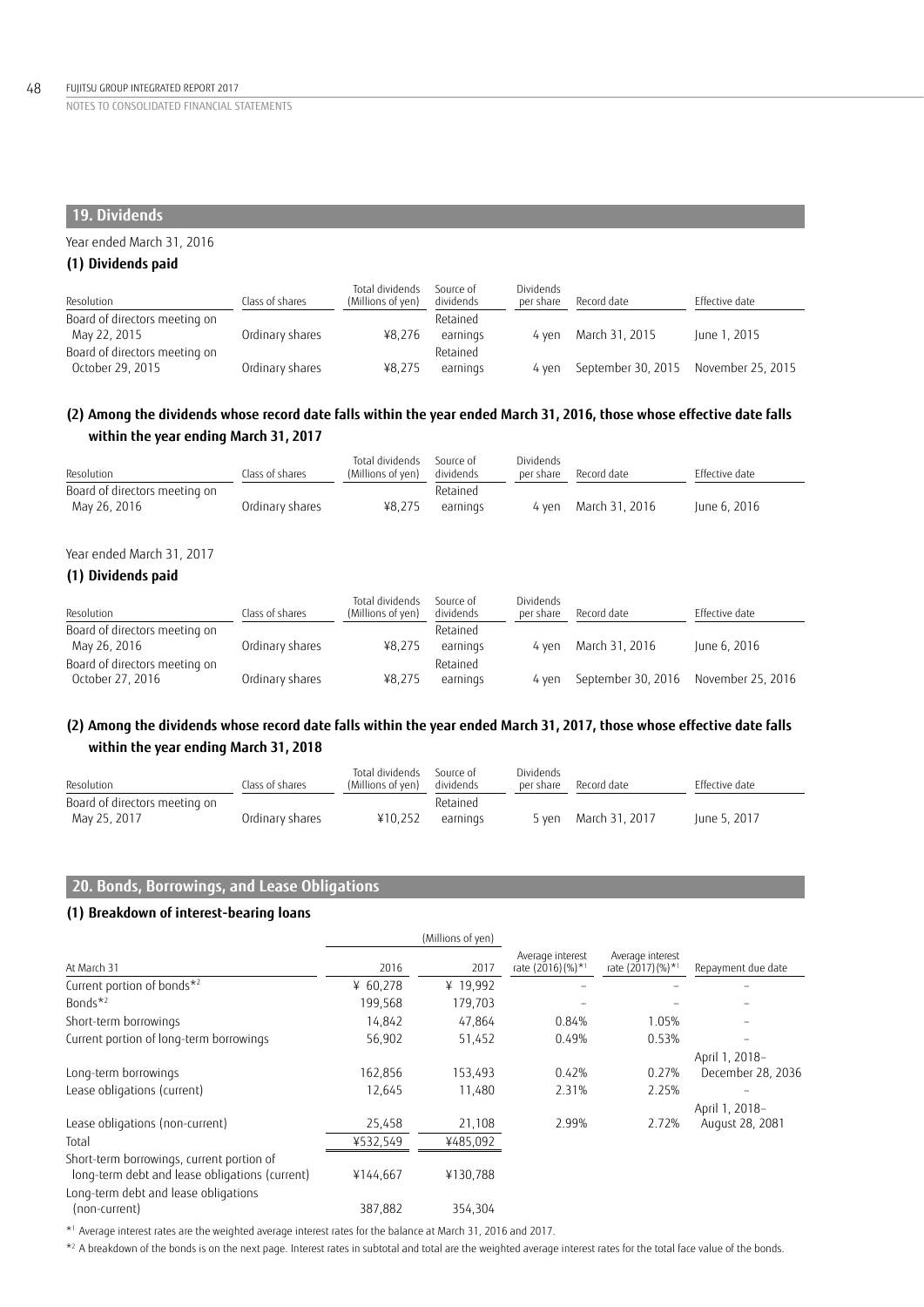# At March 31

|                             |                    |          | (Millions of yen) |                   |            |                   |
|-----------------------------|--------------------|----------|-------------------|-------------------|------------|-------------------|
| Company name/Issue          | Issue date         | 2016     | 2017              | Interest rate (%) | Collateral | Maturity          |
| The Company                 |                    |          |                   |                   |            |                   |
| Seventeenth Series          |                    |          |                   |                   |            |                   |
| Unsecured Straight Bonds    | May 8, 1998        | ¥ 29,974 | ¥ 29,986          | 3.000%            | None       | May 8, 2018       |
| Twenty-Ninth Series         |                    |          |                   |                   |            |                   |
| Unsecured Straight Bonds    | July 15, 2011      | 29,995   |                   | 0.623%            | None       | July 15, 2016     |
| Thirty-First Series         |                    |          |                   |                   |            |                   |
| Unsecured Straight Bonds    | October 16, 2012   | 19,976   | 19,992            | 0.476%            | None       | October 16, 2017  |
| Thirty-Second Series        |                    |          |                   |                   |            |                   |
| Unsecured Straight Bonds    | October 16, 2013   | 29,983   |                   | 0.267%            | None       | October 14, 2016  |
| Thirty-Third Series         |                    |          |                   |                   |            |                   |
| Unsecured Straight Bonds    | October 16, 2013   | 34,936   | 34,961            | 0.410%            | None       | October 16, 2018  |
| Thirty-Fourth Series        |                    |          |                   |                   |            |                   |
| Unsecured Straight Bonds    | October 16, 2013   | 14,959   | 14,968            | 0.644%            | None       | October 16, 2020  |
| Thirty-Fifth Series         |                    |          |                   |                   |            |                   |
| Unsecured Straight Bonds    | June 12, 2014      | 39,912   | 39,939            | 0.339%            | None       | June 12, 2019     |
| Thirty-Sixth Series         |                    |          |                   |                   |            |                   |
| Unsecured Straight Bonds    | June 12, 2014      | 29,917   | 29,933            | 0.562%            | None       | June 11, 2021     |
| Thirty-Seventh Series       |                    |          |                   |                   |            |                   |
| Unsecured Straight Bonds    | July 22, 2015      | 19,934   | 19,949            | 0.352%            | None       | July 22, 2020     |
| Thirty-Eighth Series        |                    |          |                   |                   |            |                   |
| Unsecured Straight Bonds    | July 22, 2015      | 9,960    | 9,967             | 0.533%            | None       | July 22, 2022     |
| Subtotal                    |                    | 259,546  | 199,695           | 0.832%            |            |                   |
| Subsidiaries in Japan       | December 12, 2008- |          |                   |                   |            |                   |
| Unsecured convertible bonds | December 17, 2010  | 300      |                   | 0.000%            | None       | December 31, 2016 |
| Total                       |                    | ¥259,846 | ¥199,695          | 0.832%            |            |                   |

# **(2) Minimum lease payments**

|                                   |              |               |              | (Millions of yen) |
|-----------------------------------|--------------|---------------|--------------|-------------------|
|                                   | 2016         |               | 2017         |                   |
| At March 31                       | Undiscounted | Present value | Undiscounted | Present value     |
| Not later than one year           | ¥13,603      | ¥12,645       | ¥12,232      | ¥11,480           |
| Later than one year and not later |              |               |              |                   |
| than five years                   | 23,789       | 22,441        | 20,542       | 19,243            |
| Later than five years             | 6,251        | 3,017         | 4,648        | 1,865             |
| Total                             | 43,643       | 38,103        | 37,422       | 32,588            |
| Less: future financial expenses   | (5,540)      |               | (4,834)      |                   |
| Total present value               | ¥38,103      | ¥38,103       | ¥32,588      | ¥32,588           |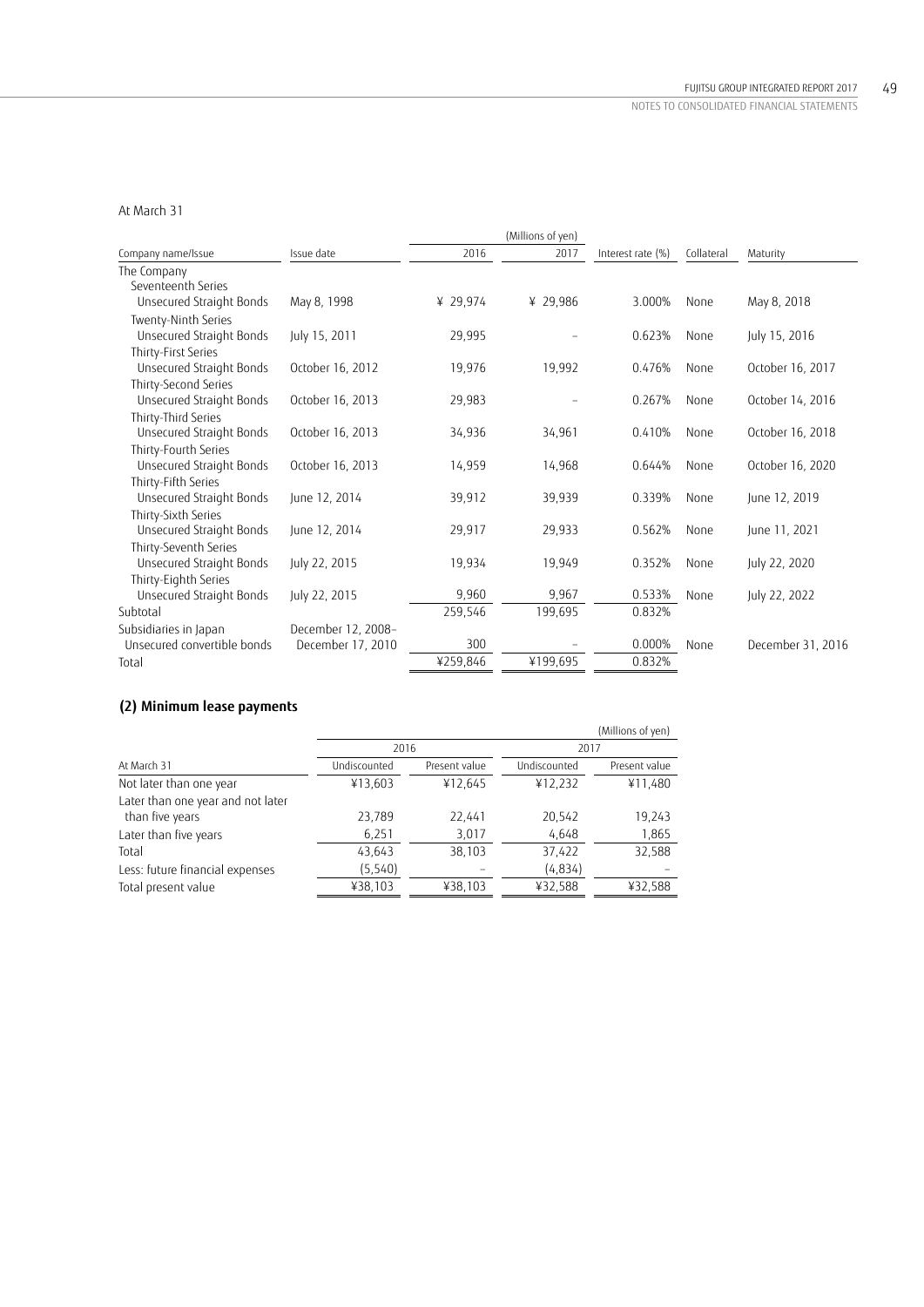# **21. Post-Employment Benefits**

#### **(1) Defined benefit plans**

(a) Characteristics of defined benefit plans and risks associated with the plans

The Group provides defined benefit plans, as part of retirement benefit plans, in countries such as Japan, the UK, and Germany. The Company and some subsidiaries in Japan have retirement benefit trusts. In addition, the Group provide defined contribution plans in countries such as the UK, Japan, and Australia.

The major defined benefit plans in Japan are funded pension plans and retirement benefit plans operated by the Fujitsu Corporate Pension Fund that is participated by the Company and some subsidiaries in Japan. The Fujitsu Corporate Pension Fund is a special corporation approved by the Minister of Health, Labour and Welfare, and operated in accordance with the Defined-Benefit Corporate Pension Act.

There is a board of representatives as a legislative arm and a board of directors as an executive arm in the Fujitsu Corporate Pension Fund. The representatives and directors split evenly with half selected by the Company and some subsidiaries in Japan and the other half elected by the employees through mutual vote. The major plans under the Fujitsu Corporate Pension Fund are plans contributed by the Company and some subsidiaries in Japan but there is a plan contributed by the employees. The benefits are determined by the accumulated salary in the participation period and the length of participation as well as other factors. The period of benefit payment is twenty years, primarily from age 60 to 80, while some participants are guaranteed lifetime benefits. The benefits to employees from retirement benefit plans are primarily paid by the plan assets of the fund, partly paid by the Company and some subsidiaries in Japan depending on the age of the employee at retirement. The benefits are determined by the amount of salary at retirement and the length of service as well as other factors. The retirement benefit plan participated by the employees that joined the Company and some subsidiaries in Japan from April 1999 onwards was transferred from a defined benefit plan (DB) to a cash balance plan and a defined contribution plan (DC) was implemented as a result of the plan amendment in 2014. The benefits under the cash balance plan are determined by the accumulated points up to the time of retirement and the market yields during the participation in the plan as well as other factors.

In addition to the above, some subsidiaries in Japan provide defined benefit corporate pensions operated primarily by themselves in accordance with the rules agreed with the employees and also participate in the employees pension fund established by multiemployers that have no capital relationship. Further, some subsidiaries in Japan have unfunded lump-sum retirement benefit plans.

The major defined benefit plans provided outside Japan are the plans that Fujitsu Services Holdings PLC (including its consolidated subsidiaries, "FS") located in the UK and Fujitsu Technology Solutions (Holding) B.V. (including its consolidated subsidiaries, "FTS") located in Germany provide. FS' defined benefit plan is operated by the board of trustees composed of representatives of the company and the employees and independent outside specialists, in conformity with the guideline issued by the UK Pensions Regulator. Under the FS' defined benefit plan, the benefits are based on the amount of salary at retirement, the length of participation in the plan and price index and the benefits are guaranteed throughout the life time of the participants. FS closed new participation to the funded defined benefit plan in 2000 and instead provided a defined contribution plan for employees that joined the company thereafter. In 2010, for the employees that participate in the defined benefit plan, FS started to transfer the benefits that correspond to the future service into the defined contribution plan, which was completed in 2011. In March 2013, a special contribution of ¥114,360 million was made into the pension scheme to make up a deficit (defined benefit obligation less plan assets) of the defined benefit plan. In addition, the investment portfolio of plan assets was shifted primarily toward bonds to match the defined benefit obligation. FTS used to provide an unfunded defined benefit plan, which was closed for new participation in 1999.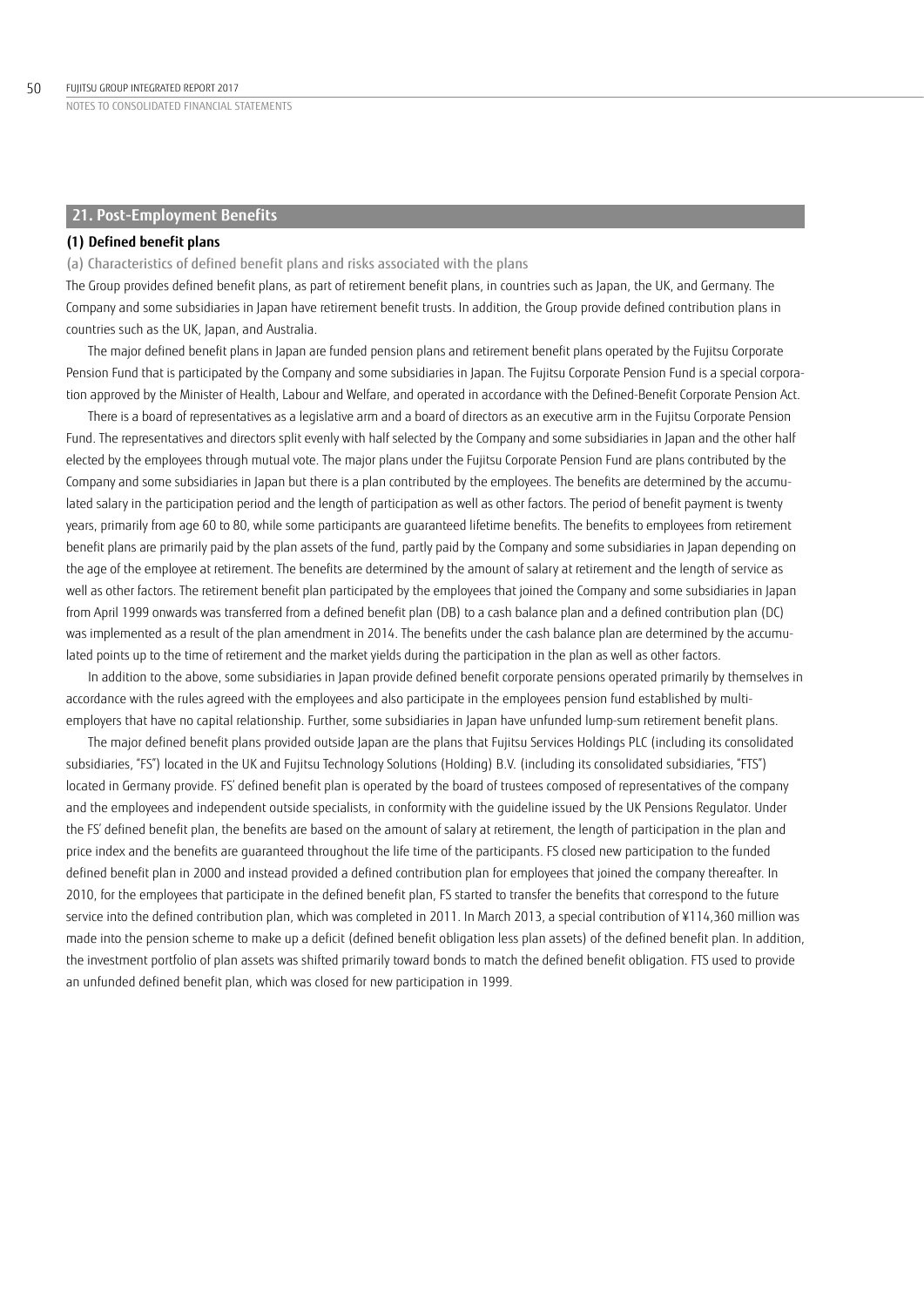The Group's defined benefit plans are exposed to the following risks.

# *(i) Investment risk*

The present value of the defined benefit obligation is calculated using a discount rate determined by reference to market yields at the end of the reporting periods on high-quality corporate bonds. If the return on asset is below this rate, it worsens the funded status and thus risks reducing equity. Plan assets may be affected by the volatility of return on assets in the short term. The asset allocation of plan assets is regularly reviewed to ensure long-term return and future payment of pensions and retirement benefits.

### *(ii) Interest risk*

A decrease in the interest of high-quality corporate bonds increases the present value of the defined benefit obligation. This worsens the funded status and thus risks reducing equity.

### *(iii) Longevity risk*

An increase in the life expectancy of the plan participants increases the present value of the defined benefit obligation. This worsens the funded status and thus risks reducing equity.

### *(iv) Inflation risk*

Some benefits in the plans for the UK and Germany are linked to price index. Higher inflation increases the present value of the defined benefit obligation. This worsens the funded status and thus risks reducing equity.

# (b) Amounts in the financial statements

*(i) Reconciliation for the closing balance of the defined benefit obligation and plan assets and net defined benefit liability (asset) recognized in the consolidated statement of financial position*

|                                                                                                      |              | (Millions of yen) |
|------------------------------------------------------------------------------------------------------|--------------|-------------------|
| At March 31                                                                                          | 2016         | 2017              |
| Present value of defined benefit obligation                                                          | 4(2,434,277) | ¥(2,438,975)      |
| Fair value of plan assets                                                                            | 2,074,579    | 2,151,124         |
| Effect of asset ceiling*1                                                                            |              | (193)             |
| Net defined benefit liability (asset) recognized in the consolidated statement of financial position | (359, 698)   | (288, 044)        |
| Retirement benefit assets*2                                                                          | 24.280<br>¥  | 20.987<br>¥       |
| Retirement benefit liabilities                                                                       | (383, 978)   | (309,031)         |
| Net defined benefit liability (asset) recognized in the consolidated statement of financial position | (359, 698)   | (288, 044)        |

\*1 If the fair value of the plan assets exceeds the present value of the defined benefit obligation, the defined benefit asset is adjusted for any effect of limiting it to the asset ceiling in accordance with IAS 19 "Employee Benefits."

\*2 Retirement benefit assets are included in others under non-current assets in the consolidated statement of financial position.

### At March 31, 2016

The present value of the defined benefit obligation at March 31, 2016 comprises –¥1,568,799 million for plans in Japan and –¥865,478 million for plans outside Japan, while the fair value of plan assets comprises ¥1,289,181 million for plans in Japan and ¥785,398 million for plans outside Japan.

### At March 31, 2017

The present value of the defined benefit obligation at March 31, 2017 comprises –¥1,561,150 million for plans in Japan and –¥877,825 million for plans outside Japan, while the fair value of plan assets comprises ¥1,353,175 million for plans in Japan and ¥797,949 million for plans outside Japan.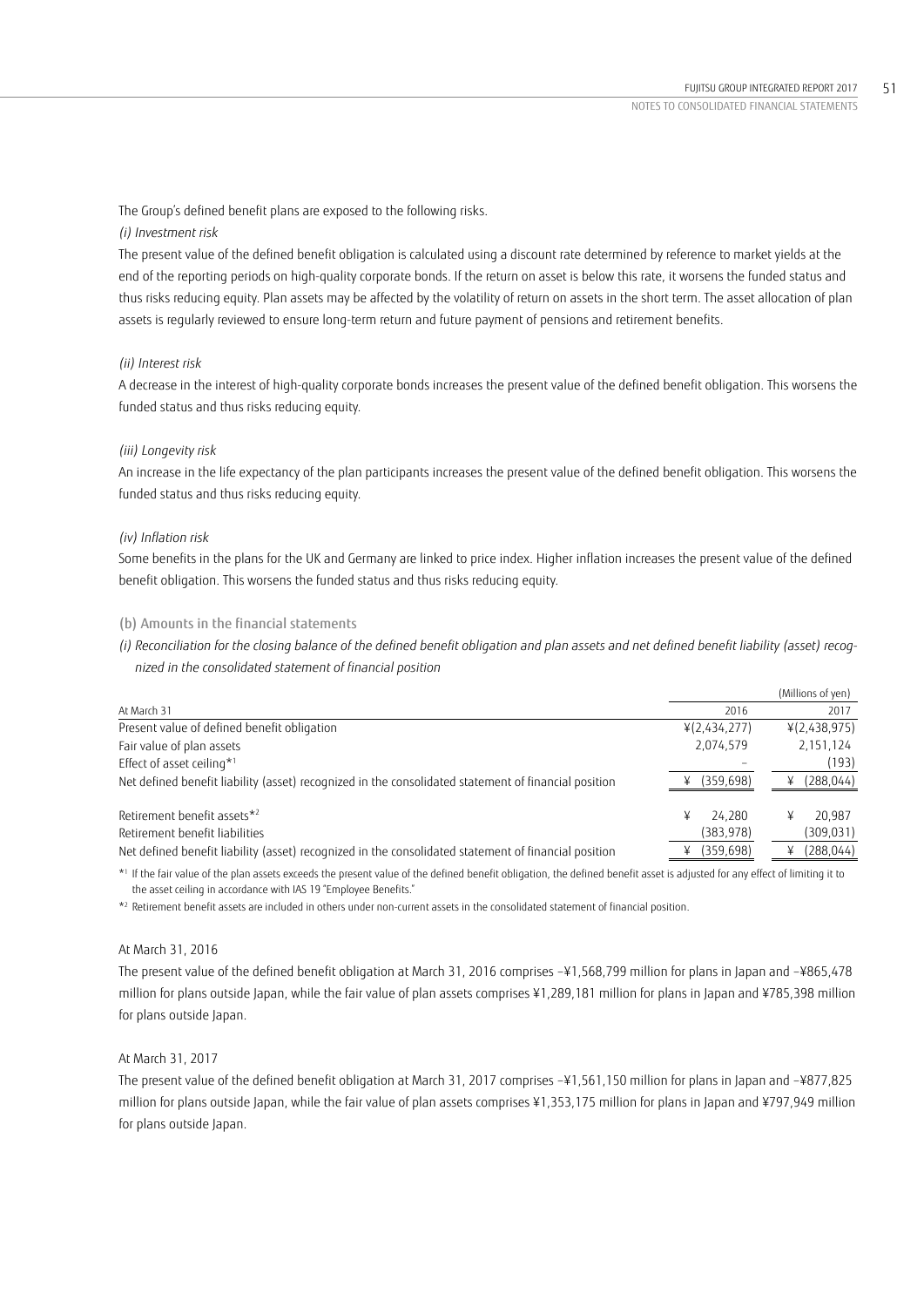# *(ii) Components of defined benefit costs*

|                                                                                    |         | (Millions of yen) |
|------------------------------------------------------------------------------------|---------|-------------------|
| Years ended March 31                                                               | 2016    | 2017              |
| Current service cost (net of contribution from plan participants) $*$ <sup>3</sup> | ¥59.399 | ¥56.718           |
| Net interest                                                                       | 2.517   | 2.709             |
| Past service cost and gains and losses arising from settlements                    | 175     | (489)             |
| Total                                                                              | ¥62.091 | ¥58.938           |

\*3 Current service cost (net of contribution from plan participants) includes defined benefit costs related with multi-employer plans.

# *(iii) Reconciliation for beginning and ending balances of the defined benefit obligation and plan assets*

|                                                                            |              | (Millions of yen) |
|----------------------------------------------------------------------------|--------------|-------------------|
| Present value of defined benefit obligation                                | 2016         | 2017              |
| Opening balance                                                            | ¥(2,484,398) | ¥(2,434,277)      |
| Current service cost                                                       | (67,091)     | (64, 293)         |
| Interest expense                                                           | (40, 163)    | (28, 369)         |
| Remeasurements of the net defined benefit liability (asset)                |              |                   |
| Actuarial gains and losses arising from changes in financial assumptions   | (49, 831)    | (120,380)         |
| Actuarial gains and losses arising from changes in demographic assumptions | 8,214        | 4,950             |
| Past service cost and gains and losses arising from settlements            | 173          | 489               |
| Payments from the plan                                                     |              |                   |
| Payments from the employer                                                 | 12,527       | 8,803             |
| Payments from plan assets                                                  | 76,890       | 81,742            |
| Payments in respect of settlements                                         | 30,039       | 1,327             |
| Effects of business combinations and disposals                             |              | (192)             |
| Effect of changes in foreign exchange rates                                | 79,363       | 107,372           |
| Transfer to liabilities directly associated with assets held for sale      |              | 3,853             |
| Closing balance                                                            | ¥(2,434,277) | ¥(2,438,975)      |

|                                                                       |            | (Millions of yen) |
|-----------------------------------------------------------------------|------------|-------------------|
| Fair value of plan assets                                             | 2016       | 2017              |
| Opening balance                                                       | ¥2,180,829 | ¥2,074,579        |
| Interest income                                                       | 37,646     | 25,660            |
| Remeasurements of the net defined benefit liability (asset)           |            |                   |
| Return on plan assets, excluding amounts included in interest income  | (28, 993)  | 174,383           |
| Gains and losses arising from settlements                             | (348)      |                   |
| Contributions to the plan                                             |            |                   |
| Contributions by the employer                                         | 56,554     | 59,709            |
| Contributions by the plan participants                                | 7,692      | 7,575             |
| Payments from the plan                                                |            |                   |
| Payments from plan assets                                             | (76, 890)  | (81, 742)         |
| Payments in respect of settlements                                    | (23, 638)  | (1, 327)          |
| Effects of business combinations and disposals                        |            | (708)             |
| Effect of changes in foreign exchange rates                           | (78, 273)  | (104, 171)        |
| Transfer to liabilities directly associated with assets held for sale |            | (2,834)           |
| Closing balance                                                       | ¥2,074,579 | ¥2,151,124        |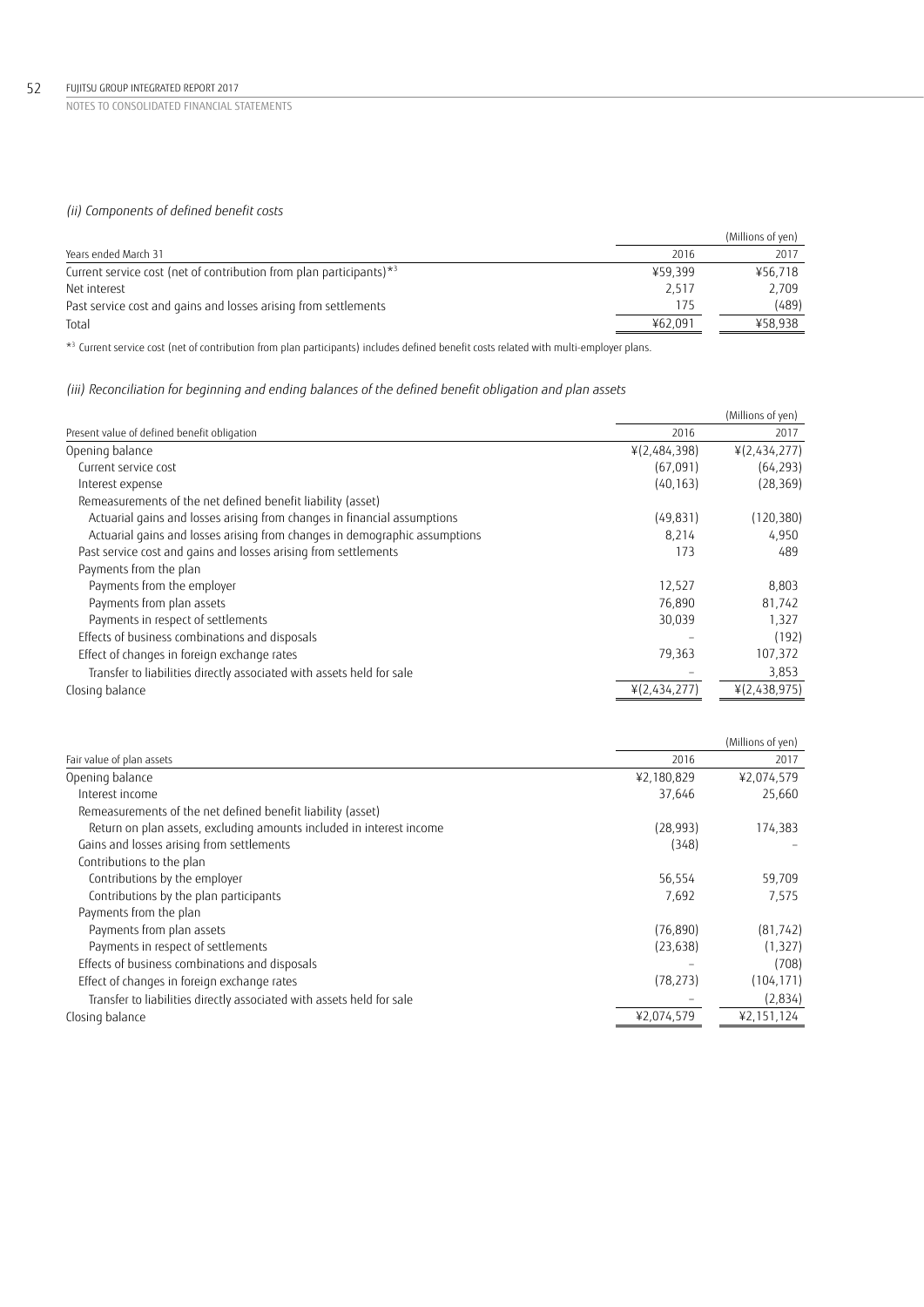# *(iv) Components of fair value of plan assets*

|                                              |          |                                  |          | (Millions of yen)                |  |
|----------------------------------------------|----------|----------------------------------|----------|----------------------------------|--|
|                                              | 2016     |                                  |          | 2017                             |  |
|                                              |          | Market price in an active market |          | Market price in an active market |  |
| At March 31                                  | Quoted   | Unguoted                         | Quoted   | Unguoted                         |  |
| Cash and cash equivalents                    | ¥ 46,309 | ¥                                | ¥ 80,022 | ¥                                |  |
| Equity instruments                           |          |                                  |          |                                  |  |
| Japan                                        | 138,635  | 26,140                           | 152,113  | 28,035                           |  |
| Outside Japan                                | 161,912  | 92,883                           | 160.927  | 103,767                          |  |
| Debt instruments                             |          |                                  |          |                                  |  |
| Japan                                        | 146,535  | 300.975                          | 67.093   | 351,824                          |  |
| Outside Japan                                | 433,137  | 155,455                          | 489,505  | 164,237                          |  |
| General accounts of life insurance companies |          | 296.098                          |          | 295,800                          |  |
| Liability Driven Investment (LDI)*           | 17.846   | 199,663                          | 30,251   | 166,744                          |  |
| Others                                       | 2,561    | 56,430                           | 2,904    | 57,902                           |  |
| Total                                        | ¥946,935 | ¥1,127,644                       | ¥982,815 | ¥1,168,309                       |  |

\* LDI represents a portfolio of investments that primarily consists of bonds and swap instruments, designated to match the plan assets with a change in the present value of the defined benefit obligation arising from a change in indices such as interest rates and inflation.

*(v) Significant actuarial assumptions used in calculating the present value of the defined benefit obligation*

|                       | 2016                     |                                            | 2017              |                                      |
|-----------------------|--------------------------|--------------------------------------------|-------------------|--------------------------------------|
| At March 31           | Plans in Japan           | Plans outside<br>$l$ apan $*$ <sup>1</sup> | Plans in Japan    | Plans outside<br>Japan* <sup>1</sup> |
| Discount rate         | 0.30%                    | 3.35%                                      | 0.59%             | 2.45%                                |
| Life expectancy $*^2$ | 23.3 years               | 23.1 years                                 | 23.3 years        | 22.8 years                           |
| Inflation rate        | $\overline{\phantom{0}}$ | 2.9%                                       | $\qquad \qquad -$ | 3.15%                                |

\*1 Assumptions for plans outside Japan represent the assumptions for the defined benefit plan provided by a UK subsidiary.

\*2 Life expectancy is based on a male currently at age 60 for plans in Japan and on a male currently at age 65 for plans outside Japan.

### (c) Amount, timing, and uncertainty of future cash flows

# *(i) Sensitivity analysis for significant actuarial assumptions*

The sensitivity analysis below shows the effect on the defined benefit obligation when one of the significant actuarial assumptions changes reasonably while holding all other assumptions constant. However, the change in assumptions would not necessarily occur in isolation from one another. A negative amount represents a decrease of the defined benefit obligation while a positive amount represents an increase of the defined benefit obligation.

|                 |                                                |           | (Millions of yen) |
|-----------------|------------------------------------------------|-----------|-------------------|
| At March 31     |                                                | 2016      | 2017              |
| Discount rate   | $0.1\%$ increase <sup><math>\star</math></sup> | ¥(32,213) | ¥(31,594)         |
|                 | $0.1\%$ decrease*                              | 32,743    | 32,328            |
| Life expectancy | l year increase                                | 40,875    | 45,202            |
| Inflation rate  | 0.1% increase                                  | 11,447    | 9.451             |
|                 | 0.1% decrease                                  | (9,023)   | 12,027            |

\* For the defined benefit plan of a UK subsidiary, because the investments in the plan assets are managed matching with the defined benefit obligation, the impact on the funded status arising from changes in the discount rate will be limited.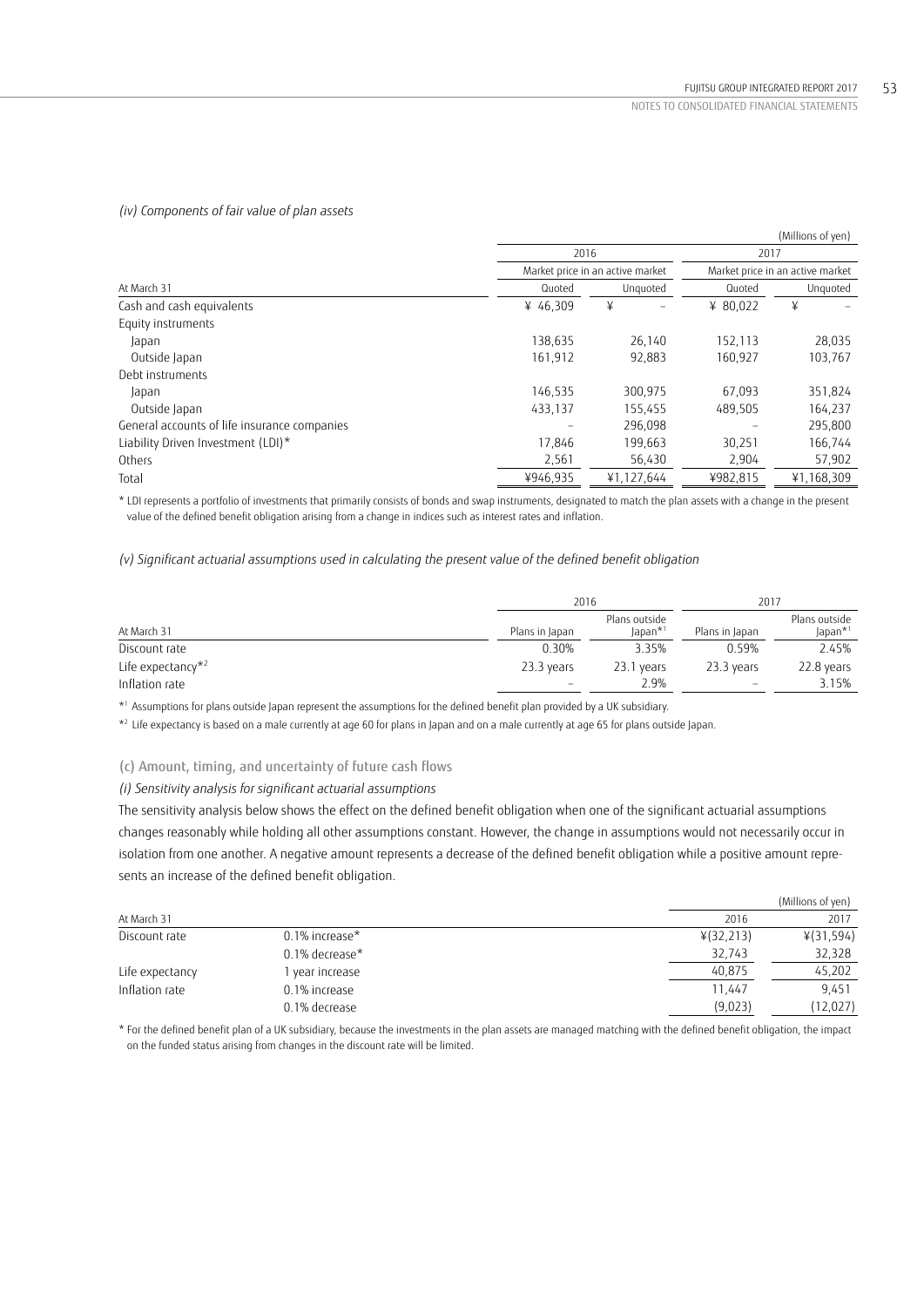### *(ii) Funding and performance policy of plan assets*

The Group funds the defined benefit plans, taking into consideration various factors such as the Company's financial condition, funded status of the plan assets, and actuarial calculations. The Fujitsu Corporate Pension Fund regularly reviews the amount of contributions, for example, by conducting an actuarial review every five years in accordance with the Defined-Benefit Corporate Pension Act.

The Group aims to increase the value of the plan assets by taking an acceptable range of risks to ensure benefits to pensioners (including deferred pensioners).

For management of the plan assets of the Fujitsu Corporate Pension Fund, asset management meetings are regularly held, participated by committee members elected from representatives and directors of the fund as well as the Company's representatives for the finance and HR departments. Risks are reduced by considering returns and risks of the investment assets and setting out the basic allocation of investment assets as well as adjusting the rules (regarding the range of changes). The basic allocation of investment assets and the adjusting rules are reviewed regularly, corresponding to the market environment and any changes in the funded status, so that the best investment balance is ensured.

FS invests in a portfolio that primarily consists of bonds and swap instruments, designated to match the plan assets with a change in the present value of the defined benefit obligation arising from a change in indices such as interest rates and inflation, to reduce market volatility risk.

### *(iii) Expected contributions to defined benefit plans*

The Group expects contributions of ¥57,590 million to defined benefit plans for the year ending March 31, 2018.

#### *(iv) Maturity profile of the defined benefit obligation*

| At March 31                                                 |            | 2017       |
|-------------------------------------------------------------|------------|------------|
| Weighted average duration of the defined benefit obligation | 13.7 years | 13.9 years |

### **(2) Defined contribution plans**

The Group recognized ¥24,240 million and ¥21,578 million as expenses for defined contribution plans for the years ended March 31, 2016 and 2017, respectively.

### **22. Deferred Revenue**

Not applicable.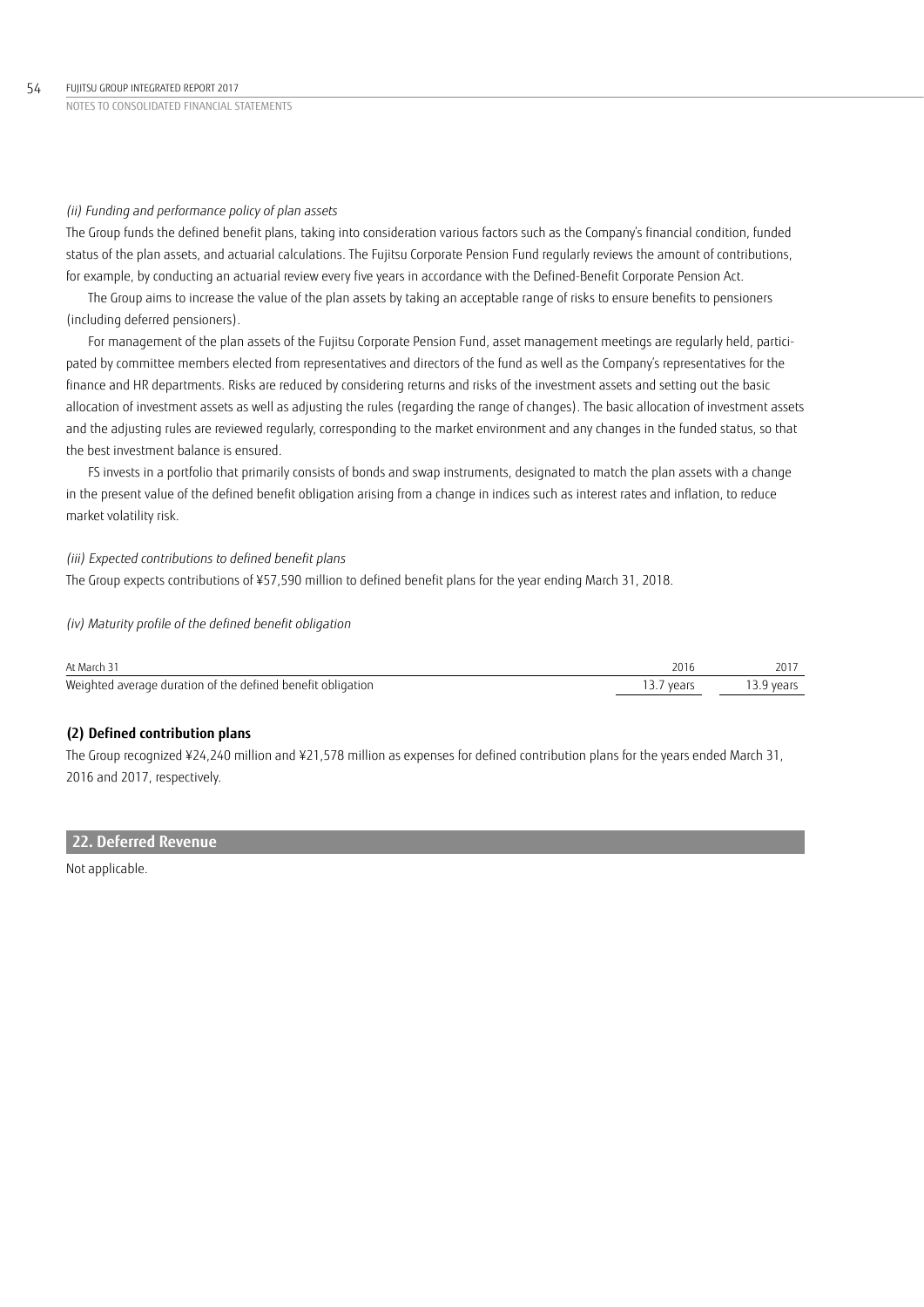# **23. Provisions**

|                                                                         |                                |                                        |                                  |                                |          | (Millions of yen) |
|-------------------------------------------------------------------------|--------------------------------|----------------------------------------|----------------------------------|--------------------------------|----------|-------------------|
|                                                                         | Provision for<br>restructuring | Provision for<br>product<br>warranties | Provision for<br>contract losses | Asset retirement<br>obligation | Others   | Total             |
| Balance at March 31, 2016                                               | ¥16.349                        | ¥19.495                                | ¥ 12.454                         | ¥13,147                        | ¥29.227  | ¥ $90,672$        |
| Additional provisions made during<br>the year                           | 26.187                         | 9.183                                  | 10.160                           | 3,857                          | 2.698    | 52,085            |
| Amounts used during the year                                            | (8,065)                        | (9,382)                                | (10, 256)                        | (473)                          | (6, 114) | (34, 290)         |
| Change in scope of consolidation<br>Exchange differences on translation |                                |                                        |                                  | (13)                           | 202      | 189               |
| and others                                                              | (529)                          | (313)                                  | (279)                            | (180)                          | (945)    | (2, 246)          |
| Balance at March 31, 2017                                               | ¥33,942                        | ¥18,983                                | ¥12,079                          | ¥16,338                        | ¥25,068  | ¥106,410          |

|                         |         | (Millions of yen) |
|-------------------------|---------|-------------------|
| At March 31             | 2016    | 2017              |
| Current liabilities     | ¥57,319 | ¥ 75,047          |
| Non-current liabilities | 33,353  | 31,363            |
| Total                   | ¥90,672 | ¥106,410          |

### Provision for restructuring

A provision is recognized at the estimated costs of restructuring such as personnel rationalization and disposal of business, only when the Group has a detailed formal plan and starts to implement the plan or announces its main features to those affected by the plan. Most of the expenditure is expected within 1 or 2 years.

### Provision for product warranties

A provision for product warranties is recognized at the time of sale of the products at an amount that represents the estimated cost, based on past experience, to repair or exchange certain products within the warranty period. Most of the expenditure is expected within 1 or 2 years.

### Provision for contract losses

A provision is recognized for losses on projects such as customized software development if it is probable that the total estimated project costs exceed the total estimated project revenues. The timing of the expenditure is affected by future progress of the project and other factors.

### Asset retirement obligation

A provision is made mainly for the estimated cost of restoring the leased site at the agreement of the lease, in accordance with the laws or contracts. The timing of the expenditure is affected by future business plans and other factors.

Provisions for environmental measures are included in "Others."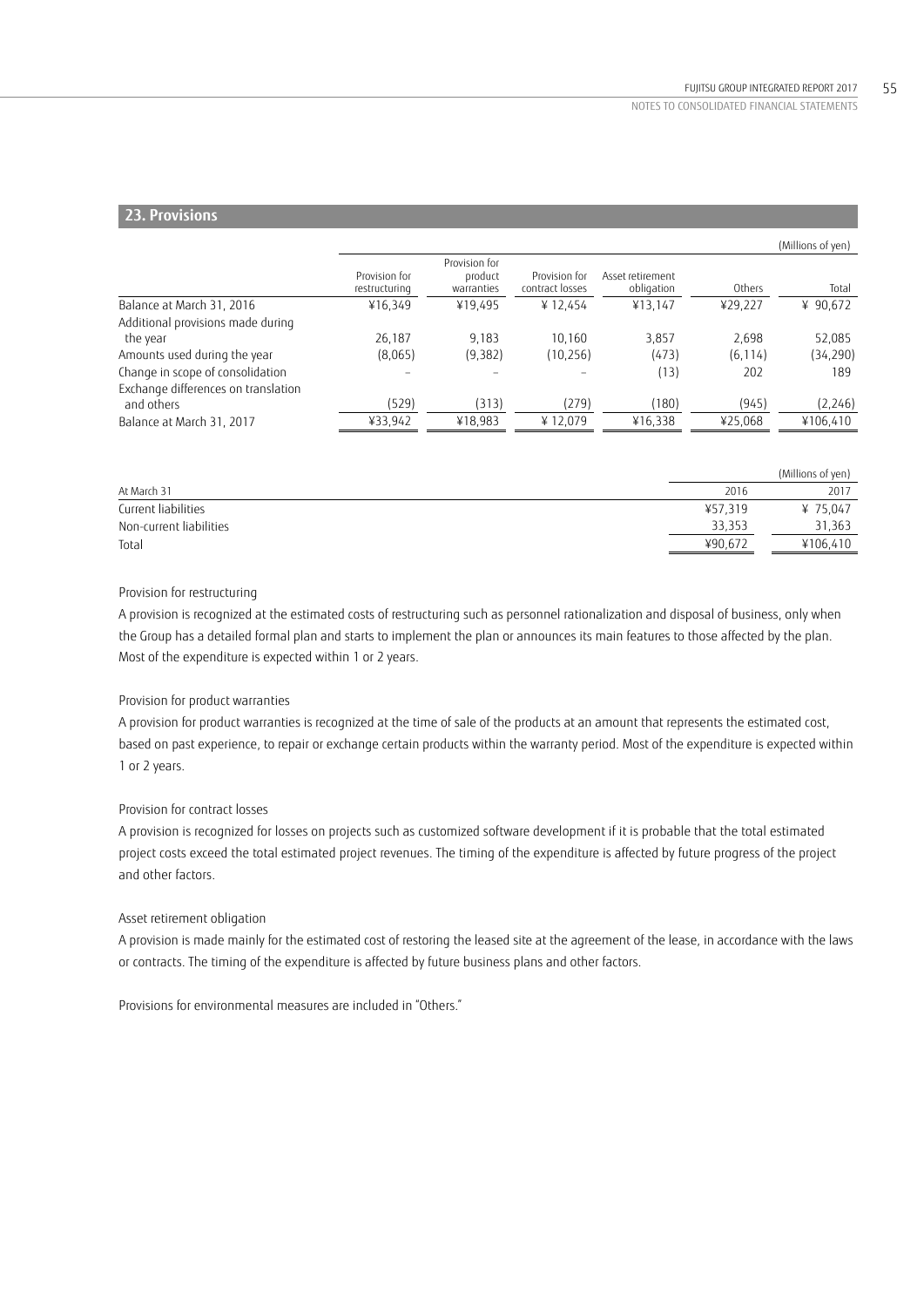# **24. Trade Payables and Other Payables**

#### Trade payables

|                  |          | (Millions of yen) |
|------------------|----------|-------------------|
| At March 31      | 2016     | 2017              |
| Accounts payable | ¥610,202 | ¥592,094          |
| Others           | 12,132   | 25,612            |
| Total            | ¥622,334 | ¥617,706          |

### Other payables

|                        |          | (Millions of yen) |
|------------------------|----------|-------------------|
| At March 31            | 2016     | 2017              |
| Accrued expenses       | ¥324.523 | ¥315,249          |
| Accounts payable-other | 98.149   | 67.645            |
| Total                  | ¥422.672 | ¥382,894          |
|                        |          |                   |

# **25. Revenue**

|                                    |            | (Millions of yen) |
|------------------------------------|------------|-------------------|
| Years ended March 31               | 2016       | 2017              |
| Revenue from rendering of services | ¥2,816,261 | ¥2,646,445        |
| Revenue from sale of goods         | 1.923.033  | 1,863,249         |
| Total                              | ¥4,739,294 | ¥4,509,694        |

# **26. Other Income (Expenses)**

|                         |           | (Millions of yen) |
|-------------------------|-----------|-------------------|
| Years ended March 31    | 2016      | 2017              |
| Other income (expenses) | ¥(43,730) | 4(36,621)         |

#### For the year ended March 31, 2016

The Group recognized business model transformation expenses of ¥37,610 million for overseas businesses such as EMEIA (Europe, the Middle East, India, and Africa) and North America as well as network businesses. The breakdown of the amount by segment was ¥35,919 million for Technology Solutions and ¥1,691 million for Ubiquitous Solutions. The Group recognized ¥32,450 million in expenses related to overseas businesses. This consisted mainly of ¥17,624 million for proceeding with the closure of a development base and enhancement of efficiency for manufacturing and logistics bases in Europe and ¥9,641 million of an impairment loss primarily for the Managed Infrastructure Services business in North America. Further, the Group recognized expenses of ¥5,160 million for the reassignment of employees and asset streamlining losses accompanying a realignment of network businesses.

In addition to the above, the Group recorded a gain on sales of property, plant and equipment of ¥5,021 million and ¥2,493 million in income on government grants.

### For the year ended March 31, 2017

The Group recognized business model transformation expenses of ¥44,727 million, which consist primarily of the following. The Group recognized ¥34,052 million in expenses in overseas businesses related to its shift toward the digital services business and enhancement of efficiency. This consists mainly of ¥29,469 million in expenses related to personnel measures designed to foster growth in the digital services business at subsidiaries in Europe.

The Group recognized expenses of ¥3,991 million accompanying the realignment of its data centers in Japan. A decision was made to close aging and unprofitable data centers to accelerate high-level integration at cutting-edge data centers, resulting in the recording of impairment losses on fixed assets and costs necessary for closures. The Group also recognized expenses of ¥6,684 million for the realignment of domestic and global production sites primarily in the electronic components businesses.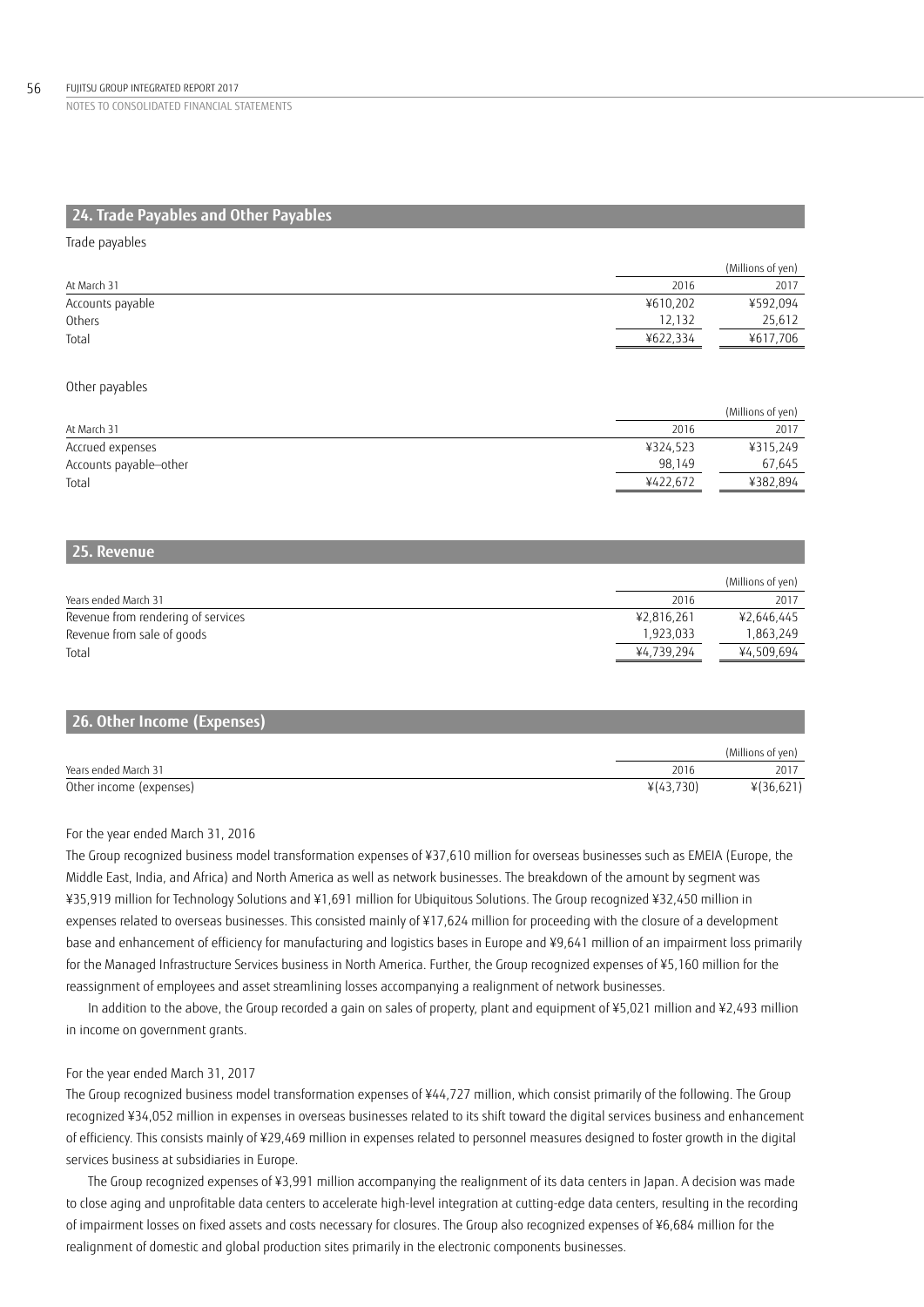The breakdown of the amount by segment was ¥36,285 million for Technology Solutions, ¥4,391 million for Ubiquitous Solutions, and ¥4,051 million for Device Solutions.

In addition to the above, the Group recorded a gain on sales of property, plant and equipment of ¥5,087 million and ¥3,250 million in income on government grants.

# **27. Impairment of Non-Financial Assets**

# **(1) Cash-generating unit (CGU)**

In principle, a cash-generating unit (CGU) is identified for business-use assets based on the units that the management uses to make decisions.

### **(2) Impairment losses**

A breakdown of assets for which impairment losses were recognized is as follows. These impairment losses are included in other income (expenses) in the consolidated statement of profit or loss.

|                                                       |           | (Millions of yen) |
|-------------------------------------------------------|-----------|-------------------|
| Years ended March 31                                  | 2016      | 2017              |
| Property, plant and equipment                         |           |                   |
| Land                                                  | ¥ $1,901$ | 264<br>¥          |
| Buildings                                             | 4,883     | 7,292             |
| Machinery and equipment, tools, fixtures and fittings | 6,591     | 1,801             |
| Construction in progress                              | 4,081     | 84                |
| Total property, plant and equipment                   | 17,456    | 9,441             |
| Goodwill                                              |           | 1,702             |
| Intangible assets                                     |           |                   |
| Software                                              | 905       | 764               |
| Others                                                | 12        | 115               |
| Total intangible assets                               | 917       | 879               |
| Total impairment losses                               | ¥18,373   | ¥12,022           |

For the year ended March 31, 2016

Impairment losses were recognized primarily for the following assets and CGUs.

#### (a) North America—Managed Infrastructure Services business

In the Managed Infrastructure Services business in North America, the Group opted to move forward with a business model transformation that increases the relevance of a consulting business and integrated cloud service operations based on new cloud infrastructure developed and supplied by the Company, in order to enhance both growth potential and efficiency. This represents a shift away from the previous managed services model, whereby customer IT assets were held at data centers.

As a result, the Company has reviewed the business plan for its previous managed services model, impaired the carrying amount of the CGU to its recoverable amount, and recorded an impairment loss of ¥9,207 million.

The breakdown by asset type includes ¥6,402 million in machinery and equipment, tools, fixtures and fittings; ¥2,475 million in buildings; and ¥330 million in others.

The recoverable amount is measured at the value in use, which is zero because the discounted future cash flow is negative. The value in use is calculated using the future cash flow discounted by 10.1% (pre-tax). The discount rate after tax is 8.5%.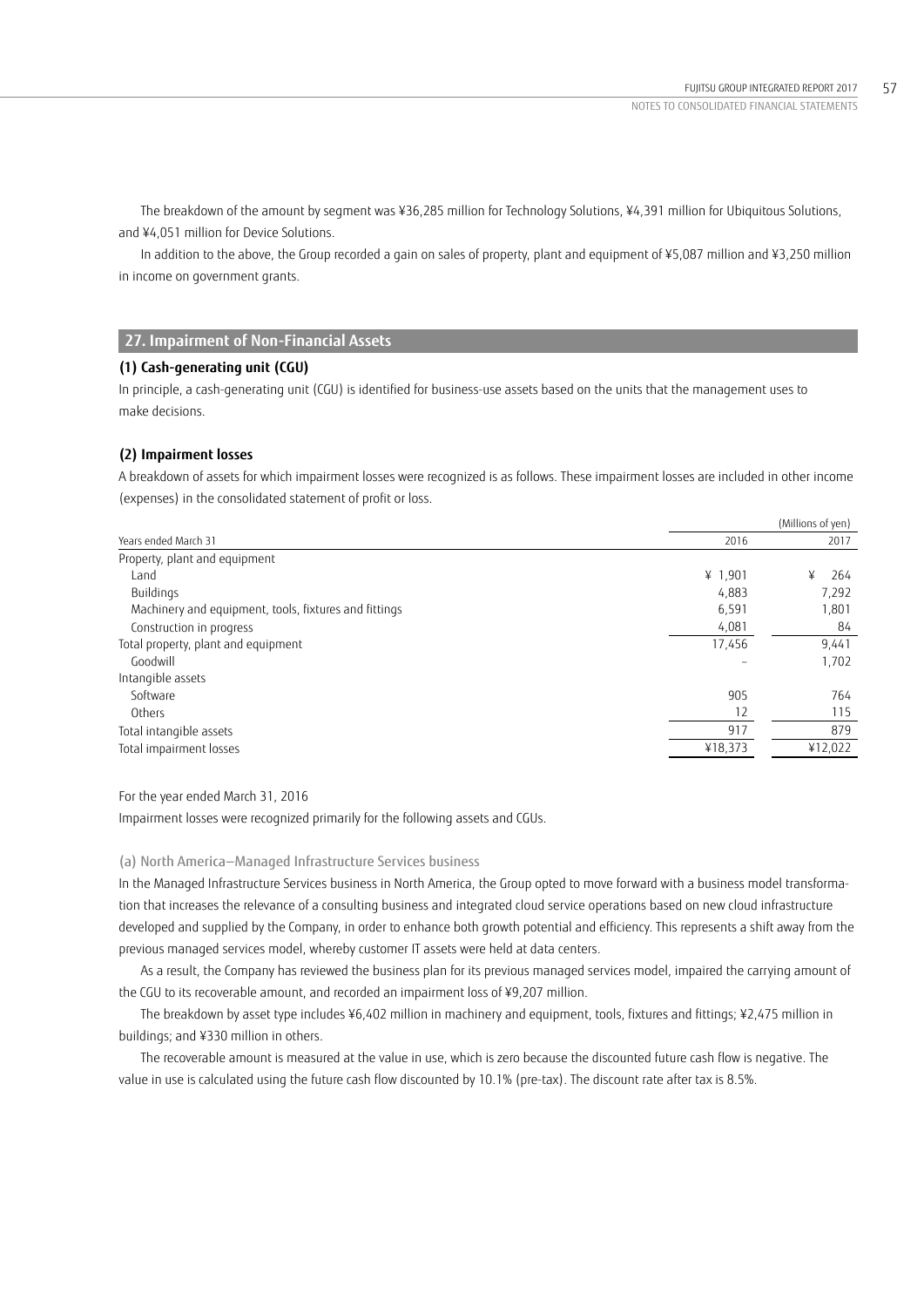### (b) Business site scheduled for sale

The business site scheduled for sale was subjected to an impairment test as a CGU independent from corporate assets; the carrying amount was then reduced to the recoverable amount, with the resulting reduction of ¥3,658 million recorded as an impairment loss.

The breakdown by asset type includes ¥1,946 million in buildings, ¥1,705 million in land, and ¥7 million in others. The recoverable amount is measured at the fair value less costs of disposal. The fair value less costs of disposal was evaluated at

¥5,735 million, with the estimated sale value as a baseline. The fair value hierarchy classification was Level 2.

This CGU is classified as an asset held for sale. Please refer to Note "17. Assets Held for Sale" for more information.

### (c) Idle assets

In the IC Assembly business, manufacturing equipment fulfilling no business purpose with no prospects of future utilization was subjected to an impairment test as a CGU, independent from the business assets of the IC Assembly business; the carrying amount was then written down to the recoverable amount, with the resulting reduction of ¥3,430 million recorded as an impairment loss. The asset type is construction in progress.

The recoverable amount is measured at the fair value less costs of disposal. Due to the difficulty in selling these assets, the fair value less costs of disposal is set to zero. The fair value hierarchy classification was Level 3.

The breakdown of impairment losses by segment is ¥10,744 million for Technology Solutions, ¥3,536 million for Device Solutions, ¥190 million for Others, and ¥3,903 million for Corporate.

The Managed Infrastructure Services business in North America is included under Technology Solutions; idle assets are included under Device Solutions; and the business site scheduled for sale is included under Corporate.

#### For the year ended March 31, 2017

Impairment losses were recognized primarily for the following assets and CGUs.

# *Outsourcing Business*

In the outsourcing businesses, the Group is accelerating high-level integration at cutting-edge data centers, while closing aging and unprofitable centers. As a result, assets that fulfill no business purpose with no prospects of future utilization on and after the end of the year ending March 31, 2019 were subjected to an impairment test as a CGU, independent from the business assets of the outsourcing business; the carrying amount was then written down to the recoverable amount, with the resulting reduction of ¥3,810 million recorded as an impairment loss. The breakdown of impairment losses by asset type includes ¥3,637 million in buildings, and ¥173 million in other assets.

The recoverable amount is measured based on the value in use, which is zero because the discounted future cash flow is negative. The value in use is calculated using the future cash flow discounted by 5.0% (pre-tax). The discount rate after tax is 3.4%.

The breakdown of impairment losses by segment is described below. Technology Solutions recorded an impairment loss of ¥5,897 million. This largely consisted of an impairment loss of ¥3,810 million related to aging and unprofitable centers in the outsourcing businesses, and an impairment loss of ¥1,702 million for goodwill allocated to the platform software business. In Device Solutions, an impairment loss of ¥4,051 million was recorded for restructuring of production facilities. This consisted of ¥2,403 million for the electronic components business on coils and ceramic components, and ¥1,648 million for the printed board business. For Elimination and Corporate, an impairment loss of ¥2,007 million was recorded for idle assets scheduled for sale. An impairment loss of ¥67 million was recorded for Other.

# **(3) Goodwill impairment test**

Fujitsu Technology Solutions (Holding) B.V. (FTS) recognizes goodwill, which consists primarily of the goodwill related to the product support business acquired from Siemens Business Service GmbH in April 2006.

The target business regions for FTS are continental Europe, the Middle East, Africa, and India. The goodwill is allocated to two CGUs one is Full Portfolio Countries, where they focus on services business and conduct product sales and maintenance, and the other is Focus Portfolio Countries, where they consist of the product group that develops and manufactures products and the countries/regions that conduct mainly product sales and maintenance. Full Portfolio Countries consist of Germany, Spain, the Benelux countries, and France while Focus Portfolio Countries consist of other countries and regions, such as Poland, the Czech Republic, and South Africa.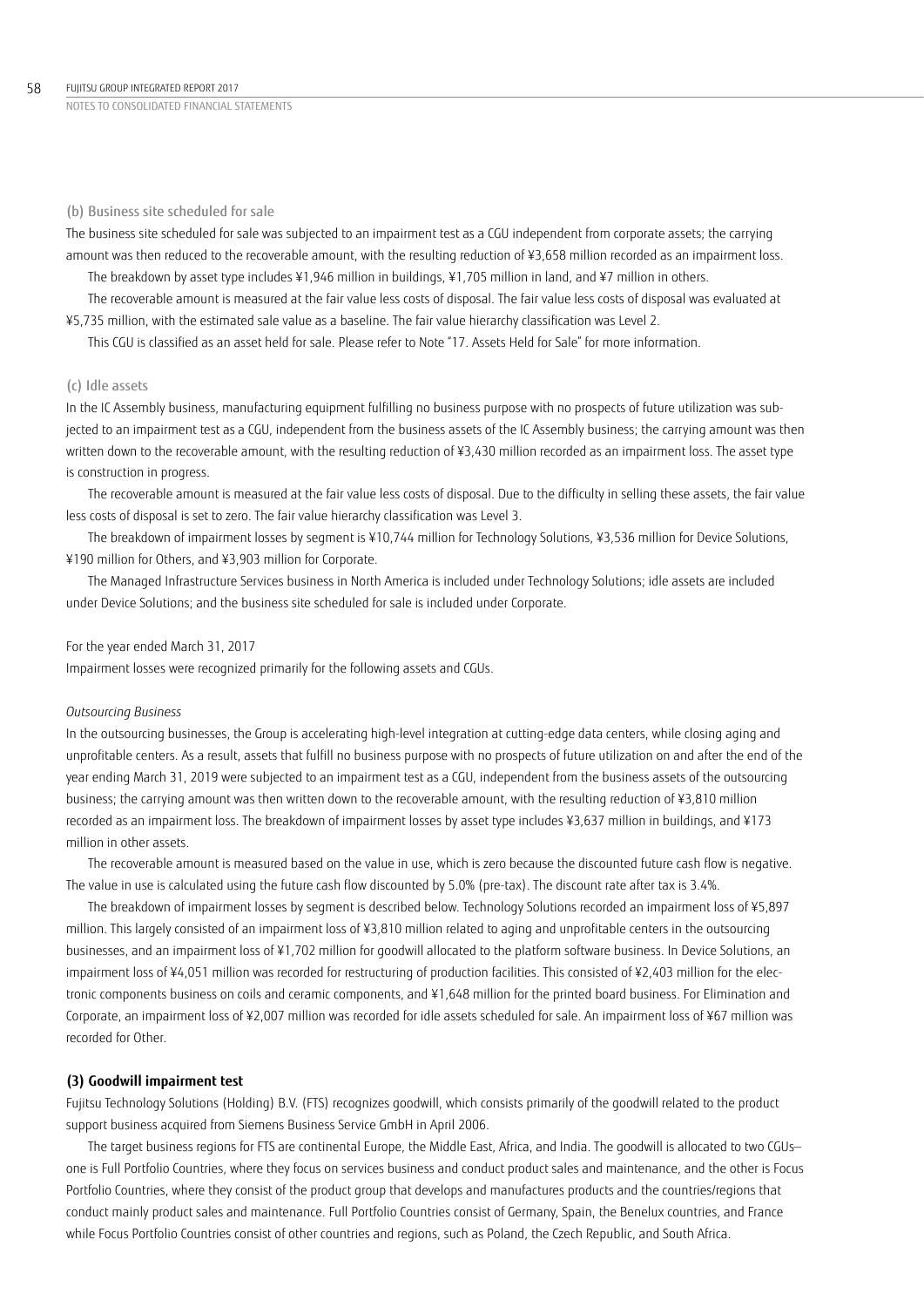Important goodwill allotted to each CGU was assigned to Full Portfolio Countries.

|                              |            | (Millions of yen) |
|------------------------------|------------|-------------------|
|                              | 2016       | 2017              |
| FTS Full Portfolio Countries | 72<br>vo : | ,459              |

An impairment loss on goodwill is recognized when the recoverable amount of the CGU is below its carrying amount. The recoverable amount is measured based on the value in use.

The value in use of goodwill from Full Portfolio Countries, which is important at the end of the fiscal year, is calculated by discounting estimated cash flow based on a three-year business plan and growth rate to the present value. The recoverable amount at the end of this fiscal year was well above the carrying amount of the CGU.

The business plan is prepared to reflect judgments for future forecasts by the management and data in the past, using internal and external data.

The growth rate is determined by accounting for the long-term average market growth rate of the market of the region to which the CGU belongs. The growth rate for the year ended March 31, 2016 and the year ended March 31, 2017 was 0.5%. The discount rate is calculated based on the pre-tax weighted average capital cost of the CGU. The discount rates for the years ended March 31, 2016 and 2017 were 12.4% and 13.5% before tax, respectively, and 8.6% and 9.1% after tax, respectively.

Even when the growth rate and discount rate used in calculating the recoverable amount change to a reasonable extent, the recoverable amount is well above the carrying amount of the CGU, and the probability that a significant impairment loss is recognized is considered low.

| 28. Employee Expenses             |            |                   |
|-----------------------------------|------------|-------------------|
|                                   |            | (Millions of yen) |
| Years ended March 31              | 2016       | 2017              |
| Salaries and bonuses              | ¥1,150,252 | ¥1,090,033        |
| Retirement benefit cost           | 86.331     | 80,516            |
| Legal welfare expenses and others | 248.219    | 246,417           |
| Total                             | ¥1,484,802 | ¥1,416,966        |
|                                   |            |                   |

# **29. Financial Income and Financial Expenses**

Financial income

|                      |        | (Millions of yen) |
|----------------------|--------|-------------------|
| Years ended March 31 | 2016   | 2017              |
| Interest income      | ¥1,621 | ¥1,579            |
| Dividend income      | 3,825  | 3,546             |
| Others               | 2.227  | 1.434             |
| Total                | ¥7.673 | ¥6.559            |

Financial expenses

|                              |         | (Millions of yen) |  |
|------------------------------|---------|-------------------|--|
| Years ended March 31         | 2016    | 2017              |  |
| Interest expense             | ¥ 5,245 | 44,615            |  |
| Foreign exchange losses, net | 5,960   | 1,296             |  |
| Others                       | 3.720   | 1,316             |  |
| Total                        | ¥14.925 | ¥7.227            |  |

# **30. Discontinued Operations**

Not applicable.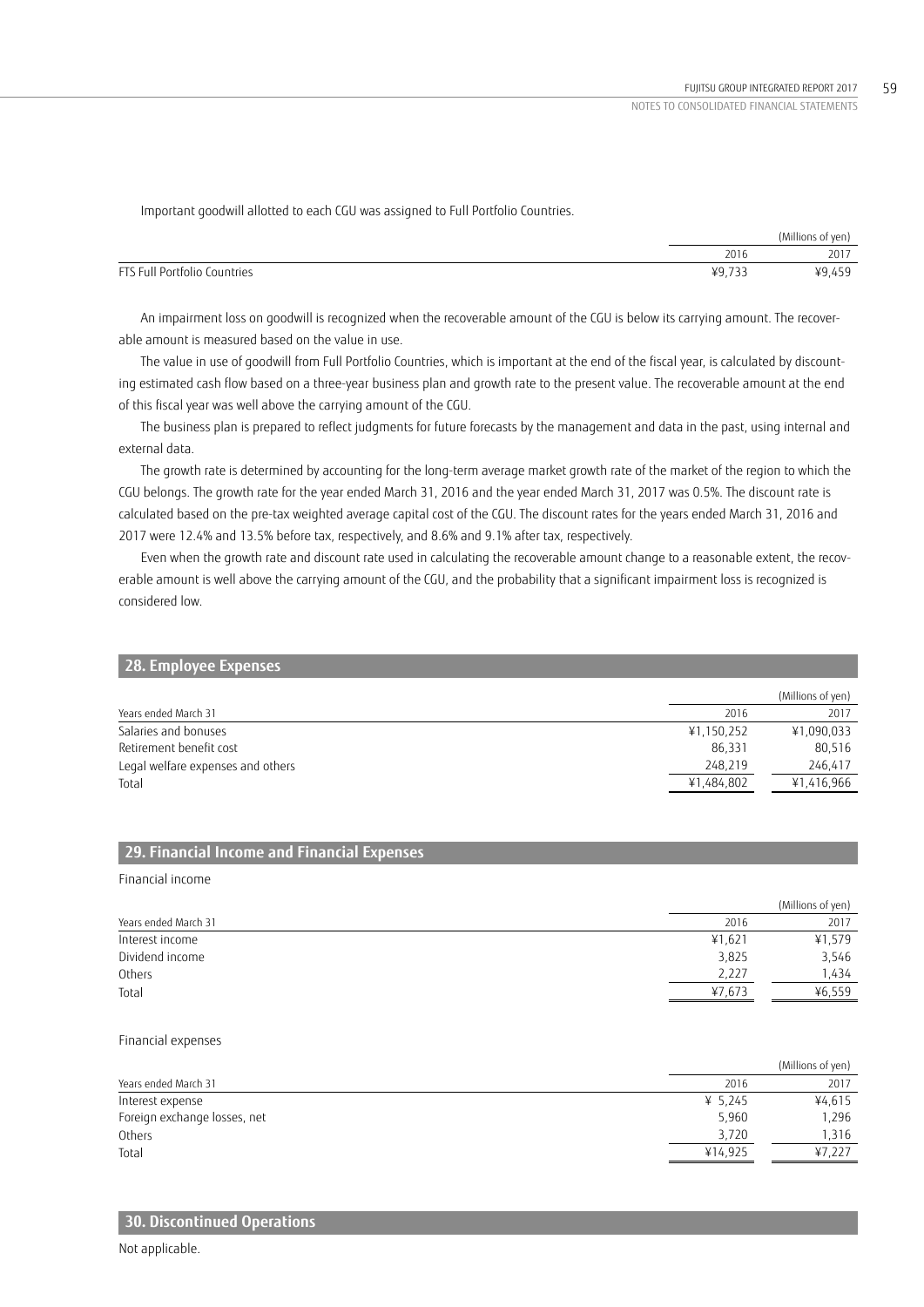# **31. Earnings per Share**

Calculation bases for basic earnings per share and diluted earnings per share

| (1) Basic earnings per share                                                                      |           |           |
|---------------------------------------------------------------------------------------------------|-----------|-----------|
| Years ended March 31                                                                              | 2016      | 2017      |
| Profit for the year attributable to ordinary equity holders of the parent (Millions of yen)       | ¥86,763   | ¥88,489   |
| Weighted average number of ordinary shares-basic (Thousands of shares)                            | 2,068,877 | 2,065,886 |
| Basic earnings per share (Yen)                                                                    | ¥41.94    | ¥42.83    |
| (2) Diluted earnings per share                                                                    |           |           |
| Years ended March 31                                                                              | 2016      | 2017      |
| Profit for the year attributable to ordinary equity holders of the parent (Millions of yen)       | ¥86.763   | ¥88,489   |
| Adjustment related to dilutive securities issued by subsidiaries and associates (Millions of yen) | (10)      | (9)       |
| Profit used to calculate diluted earnings per share (Millions of yen)                             | 86,753    | 88,480    |
| Weighted average number of ordinary shares-basic (Thousands of shares)                            | 2,068,877 | 2,065,886 |
| Weighted average number of ordinary shares-diluted (Thousands of shares)                          | 2,068,877 | 2,065,886 |
| Diluted earnings per share (Yen)                                                                  | ¥41.93    | ¥42.83    |
|                                                                                                   |           |           |
|                                                                                                   |           |           |
| 32. Non-Cash Transactions                                                                         |           |           |

|                                       |        | (Millions of yen) |
|---------------------------------------|--------|-------------------|
| Years ended March 31                  | 2016   | 2017              |
| Acquisitions of finance leased assets | ¥9,381 | ¥6,185            |

# **33. Share-Based Payment**

Not applicable.

# **34. Financial Instruments**

### **(1) Capital management**

The fundamental principles of the Group's capital management are to provide a stable return to shareholders while a portion of retained earnings is used by the Company to strengthen its financial base and support new business development opportunities that will result in improved long-term performance.

The Group views equity attributable to owners of the parent and ROE (return on equity attributable to owners of the parent) as important management indicators that show profitability and efficiency of invested capital for businesses.

# **(2) Risk management**

The Group carries out its financial activities in accordance with the "Fujitsu Group Treasury Policy" and primarily obtains funds through bank borrowings and the issuance of corporate bonds based on funding requirements of its business activities. After the adequate liquidity for its business activities has been ensured, the Group invests temporary excess funds in financial assets with low risk. The Group utilizes derivative transactions only for hedging purposes and not for speculative or trading purposes.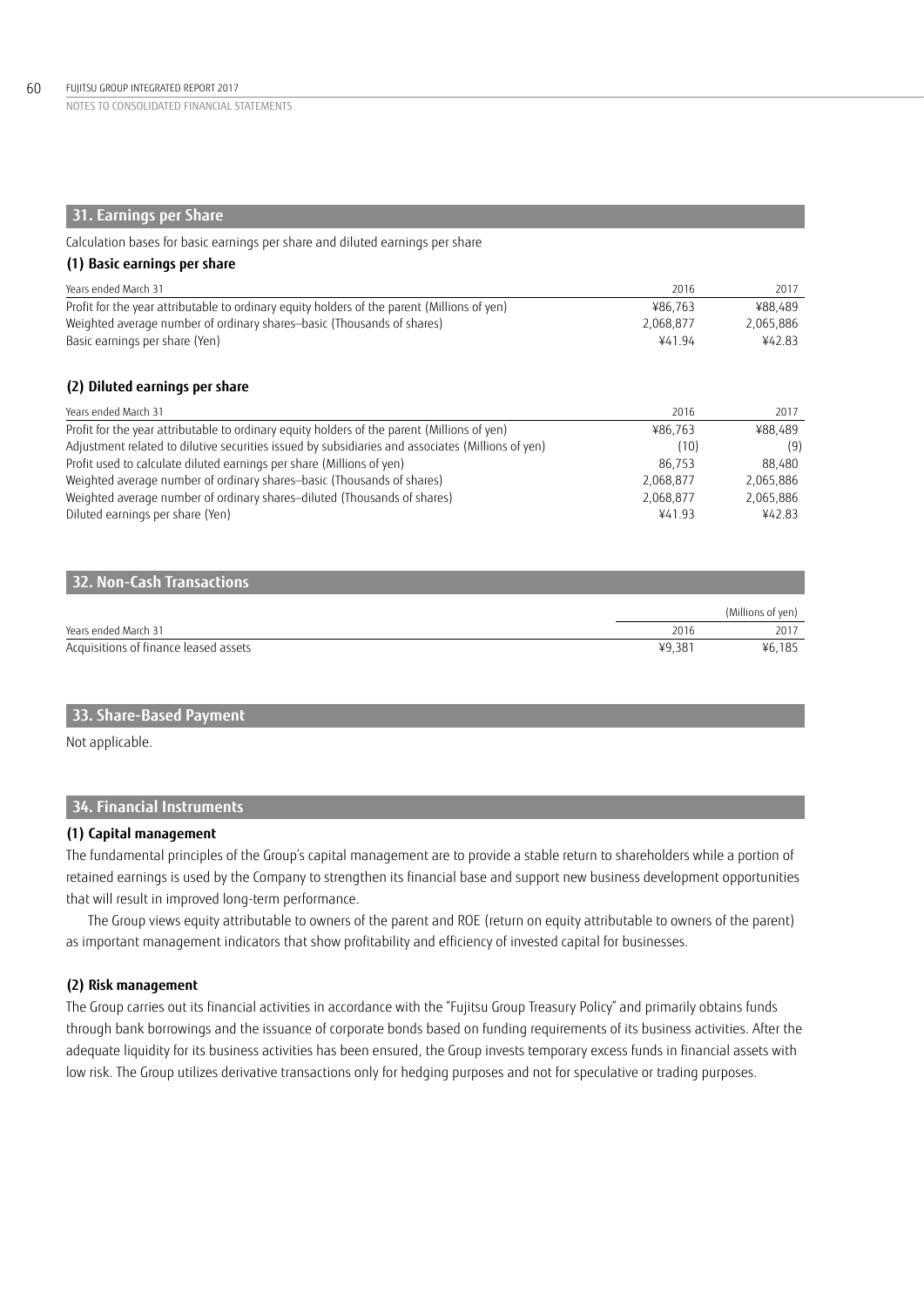Trade receivables such as notes receivables and trade accounts receivables are exposed to customer credit risk. Additionally, some trade receivables are denominated in foreign currencies in conjunction with the export of products and exposed to exchange rate fluctuation risk. Available-for-sale financial assets are composed primarily of the certificates of deposit held for fund management and the shares issued by customers or other parties for the purpose of maintaining and strengthening the business relationship. Shares are exposed to market price fluctuation risk and financial risk of the company invested. The Group also loans to business partners and other parties.

Trade payables such as notes payables, trade accounts payables, and accrued expenses are generally payable within one year. Some trade liabilities are denominated in foreign currencies in conjunction with the import of components and exposed to exchange rate fluctuation risk. Borrowings, corporate bonds, and finance lease obligations are mainly for the purpose of obtaining working capital and preparing capital expenditures. Because some of these have floating interest rates, they are exposed to interest rate fluctuation risk.

### (a) Credit risk

The Group strives to mitigate collection risk in accordance with credit management standards and procedures in selling goods and services. A unit independent from the sales units assesses the credit standing of customers and manages collection dates and the balance outstanding for each customer to ensure smooth collection of trade receivables. Regarding loan receivables, the Group periodically assesses a debtor's financial condition and reviews the terms of the loan if needed.

The counterparties to derivative transactions are selected upon assessment of their credit risk.

The amounts of the largest credit risks at March 31, 2017 are indicated in the consolidated statement of financial position values of the financial assets that are exposed to credit risk.

|             |          |            |         |                 |          |          |           | (Millions of yen) |
|-------------|----------|------------|---------|-----------------|----------|----------|-----------|-------------------|
|             |          |            |         | Overdue amounts |          |          |           |                   |
|             |          | Within due |         | Within 30       | 31 to 60 | 61 to 90 | 91 to 180 | <b>Over 180</b>   |
| At March 31 | Total    | date       | Total   | days            | days     | days     | days      | days              |
| 2016        | ¥978.435 | ¥929.734   | ¥48.701 | ¥25.579         | 46.971   | ¥3.249   | ¥3.144    | ¥9,758            |
| 2017        | 991,625  | 949.183    | 42,442  | 22.331          | 5,667    | 1,885    | 3,948     | 8,611             |

Aging analysis of trade accounts receivables is as follows.

The balance of allowance for doubtful accounts corresponding to trade accounts receivables at March 31, 2016 and 2017 were ¥8,857 million and ¥7,837 million, respectively.

Impairment is accounted for using the allowance for doubtful accounts, not directly reducing the carrying amount of financial assets. Changes in the allowance for doubtful accounts are presented below.

|                                                |                |                       | (Millions of yen) |
|------------------------------------------------|----------------|-----------------------|-------------------|
|                                                | Current assets | Non-current<br>assets | Total             |
| Balance at April 1, 2015                       | ¥9,004         | ¥1,989                | ¥10,993           |
| Additional provisions made during the year     | 3.736          | 1.479                 | 5.215             |
| Amounts used during the year                   | (1,675)        | (466)                 | (2, 141)          |
| Unused amounts reversed during the year        | (1,842)        | (1, 331)              | (3, 173)          |
| Exchange differences on translation and others | (366)          | (9)                   | (375)             |
| Balance at March 31, 2016                      | 8.857          | 1.662                 | 10,519            |
| Additional provisions made during the year     | 3,503          | 1,953                 | 5,456             |
| Amounts used during the year                   | (1,689)        | (37)                  | (1,726)           |
| Unused amounts reversed during the year        | (2, 107)       | (1,228)               | (3, 335)          |
| Exchange differences on translation and others | (727)          | 4                     | (723)             |
| Balance at March 31, 2017                      | ¥7,837         | ¥ 2,354               | ¥10,191           |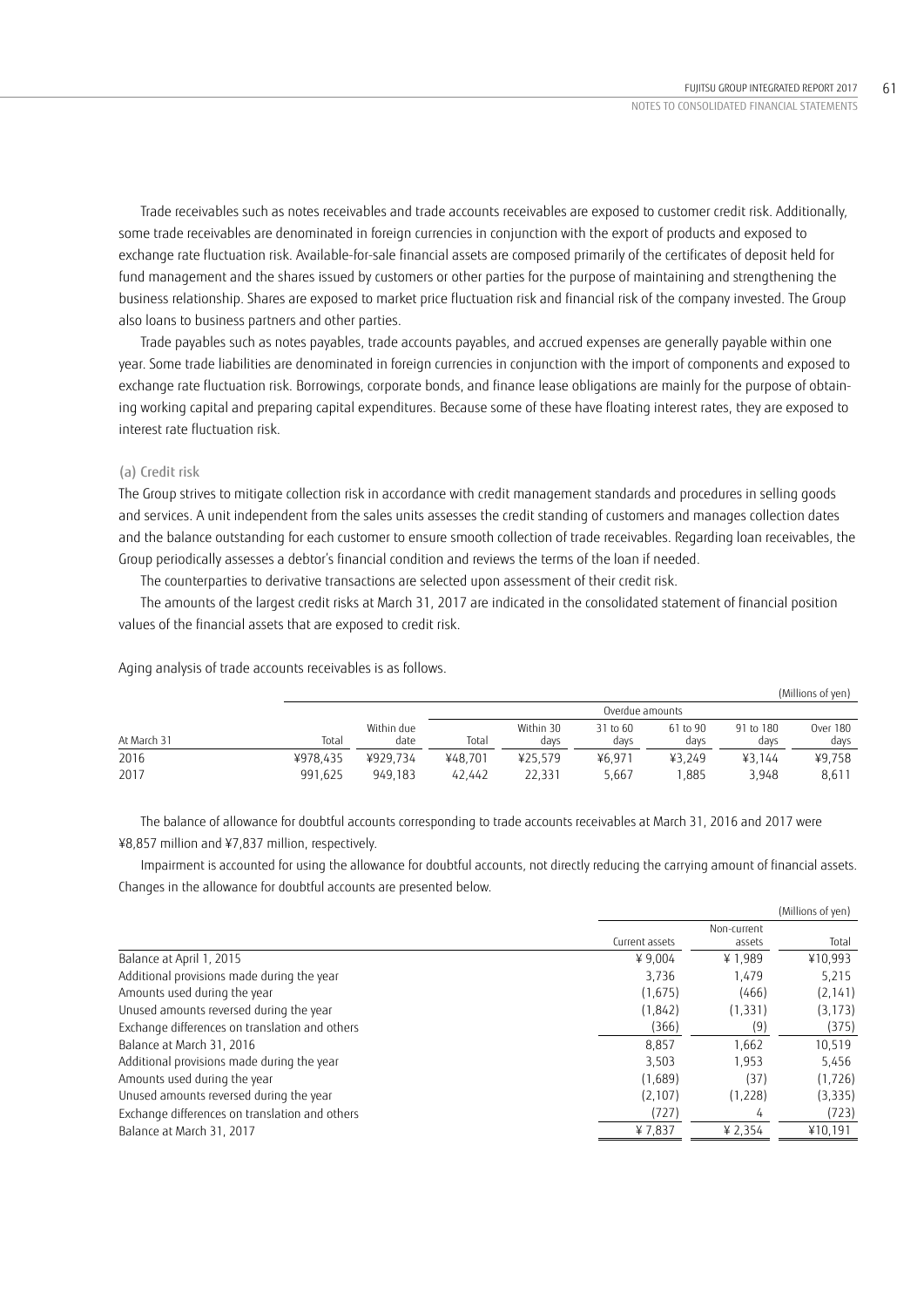# (b) Liquidity risk

The Group prepares a cash flow projection and monitors its funding requirements. The Group also strives to diversify its sources of financing in order to reduce liquidity risk.

Contractual maturity analysis of financial liabilities is presented below.

The Group classifies financial liabilities that mature within one year as current liabilities.

For the undiscounted future cash flows of lease obligations, please refer to Note "20. Bonds, Borrowings, and Lease Obligations."

|                       |                    |                          |               |           |             |           |             | (Millions of yen) |
|-----------------------|--------------------|--------------------------|---------------|-----------|-------------|-----------|-------------|-------------------|
| At March 31           | Carrying<br>amount | Contractual<br>cash flow | Within 1 year | 1-2 years | $2-3$ years | 3-4 years | $4-5$ years | Over 5 years      |
| 2016                  |                    |                          |               |           |             |           |             |                   |
| Non-derivative        |                    |                          |               |           |             |           |             |                   |
| financial liabilities |                    |                          |               |           |             |           |             |                   |
| <b>Bonds</b>          | ¥259,846           | ¥260,300                 | ¥60,300       | ¥20,000   | ¥65,000     | ¥40,000   | ¥35,000     | ¥40,000           |
| Borrowings            | 234,600            | 234,600                  | 71,744        | 51,613    | 8,847       | 20,229    | 45,049      | 37,118            |
| Lease obligations     | 38,103             | 38,103                   | 12,645        | 9,163     | 6,895       | 4,100     | 2,283       | 3,017             |
| Derivative            |                    |                          |               |           |             |           |             |                   |
| financial liabilities | 1,738              | 1,738                    | 1,628         | 45        | 16          | 16        | 12          | 21                |
| 2017                  |                    |                          |               |           |             |           |             |                   |
| Non-derivative        |                    |                          |               |           |             |           |             |                   |
| financial liabilities |                    |                          |               |           |             |           |             |                   |
| <b>Bonds</b>          | ¥199,695           | ¥200,000                 | ¥20,000       | ¥65,000   | ¥40,000     | ¥35,000   | ¥30,000     | ¥10,000           |
| Borrowings            | 252,809            | 252,809                  | 99,316        | 23,843    | 35,359      | 45,171    | 20,143      | 28,977            |
| Lease obligations     | 32,588             | 32,588                   | 11,480        | 8,400     | 5,546       | 3,562     | 1,735       | 1,865             |
| Derivative            |                    |                          |               |           |             |           |             |                   |
| financial liabilities | 683                | 683                      | 629           | 16        | 5           | 12        | 4           | 17                |

To ensure efficient funding when the need for funds arises, the Group enters into commitment line contracts established with multiple financial institutions.

|                  |                          | (Millions of yen)        |
|------------------|--------------------------|--------------------------|
| At March 31      | 2016                     | 2017                     |
| Commitment lines |                          |                          |
| Used             | $\overline{\phantom{0}}$ | $\overline{\phantom{a}}$ |
| Unused           | 198,200                  | 174,400                  |
| Total            | ¥198,200                 | ¥174,400                 |
|                  |                          |                          |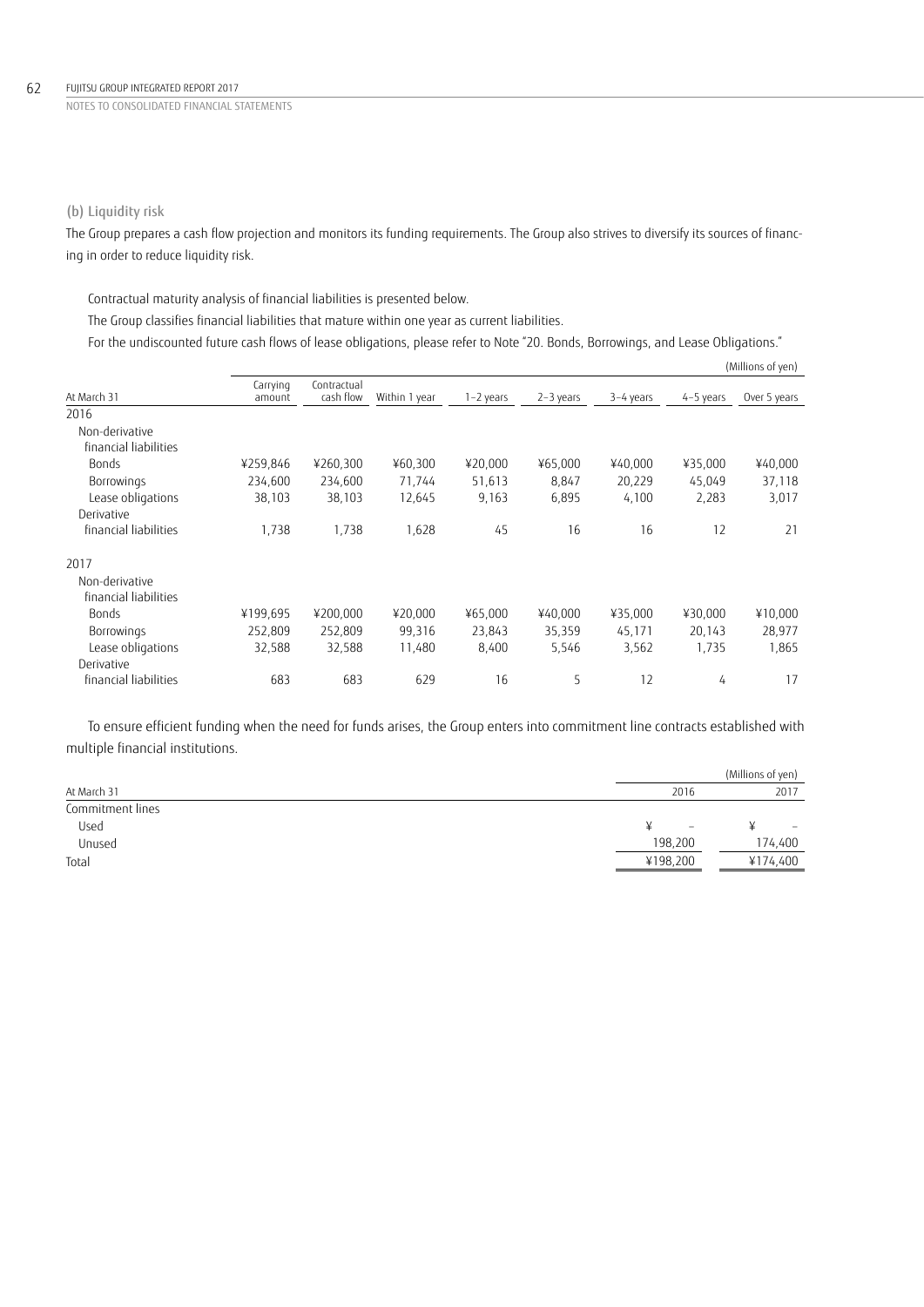# (c) Market risk

The Group utilizes exchange forward contracts in respect to trade receivables and trade liabilities denominated in foreign currencies to mitigate the exchange rate fluctuation risk that is monitored by each currency respectively, currency swap contracts to mitigate the foreign currency exchange rate fluctuation risk of cash flows denominated in foreign currencies, and interest swap contracts in respect to borrowings and corporate bonds to mitigate interest rate fluctuation risk.

For the shares issued by customers or other parties, the Group regularly monitors the fair value and the financial condition of the issuer and continuously reviews the investment, taking into account its relationship with the counterparty.

The Group enters into derivative transactions based on the Group policy. Following the policies approved by the Chief Financial Officer (CFO), the finance division undertakes particular transactions, records them, and confirms the balance of transactions with counterparties.In addition, the finance division reports on the content of the transactions undertaken and changes in the transaction balance to the CFO and the head of the accounting department.

### *(i) Foreign currency sensitivity analysis*

The following table represents the Group's sensitivity analysis for foreign currency risk exposures. The analysis shows the hypothetical impact on profit before tax in the consolidated statement of profit or loss that would result from a 1% appreciation of the Japanese yen against the US dollar for the recurring positions at the end of the year. The analysis calculated the impact on US dollar-denominated assets and liabilities, and is based on the assumption that other factors such as the outstanding balance and interest rates are held constant.

|                                      |                 | (Millions of ven) |
|--------------------------------------|-----------------|-------------------|
| Years ended March 31                 | 2016            | 2017              |
| Impact on profit before income taxes | $\frac{4}{726}$ | 4(443)            |

### *(ii) Interest rate sensitivity analysis*

The following table represents the hypothetical impact on the Group's profit before tax that is attributable to financial instruments which are exposed to the risk of fluctuations in interest rates in the case where the interest rate increases by 0.1%. The analysis is based on the assumption that all other variable factors, specifically foreign currency rates are held constant.

|                                      |                | (Millions of ven) |
|--------------------------------------|----------------|-------------------|
| Years ended March 31                 | 2016           | 2017              |
| Impact on profit before income taxes | $\cdot$ $\sim$ | V <sub>2</sub> C  |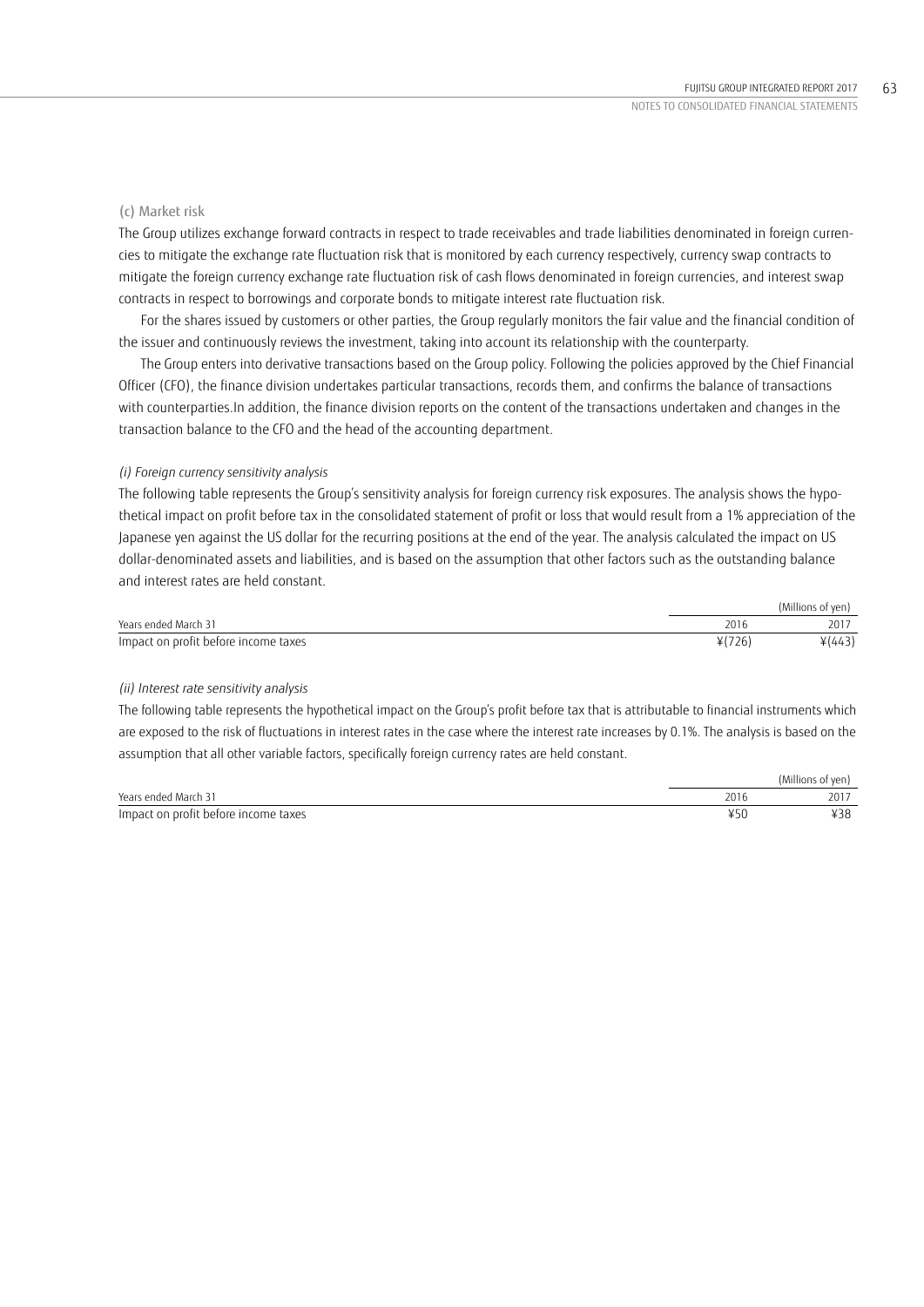### **(3) Hedge accounting**

### (a) Objective for derivative transactions

Derivative transactions consist primarily of exchange forward contracts for the purpose of hedging exchange rate fluctuation risk related to trade receivables and trade liabilities, currency swap contracts for the purpose of hedging exchange rate fluctuation risk related to foreign currency-denominated cash flow, and interest swap contracts for the purpose of hedging interest rate fluctuation risk related to borrowings and corporate bonds.

# (b) Policies for derivative transactions

The Group utilizes derivative transactions only for hedging purposes and not for speculative or trading purposes. Derivative transactions to increase market risks cannot be entered into. In addition, credit risks are considered in choosing a counterparty. Therefore, the Group recognizes that market risk and credit risk for derivative transactions are de-minimis.

# (c) Risk management structure for derivative transactions

The Group enters into derivative transactions based on regulations established by the Company. Based on policies approved by the Chief Financial Officer (CFO), the finance division undertakes particular transactions, records them, and confirms the balance of transactions with counterparties. In addition, the finance division reports on the content of transactions undertaken and changes in transaction balances to the CFO and the head of the accounting department.

### (d) Accounting treatment for derivative transactions

Derivatives are measured at fair value and any change in the fair value are recognized in profit or loss. However, if it satisfies the required conditions for hedge accounting, a gain or loss arising from any changes in the fair value of hedging instruments are deferred until the gain or loss arising from hedged item is recognized in profit or loss.

(e) The fair value of derivative transactions for which hedge accounting is applied Cash flow hedges

|                                                |       | (Millions of yen) |
|------------------------------------------------|-------|-------------------|
| At March 31                                    | 2016  | 2017              |
| Currency: Forward foreign exchange transaction |       |                   |
| Buy (US dollar)                                | 4(82) | $\frac{1}{2}$ 40  |
| Sell (US dollar)                               |       | $\frac{1}{4}$     |
| Interest: Interest rate swap transaction       |       |                   |
| Pay fixed/Receive variable                     | (46)  | (37)              |
| Shares: Put options                            | 337   | 595               |
| Total                                          | ¥209  | ¥602              |
|                                                |       |                   |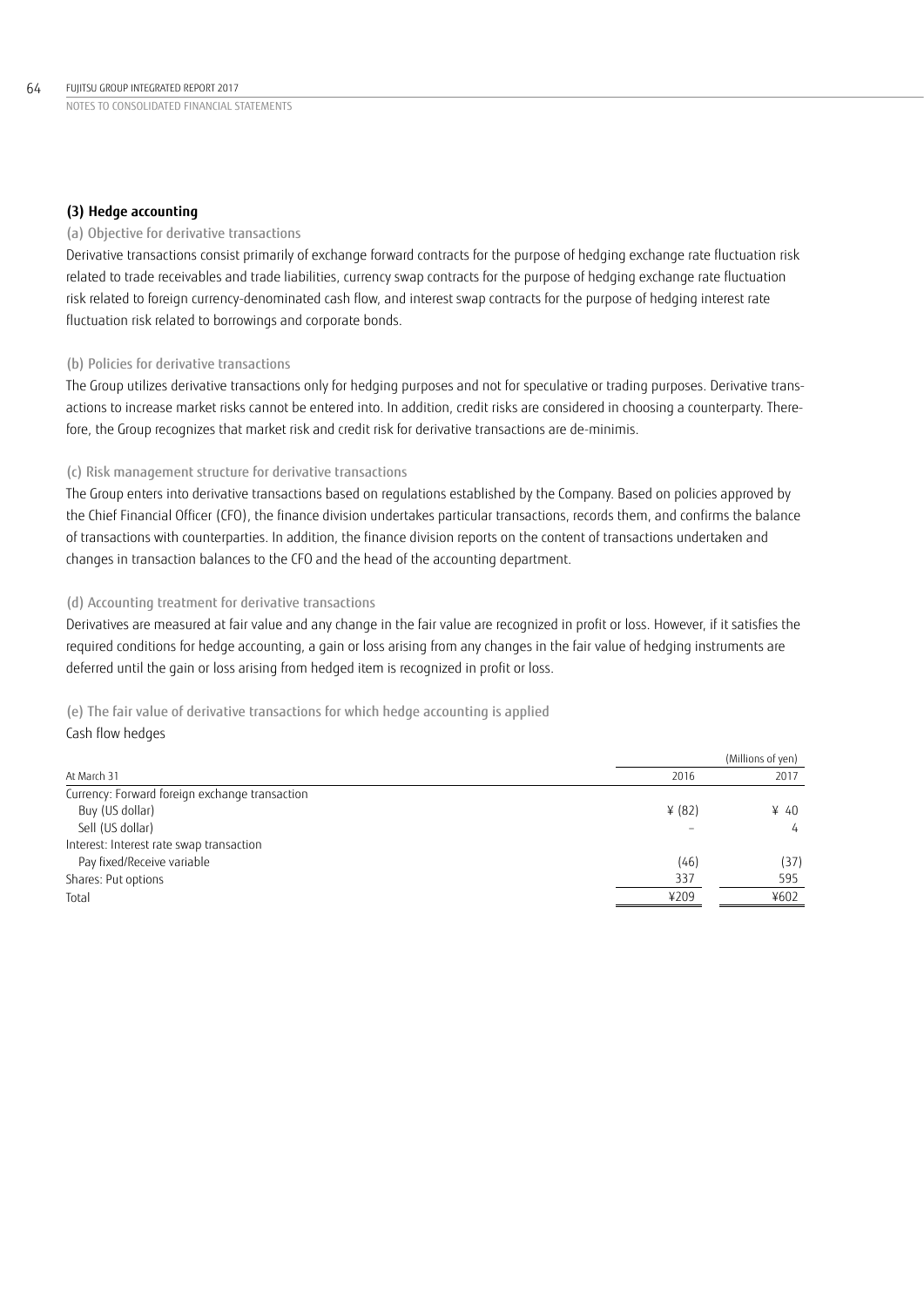# **(4) Fair value of financial instruments**

The fair value hierarchy has the following levels:

- Level 1 inputs are quoted prices in active markets for identical assets or liabilities.
- Level 2 inputs are inputs other than quoted prices included within level 1 that are observable for assets or liabilities, either directly or indirectly.
- Level 3 inputs are unobservable inputs for assets or liabilities.

(a) Financial assets and liabilities measured at fair value

*(i) Measurement method of fair value for financial assets and liabilities*

### Derivatives

The fair value is based on the prices provided by financial institutions and other appropriate valuation techniques based on information available.

### Available-for-sale financial assets

If a quoted price in an active market is available, the fair value is based on the quoted price. If a quoted price in an active market is not available, the fair value is estimated based on discounted future cash flow or other appropriate valuation method.

# *(ii) Fair value hierarchy and comparison between carrying amount and fair value*

|                                     |                 |            |          |          | (Millions of yen) |  |
|-------------------------------------|-----------------|------------|----------|----------|-------------------|--|
|                                     |                 | Fair value |          |          |                   |  |
| At March 31                         | Carrying amount | Total      | Level 1  | Level 2  | Level 3           |  |
| 2016                                |                 |            |          |          |                   |  |
| Assets                              |                 |            |          |          |                   |  |
| Financial assets measured at        |                 |            |          |          |                   |  |
| fair value through profit or loss   | 1,634<br>¥      | 1,634<br>¥ | ¥        | ¥1,634   | ¥                 |  |
| Available-for-sale financial assets | 151,814         | 151,814    | 99,120   | 24       | 52,670            |  |
| Total                               | ¥153,448        | ¥153,448   | ¥ 99,120 | ¥1,658   | ¥52,670           |  |
| Liabilities                         |                 |            |          |          |                   |  |
| Financial liabilities measured at   |                 |            |          |          |                   |  |
| fair value through profit or loss   | 1,738<br>¥      | 1,738<br>¥ | ¥        | ¥1,738   | ¥                 |  |
| Total                               | ¥<br>1,738      | ¥<br>1,738 | ¥        | ¥1,738   | ¥                 |  |
| 2017                                |                 |            |          |          |                   |  |
| Assets                              |                 |            |          |          |                   |  |
| Financial assets measured at        |                 |            |          |          |                   |  |
| fair value through profit or loss   | ¥<br>1,145      | 1,145<br>¥ | ¥        | ¥1,145   | ¥                 |  |
| Available-for-sale financial assets | 178,515         | 178,515    | 125,404  | 26       | 53,085            |  |
| Total                               | ¥179,660        | ¥179,660   | ¥125,404 | 41,171   | ¥53,085           |  |
| Liabilities                         |                 |            |          |          |                   |  |
| Financial liabilities measured at   |                 |            |          |          |                   |  |
| fair value through profit or loss   | 683<br>¥        | 683<br>¥   | ¥        | 683<br>¥ | ¥                 |  |
| Total                               | ¥<br>683        | ¥<br>683   | ¥        | ¥<br>683 | ¥                 |  |

Available-for-sale financial assets mainly consist of shares.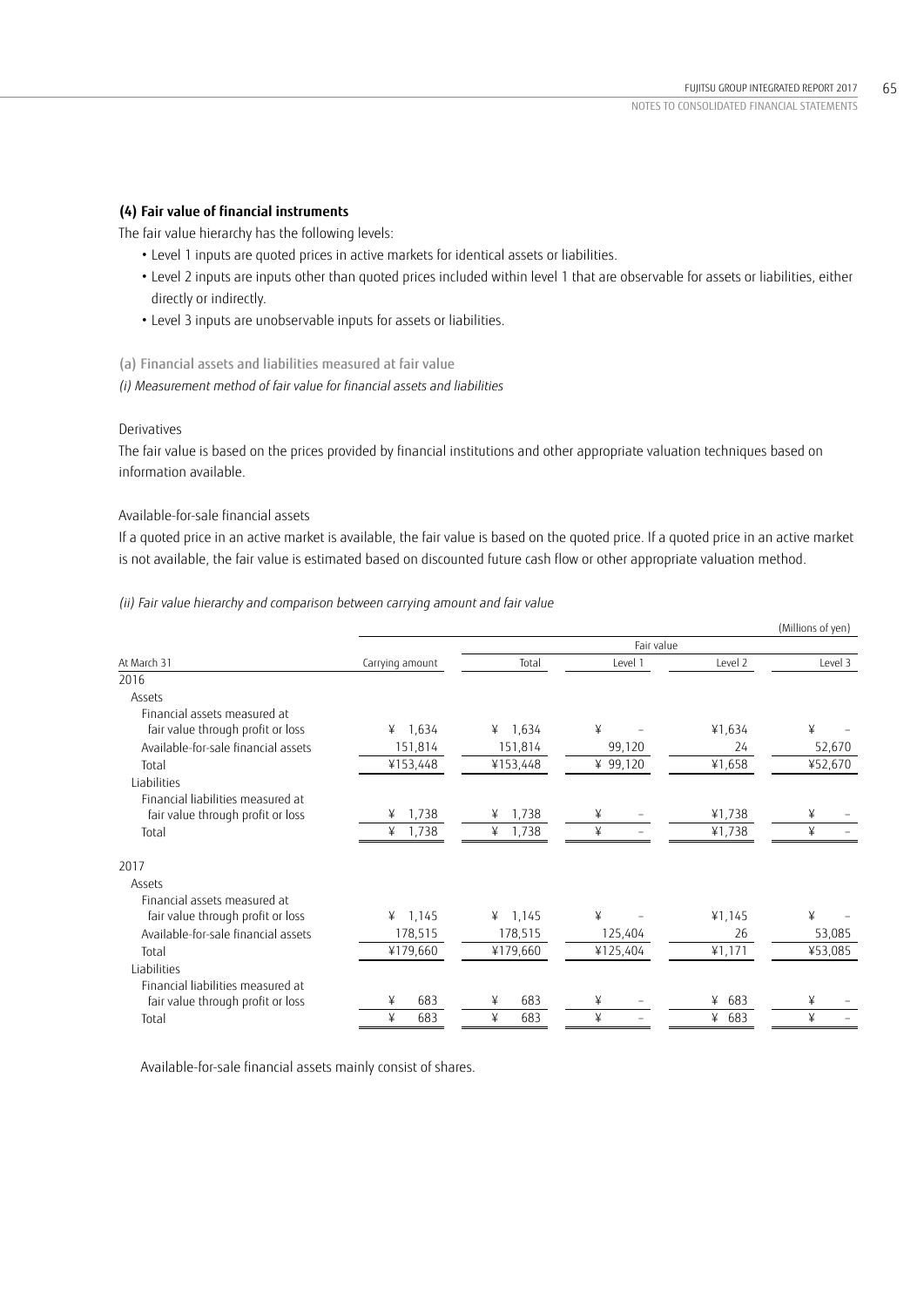|                             | (Millions of yen)                   |
|-----------------------------|-------------------------------------|
|                             | Available-for-sale financial assets |
| Balance at April 1, 2015    | ¥52,087                             |
| Subtotal (Gains and losses) |                                     |
| Profit or loss              | (536)                               |
| Other comprehensive income  | 880                                 |
| Purchases                   | 5,361                               |
| Sales                       | (43)                                |
| Settlements                 | (5,023)                             |
| Others                      | (56)                                |
| Balance at March 31, 2016   | 52,670                              |
| Subtotal (Gains and losses) |                                     |
| Profit or loss              | 299                                 |
| Other comprehensive income  | 239                                 |
| Purchases                   | 4,395                               |
| Sales                       | (636)                               |
| Settlements                 | (2,991)                             |
| Others                      | (891)                               |
| Balance at March 31, 2017   | ¥53,085                             |

*(iii) Reconciliation between the beginning and ending balance of available-for-sale financial assets measured at fair value using Level 3 inputs*

Gains and losses recognized in profit or loss are included in financial income or financial expenses in the consolidated statement of profit or loss. Gains and losses recognized in other comprehensive income are included in available-for-sale financial assets in the consolidated statement of comprehensive income.

# (b) Financial liabilities measured at amortized cost

*(i) Measurement method of fair value for financial liabilities*

### Bonds

The fair value of bonds which have a market price is based on the market price. The fair value of bonds for which there is no market price is calculated by discounting the sum of future principal and interest payments to the present value at a rate taking into account the remaining term and the credit risk of bonds.

Long-term borrowings and lease obligations (non-current liabilities)

The fair value of long-term borrowings and lease obligations is calculated by discounting the sum of future principal and interest payments to the present value at the rate expected for another loan or lease transaction with the same conditions at the end of the year.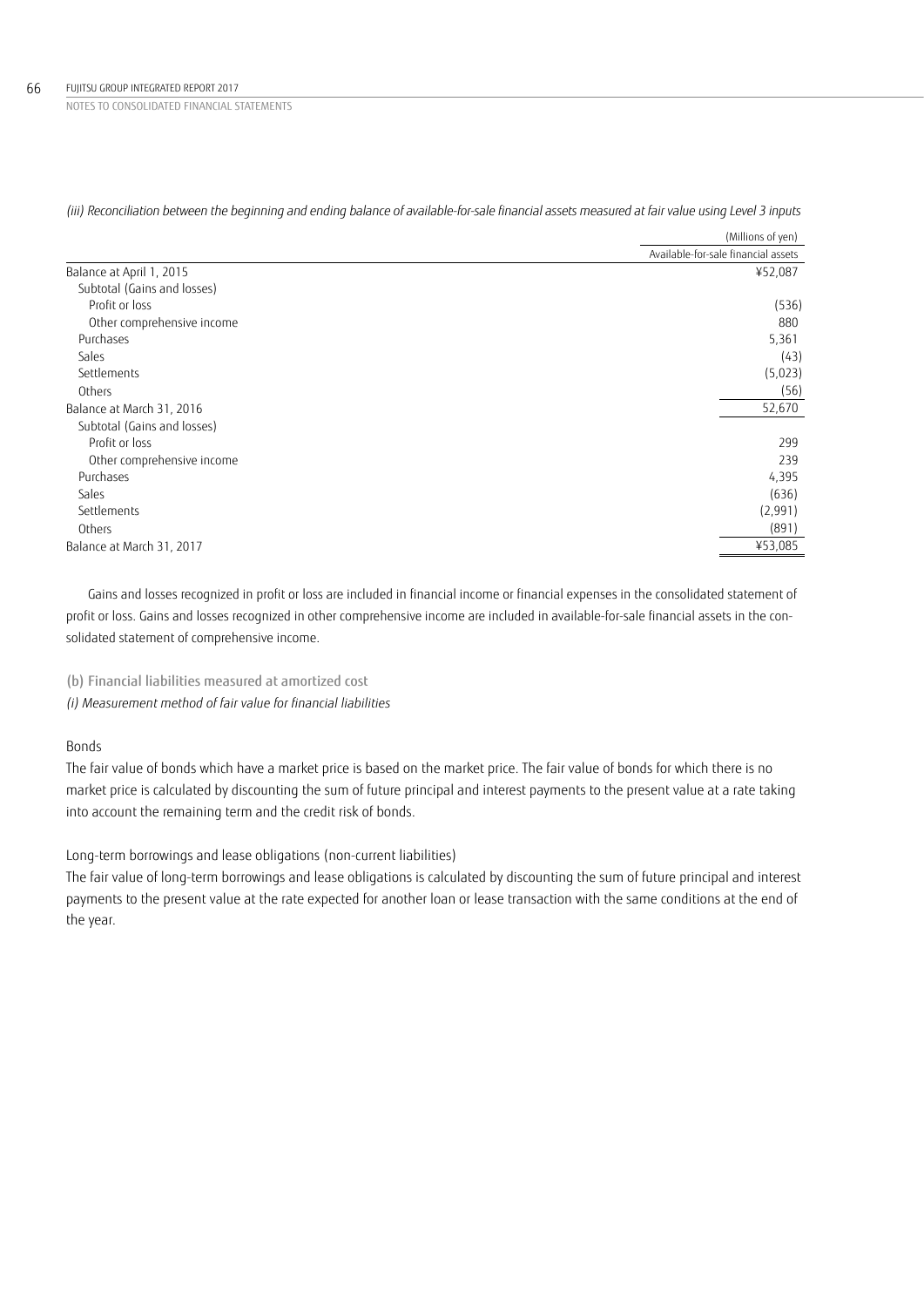| Level 3         |
|-----------------|
|                 |
|                 |
|                 |
|                 |
|                 |
| $\frac{1}{2}$   |
|                 |
|                 |
|                 |
| $\underline{V}$ |
|                 |
|                 |
|                 |
| $rac{1}{2}$     |
|                 |
|                 |
|                 |
| $_{+}$          |
|                 |

*(ii) Fair value hierarchy and comparison between carrying amount and fair value*

The disclosure for the current portion of financial liabilities measured at amortized cost is omitted in this note because the carrying amount is a reasonable approximation of its fair value.

# **(5) Collateral**

|             |        | (Millions of yen) |
|-------------|--------|-------------------|
| At March 31 | 2016   | 2017              |
| Land        | 44,242 | ¥3,870            |
| Buildings   | 685    | 601               |
| Others      | 13     | $\sim$            |
| Total       | ¥4,940 | 44.471            |